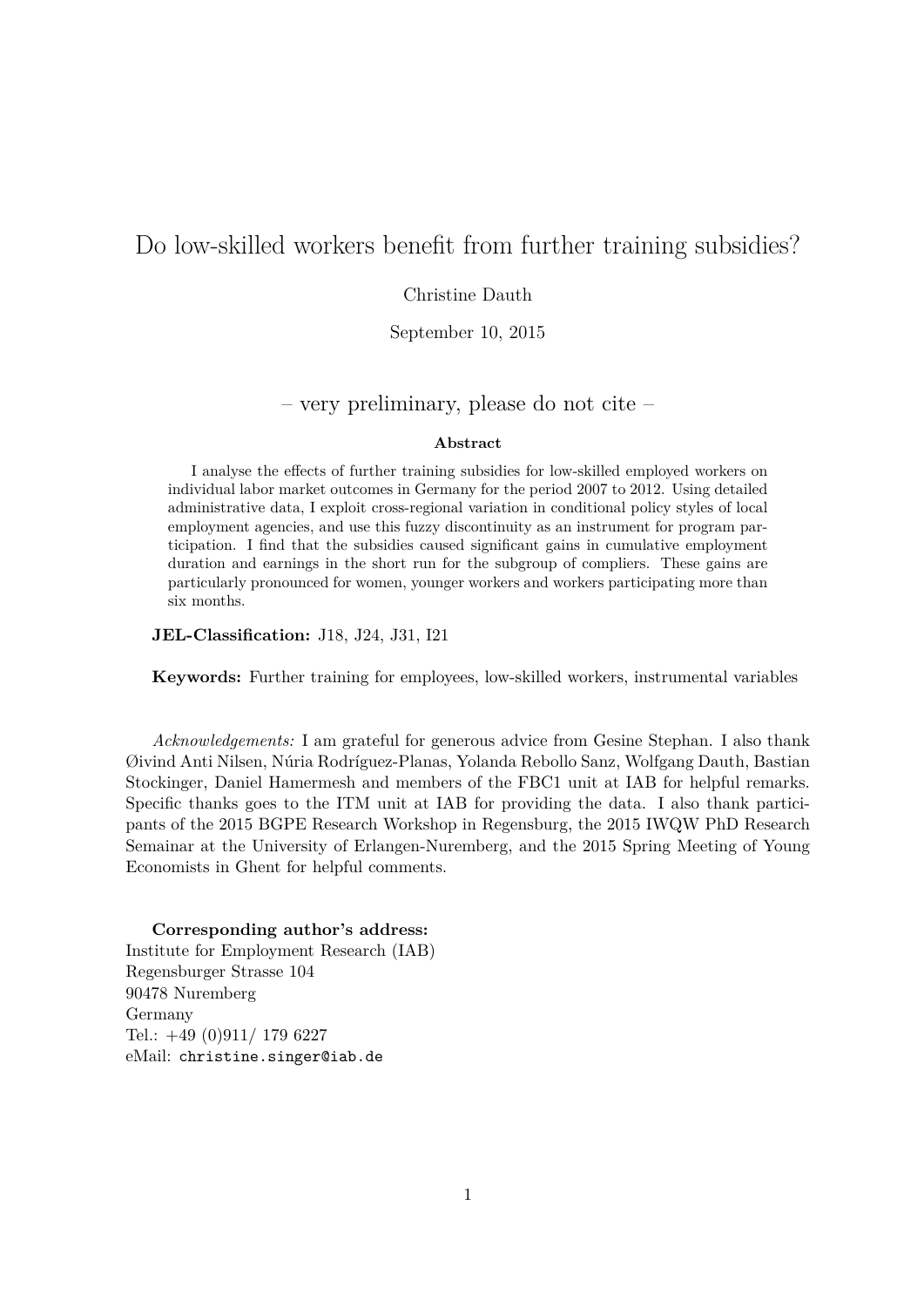# **1 Introduction**

In the last decades, one of the most remarkable changes in Western societies caused by globalization were structural changes in employment (Goos et al. 2009, Goos & Manning 2007, Autor et al. 2006). The international integration of product and labor markets affected the composition of industries and increased the demand for workers with occupations of greater complexity. Spitz-Oener (2006, p. 263) finds that "occupations have experienced a shift towards analytical and interactive activities and away from cognitive and manual routine tasks" in the past decades. This implies that the structural change in employment occurs particularly to the detriment of the low-skilled and to the advantage of highly skilled workers, as tasks of lower complexity are increasingly relocated to countries in the East. This enduring situation of economic change requires a flexible and suitably skilled workforce, which necessitates investments in education and training.

This study provides findings on the poorly understood impact of public subsidies for the further training of *employed* low-skilled workers. I focus on unravelling the causal effects of government subsidies on cumulated earnings and cumulated employment outcomes exploiting substantial exogenous variation in conditional policy styles at the regional level of unemployment agencies, which provide the subsidy in Germany. I thereby contribute to a literature that has, so far, seen little quantitative analysis. The bulk of literature is concerned with subsidized training programs for unemployed workers (for an overview see Card et al. 2010, 2015) and mostly concludes that training for the unemployed yields positive gains in the long run.

Concerning the returns of training subsidies for employed workers, the literature is much scarcer. Existing studies focus on heterogeneous programs using differing methods and data and therefore also reporting mixed results. Current studies by Abramovsky et al. (2011) and Görlitz (2010) look at firm-level outcomes of government subsidies for the further training of low-skilled employed workers. While Abramovsky et al. (2011) do not find any effect of UK subsidies for low-skilled training on firm and training take-up rates, Görlitz (2010) finds positive effects (+10 to 15 percent) of German firm vouchers covering a share of direct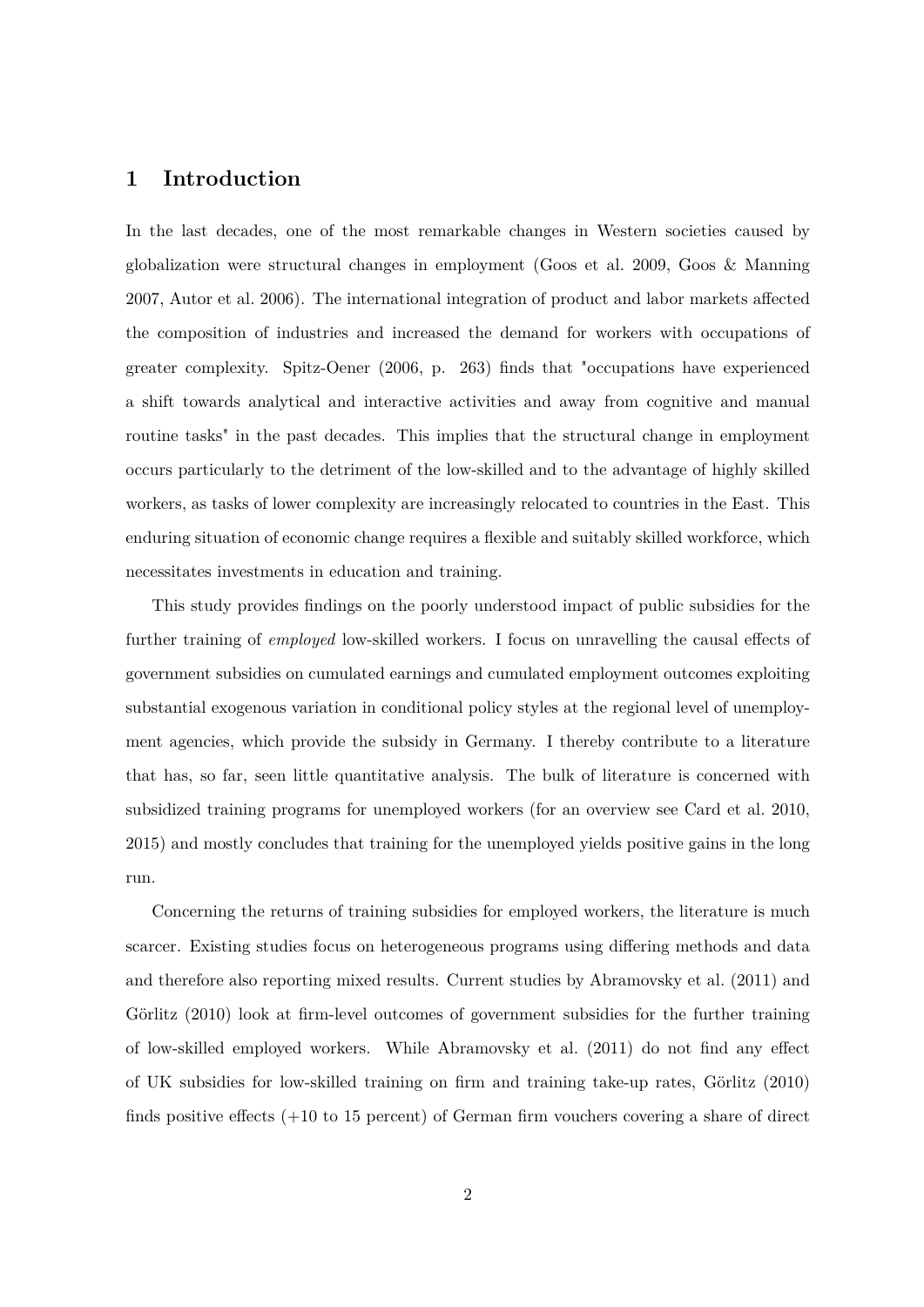training costs on the share of firms investing in training. The same holds for the impact on individual-level outcomes. While Hidalgo et al. (2014) and Görlitz & Tamm (2015) fail to find any significant impacts of training vouchers for low-skilled (low-income) workers on wages, Stenberg (2011) shows that an additional year of adult education in Sweden increases annual earnings by 4.4 percent. However, these programmes differ from the subsidy scheme evaluated here because they are not directly linked to on-the-job training and unlikely to contain any firm-specific components. The paper by Singer  $&$  Toomet (2013), which analyzes the impact of subsidized training on the employment duration of workers older than 45 years in small- and medium-sized firms, is closest to this study. They find improved employment for participants of the subsidy scheme, which they attribute to an increase in non-pecuniary returns rather than to the accumulation of new human capital.

The contribution of this study is to use high-quality register data to evaluate the effects of a government subsidy scheme that provides further training for low-skilled employed workers in Germany. Exploiting exogenous regional variation of treatment probabilities following studies by Frölich & Lechner (2010) or Doerr et al. (2014), I can tackle problems of selectivity, that is, workers selecting into the scheme based on unobservable characteristics, and identify a causal effect. As I am particularly interested in heterogenous treatment effects, I lay special focus on the treatment effects of workers in subgroups, thereby taking into account that there is evidence showing disparate effects of further training by age, gender, or intensity of the program (Grund & Martin 2012).

The variation in conditional policy styles of local employment agencies affects the implementation of training subsidies for low-skilled employed workers. Policy styles vary between agencies due to differences in the organizational structure, problem-solving mechanisms, and concepts (for a detailed discussion see Doerr & Kruppe 2014). While this affects the propensity to be treated, that is, to participate in the subsidy scheme, policy styles are exogenous to employment durations and wages of low-skilled employed workers. Employed workers have in general no contact whatsoever with employment agencies. Therefore, assuming that the labor market outcomes of workers are influenced by the region-corrected policy styles other than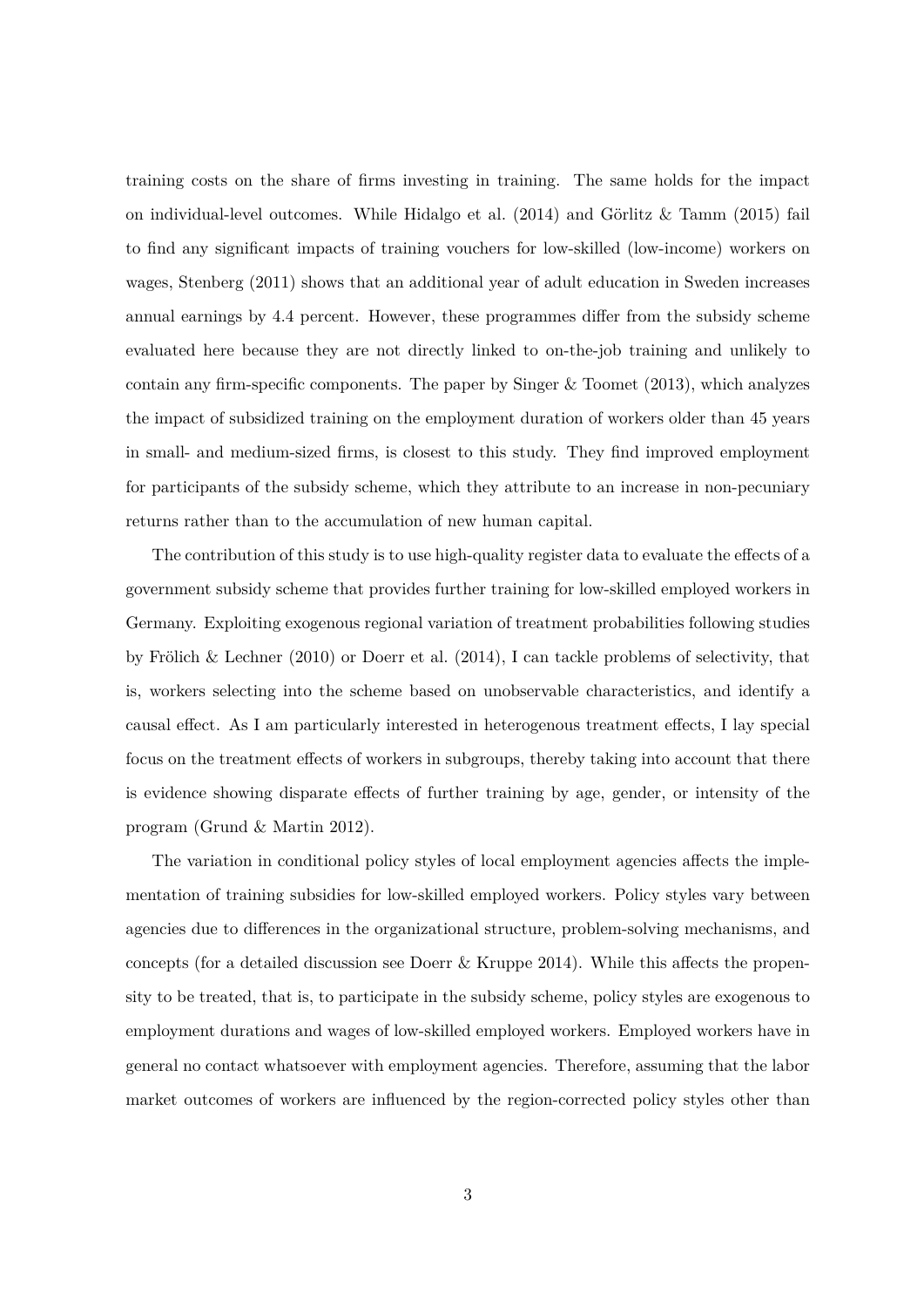via the underlying subsidy scheme–which is the only federal subsidy directed at employed workers–is very credible.

The remainder of this paper is organized as follows. Section 2 outlines the institutional background. Section 3 describes the empirical approach and section 4 the data. Section 5 is devoted to the analysis of treatment effects for compliers on employment and earnings. Section 6 concludes.

# **2 The German labor market and the training subsidy scheme**

Germany has experienced a very striking case of structural changes in the workforce. Following the example of other OECD countries which fund training supply with loan and subsidy schemes or tax deductions (Bassanini et al. 2005), the German government decided on the introduction of further training subsidies for employed workers in 2007 in addition to existing programs for unemployed workers. The intention of these subsidies is to meet potential reservations from the low-skilled workers' side, who show disproportionately low interest in further training, and to raise employers' (in particular of small and middle-sized firms) propensity to further train their low-skilled personnel.

To this day, this subsidy scheme is the only program by the German Federal Employment Agency (FEA) that provides training subsidies for employed workers, while this has been a common tool for unemployed workers. Another attempt to boost further training was made by a federal training voucher program implemented by local educational centers (see for example Görlitz & Tamm 2015, Görlitz 2010). This program differs from the one of interest here as it deals with off-the-job training rather than on-the-job training. The underlying subsidy scheme is handled by the FEA, whose major responsibilities are the integration of unemployed workers and the distribution of unemployment benefits. The FEA operated 176 local employment agencies, which own a certain competency over the applied ALMP mix, all over Germany during the period of subsidy entrants (2007-2010) of this study.

In the relevant period for this study, workers entered the program via the employer. Firms received information about possibilities of subsidizing further training from caseworkers who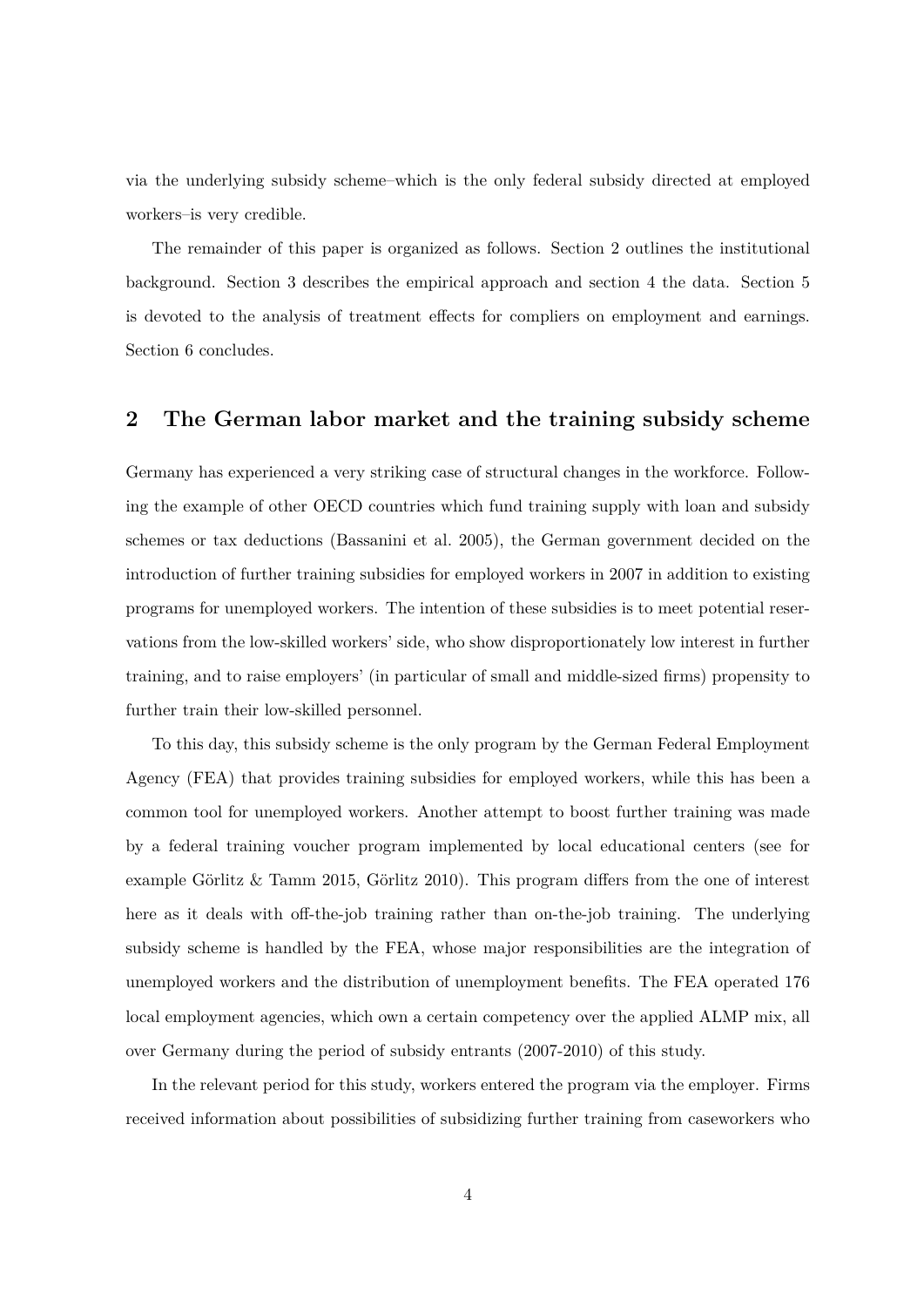promote the scheme. Then potential participants meet with the responsible caseworkers at the local employment office who advise them individually. In agreement with the firm, workers can either pick a training course offered by a private provider, for example via training voucher, or occupational re-training. Courses are typically conducted by private providers but must be certified by the local employment agency.

Potential participants are considered low-skilled if they lack a vocational qualification or pursued a helper job which did not require any qualification at least for the previous four years.<sup>1</sup> Further criteria require that the employer must release the employee from work but continues wage payments irrespective of the worker's absence from work during training participation. The training course must predominantly focus on general rather than firmspecific learning contents, as the objective is to improve knowledge that is, applicable on the general labor market. A subsidized training course is supposed to terminate with the receipt of an acknowledged degree.

Once these criteria are met, the worker-employer duo can qualify for two different types of subsidy: first, training costs may be covered up to 100 percent by the FEA. Second, the employer may in addition receive a wage subsidy. The wage subsidy covers up to 100 percent of the full wage if training measures take place outside the firm. If training takes place inside the firm, the employer is expected to take a share in the costs. Thus, in this case the FEA covers only up to 50 percent of the wage subsidy because firm-specific elements of training are more likely.

|      |                | Cost reimbursement  |                     | Wage subsidy |  |  |
|------|----------------|---------------------|---------------------|--------------|--|--|
|      |                | $(\$81(2) SGB III)$ | $(\$81(5) SGB III)$ |              |  |  |
| Year | <b>Inflows</b> | Costs in EUR        | <b>Inflows</b>      | Costs in EUR |  |  |
| 2007 | 10,458         | 1,425.88            | 14,527              | 1,681.51     |  |  |
| 2008 | 23,007         | 2,279.19            | 28,571              | 2,977.99     |  |  |
| 2009 | 38,426         | 2,647.63            | 36,579              | 4,851.24     |  |  |
| 2010 | 17,374         | 3,961.28            | 14,809              | 6,832.72     |  |  |

Table 1: Inflows to the subsidy scheme and per capita costs for low-skilled workers

*Source:* Statistics of the Federal Employment Agency.

<sup>1</sup>Another target group are workers in small and middle-sized firms (Singer & Toomet 2013).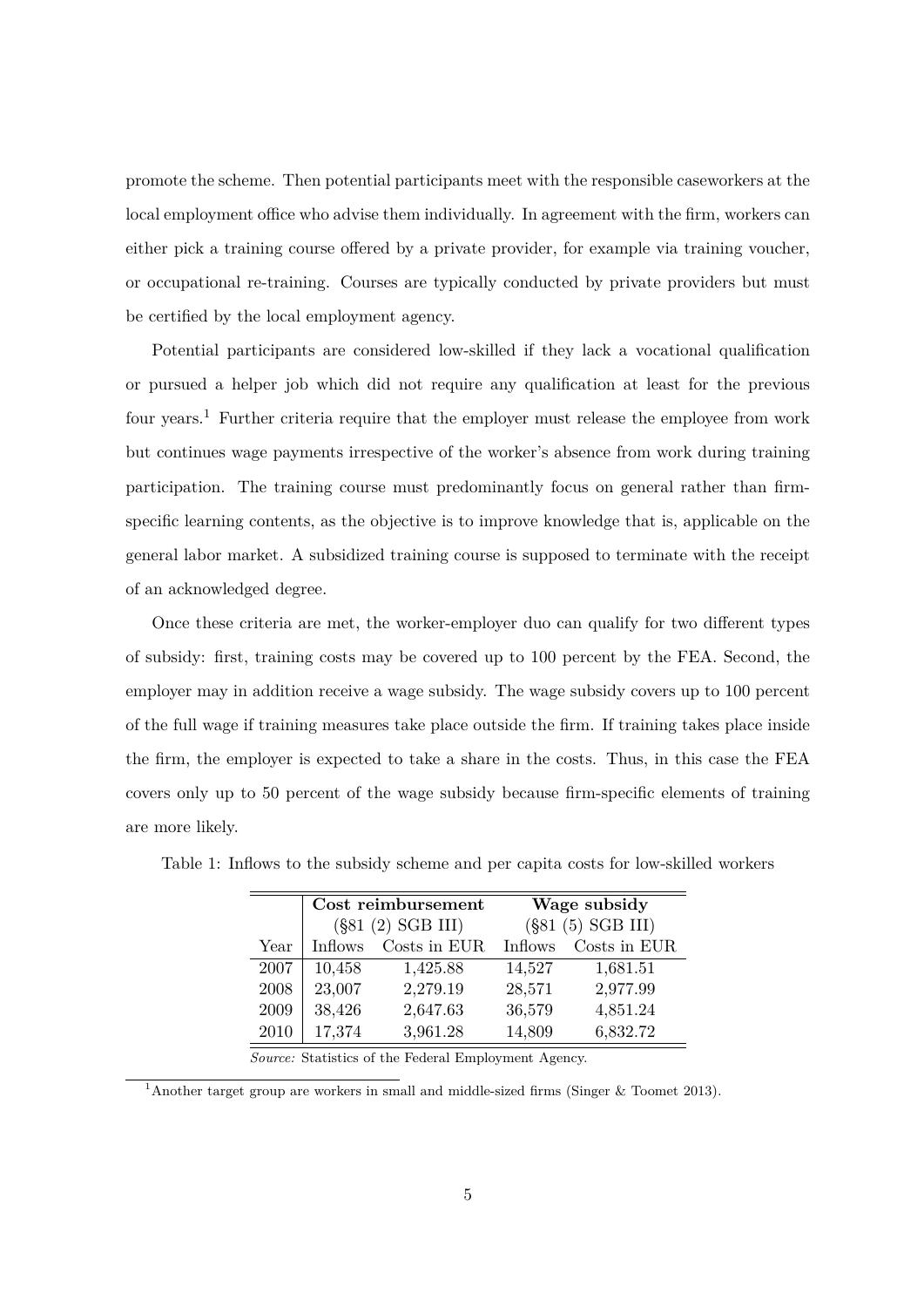Table 1 shows the inflows into the scheme by year and kind of subsidy. Compared to other programs of active labor market policy, the number of subsidy recipients is rather low. Because the existence of such subsidies was rather unknown in its introductory phase, there were only few entries. Due to increasing advertising efforts by employment agencies, the introduction of external further training counselors, and opening the program for workers just leaving unemployment, numbers increased. At the tip of the economic crisis in Germany in 2009 numbers peaked. The program costs displayed in Table 1 reflect this development. At about the same time, in April 2009, for the first time official rules of procedure were published by the FEA, that is, a written document containing the standards by which the program is to be implemented. This document caused a shift towards longer-lasting training episodes. Moreover, the award of the subsidies became more and more restrictive as local employment agencies were instructed to follow the eligibility criteria more strictly and to accurately document the allocation of subsidies. This process was emphasized after an inspection of the program's monetary allocation by the German Federal Court of Auditors (Bundesrechnungshof 2009). This again yielded an abrupt reduction of inflows in 2010 while the per capita spending increased substantially, in particular spending for wage subsidies. This might be primarily attributable to the increase in longer-lasting subsidized training periods.

# **3 Theoretical considerations**

Reasons for a legitimate intervention of official institutions into further training activities can be derived from the literature (for a summary see Booth & Bryan 2005). According to conventional human capital theory, investments in general human capital should be fully covered by the workers themselves (Becker 1964). If these costs are directly subtracted from earnings, workers experience an upward-sloping wage profile over time because they receive wages below productivity during training participation and wages equivalent to their higher productivity afterwards. If such a wage cut is not possible, for example due to minimum wage regulations, workers will underinvest in general training (Leuven 2005). In a situation of liquidity constraints, the employer can step in as a lender and offer the worker wages above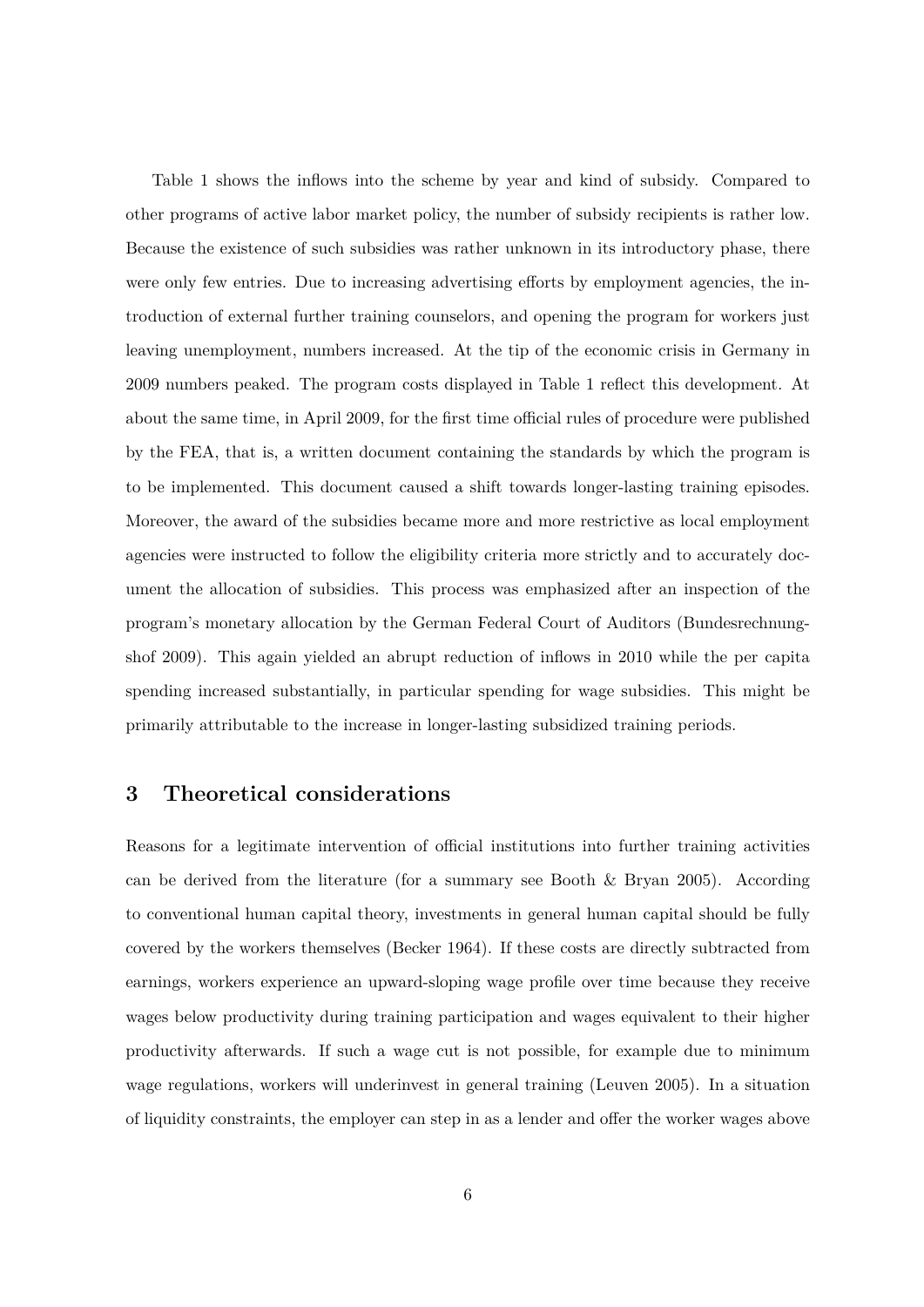productivity during training participation and below productivity afterwards. However, this scenario is likely to be applied only in cases when workers can be bound to the firm until the loan is repaid. Thus, if such a contract cannot be enforced, this yields an underinvestment in training. In the case of firm-specific further training, when neither firms nor workers have an incentive to invest in training because long-term contracting cannot be enforced (hold-up), the labor market equilibrium of further training is inefficient, unless firms and workers agree to share the costs and benefits (Garibaldi 2006).

In the new training literature, labor markets are no longer assumed to be perfectly competitive due to an oligopolistic market structure. In the light of the associated compressed wage distribution, firms invest in general human capital given that productivity after training increases at a faster rate than wages (Acemoglu & Pischke 1999*a*,*b*). The model implies that wages will be below the workers' marginal productivity. From a society's point of view, this yields an underprovision of training. Thus, there is multiple evidence that privately provided investments in further training might be insufficient.

A large and growing body of literature has investigated the determinants of (privately funded) further training (for an overview see Brunello et al. 2007). The decision of training participation is made by both employer and employee by weighing the costs and benefits of such training. For the employer, benefits are, for example, increased productivity, the enhancement of the workers' organizational commitment, and the saving of screening new employees, while costs may contain direct costs or continuing wage payments for workers in training. For the employees, benefits can be expressed in higher wages after training or a higher chance to be promoted, while costs might arise due to the costs of reduced wage payments during training or additional working time. As a result, trained workers are usually younger, male, better-educated fulltime-employed workers, and training firms are rather large, while low-skilled workers participate less often in further training (Grund & Martin 2012, Bassanini et al. 2005, Albert et al. 2010, Fouarge et al. 2010, Leuven & Oosterbeek 1999). Public interventions, such as further training subsidies, might therefore alter the decisions for training on the employer's and the employee's side by lowering the marginal costs of further training.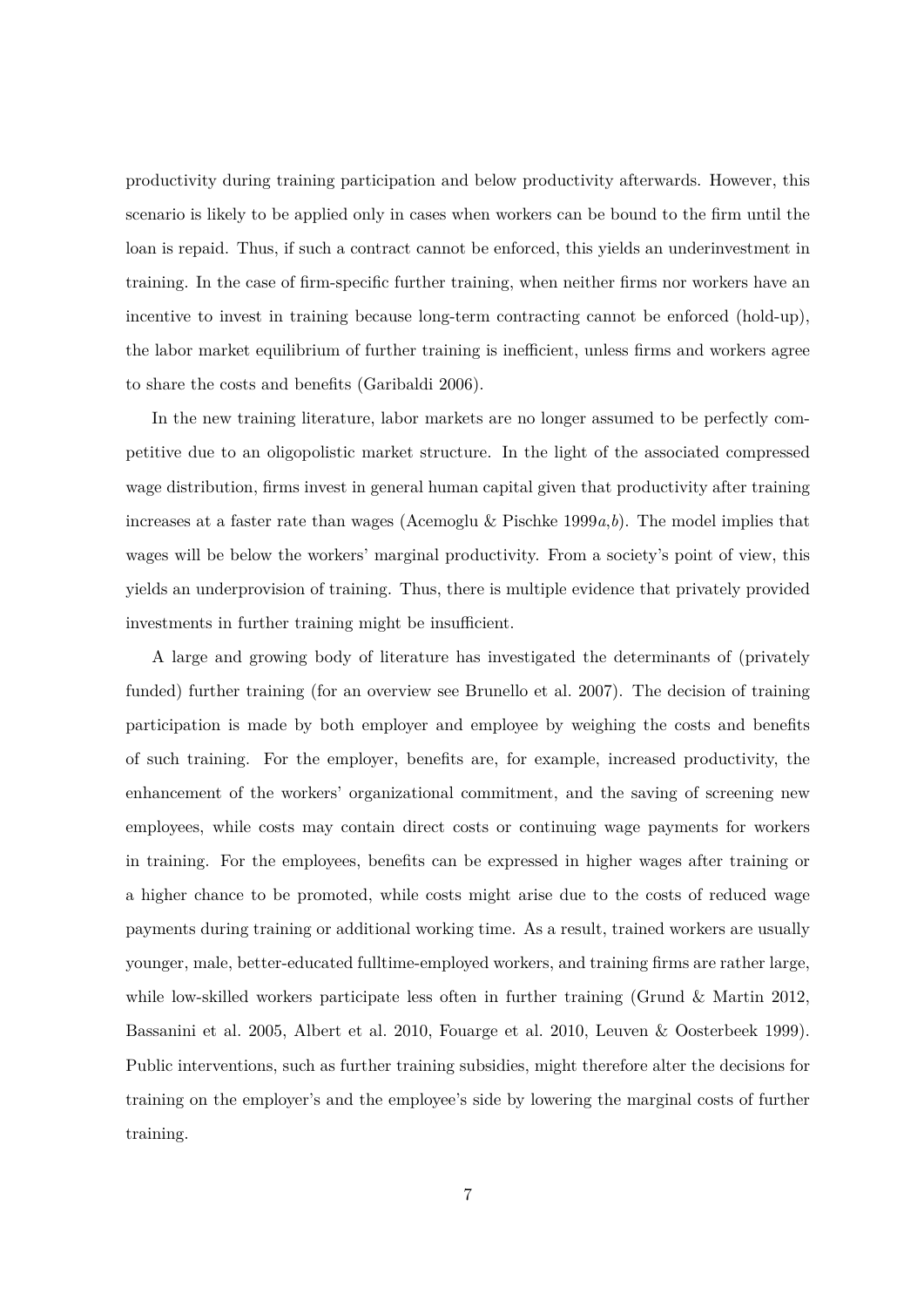Compared to the literature on the returns of an additional year of schooling, the returns of further training seem comparably large (for overviews see Brunello et al. 2007, Haelermans & Borghans 2012). In a meta-study Haelermans & Borghans (2012) estimate an average return of a training course of about three percent. With respect to earnings, one can expect a constant or increasing profile of subsidized further training over time. This is due to the fact that the employer has no need to decrease wages during subsidized training caused by a lower productivity. Over time, productivity might even increase yielding higher wages. With regard to employment durations, there are two opposing forces: on the one hand, employment duration might increase due to a higher productivity and a higher commitment to the firm. On the other hand, employment duration might decrease, because subsidized training costs are lower and require a shorter period to amortize.

# **4 Empirical approach**

In this study, I consider participants entering the subsidy scheme between January 2007 and December 2010 and follow them over a period of up to five years. Exploiting regional variation in the conditional award intensity of the training subsidy as an exogenous instrument, I apply a fuzzy regression discontinuity design (RDD) and estimate the effect of compliers' program participation on cumulated earnings and cumulated employment duration (see also Angrist & Pischke 2009). To identify the causal effect of the subsidy on the outcome, the preferred model to be estimated is

$$
Y_{itq} = \alpha_0 + \alpha_1 T_{itq} + \alpha_2 X_{itq} + \alpha_3 F_{ft} + \alpha_4 A_{at} + \eta_{itq}
$$
\n
$$
\tag{1}
$$

where  $T_{it}$  is a dummy that indicates subsidy recipience,  $X_{it}$  controls for individual characteristics, and  $F_{ft}$  for employer characteristics.  $A_{at}$  are labor market characteristics, that is, the composition of the population and the workforce, which allow me to correct for regional, structural, and economic differences. *i* indicates observations on the individual, *f* on the firm, and *a* on the agency district level. *q* indicate observations by quarter and *t* by year. There remains  $\eta_i = M'_{it}\gamma + \nu_i$ , unobservable variables such as  $M_{it}$ , which might indicate a worker's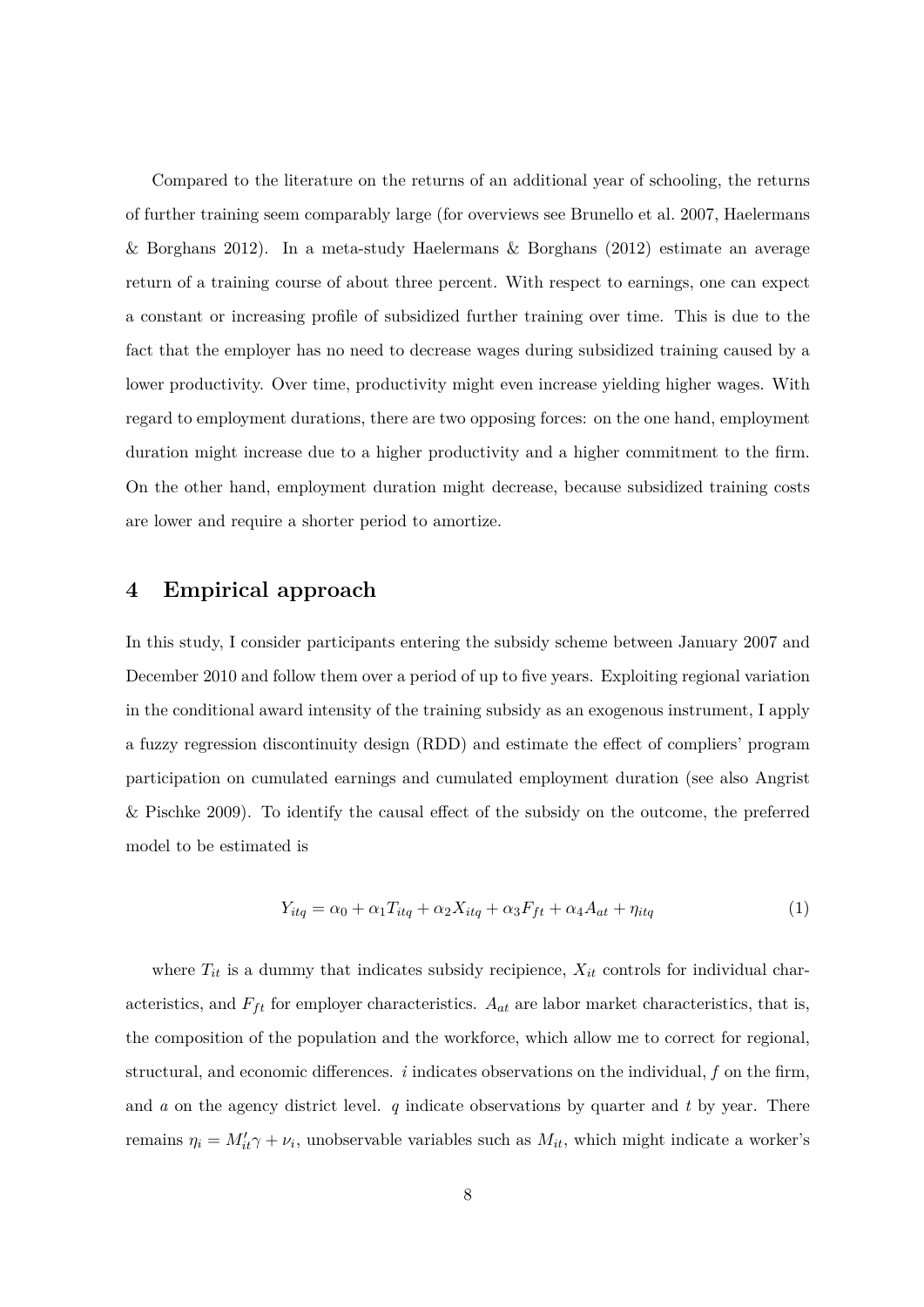ambitions which I cannot control for. The effect of  $M_{it}$  influences both the outcome  $Y_{it}$  as well as the treatment indicator  $T_{it}$ , such that  $E(T_{it}\eta_{it}) \neq 0$ . In order to be able to estimate the causal effect of  $T_{it}$  on  $Y_{it}$ , I thus need an instrument for subsidy scheme participation. To instrument treatment, I construct the variable

$$
Award \text{ intensity}_{\text{atq}} = \frac{\sum_{i} SLS_{\text{iatq}}}{\sum_{i} LS_{\text{iat}}} \times 100 \tag{2}
$$

for every German local employment agency district *a* per quarter *q* in year *t*. *SLSiatq* are low-skilled employees who start subsidized further training per quarter and agency district, *LSiat* are all low-skilled employees per agency district and year. *Award intensityatq* corresponds to the unconditional local award intensity by quarter and agency district. Differences in the award intensity of employment agencies are partially driven by regional conditions, which are likely to impact both an individual's probability to participate in the subsidy scheme, as well as the labor market outcomes of participants. Therefore, I only exploit remaining variation in the probability to be treated between different agency districts after purging the variation in the award intensity from regional, establishment-, and individual confounders. I refer to this residual variation with *conditional policy styles*. Figure 1 displays the corresponding variation of these average residual award intensities across German employment agency districts. Obviously, even after controlling for regional and other conditions, there are clear differences in the award intensities between local employment offices.

The implementation of the instrumental variable is accomplished per two stage least squares (2SLS) estimation. For the first stage in 2SLS, I regress the treatment indicator  $T_{ita}$ , which takes the value 1 if a worker participates in the subsidy program within a certain quarter, on the instrument  $Award$  *intensity<sub>atg</sub>* and all further control variables  $X_{itq}$ ,  $F_{ft}$ , and *Aat*.

$$
T_{itq} = \beta_0 + \beta_1 \text{A}ward \text{ intensity}_{atq} + \beta_2 X_{itq} + \beta_3 F_{ft} + \beta_4 A_{at} + \epsilon_{itq} = \hat{T}_{itq} + \epsilon_{itq} \tag{3}
$$

*β*<sup>1</sup> captures the effect of conditional policy styles on the treatment probability, which corresponds to residual *Award intensityatq* after controlling for potential confounders. Substi-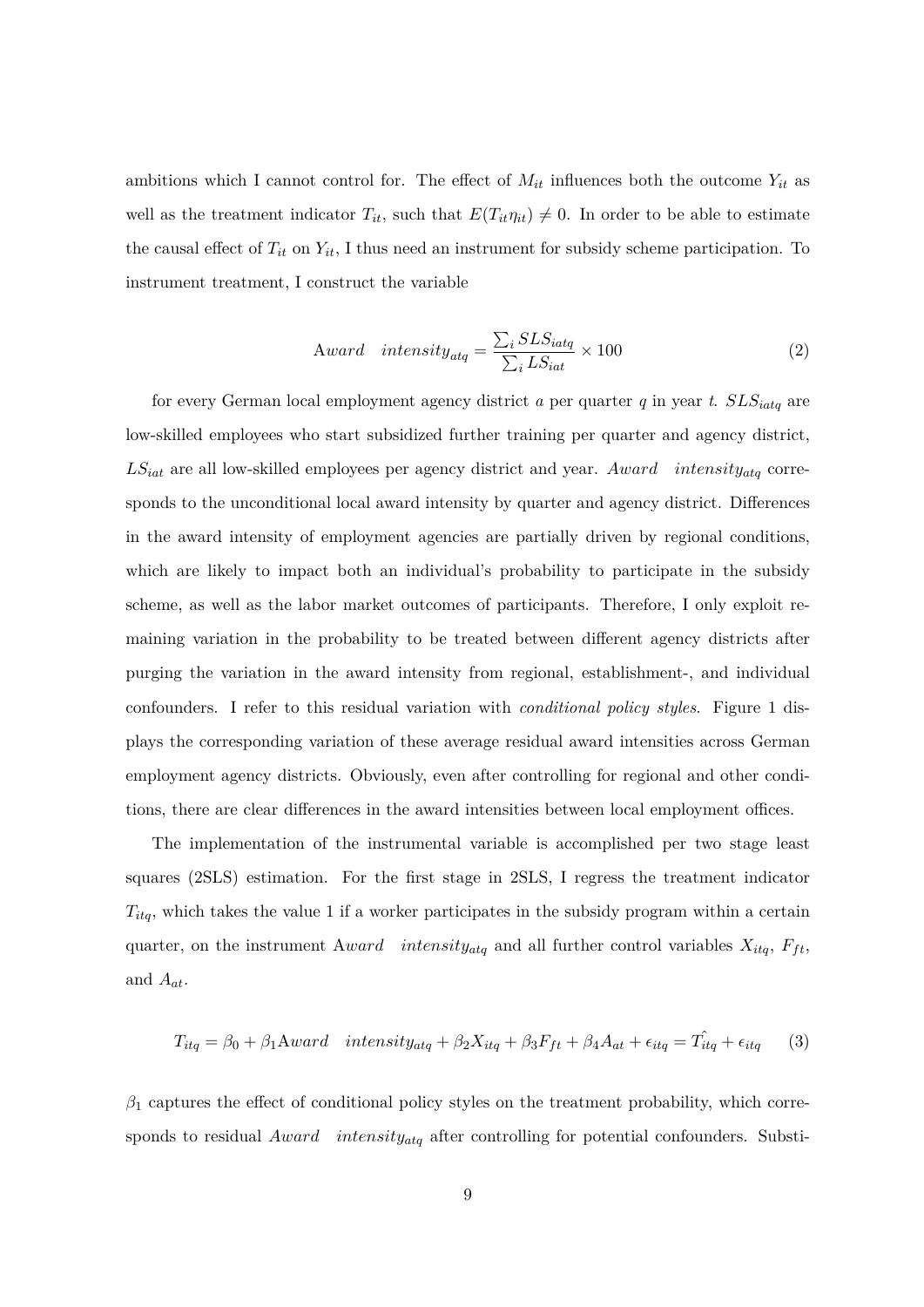Figure 1: Average residual award intensities (policy styles) from 2007 to 2010 by employment agency district



Source: IEB V11.00 - 131009. Own calculations.

tuting equation 3 into equation 1 in a second step yields a regression of the outcome of choice  $Y_{itq}$  on the predicted treatment probability  $\hat{T}_{itq}$  and the same set of control variables as in the first stage

$$
Y_{itq} = \gamma_0 + \gamma_1 \hat{T}_{itq} + \gamma_2 X_{itq} + \gamma_3 F_{ft} + \gamma_4 A_{at} + (\eta_{itq} + \alpha_1 \epsilon_{itq})
$$
\n
$$
\tag{4}
$$

Thus,  $\hat{T}_{itq}$  from equation 3 is initially by construction correlated with regional and other characteristics, but once put into the second stage equation 4, the additional controls purge  $\hat{T}_{itq}$  from this correlation. Therefore, the resulting coefficient  $\gamma_1$  reports the local average treatment effect (LATE) of participation for all compliers. One can distinguish between four different groups in the LATE framework: *always-takers* are participating in the program irrespective of the policy style. *Compliers* participate only in agency districts that conditionally are more prone to grant further training subsidies. *Never-takers* participate never,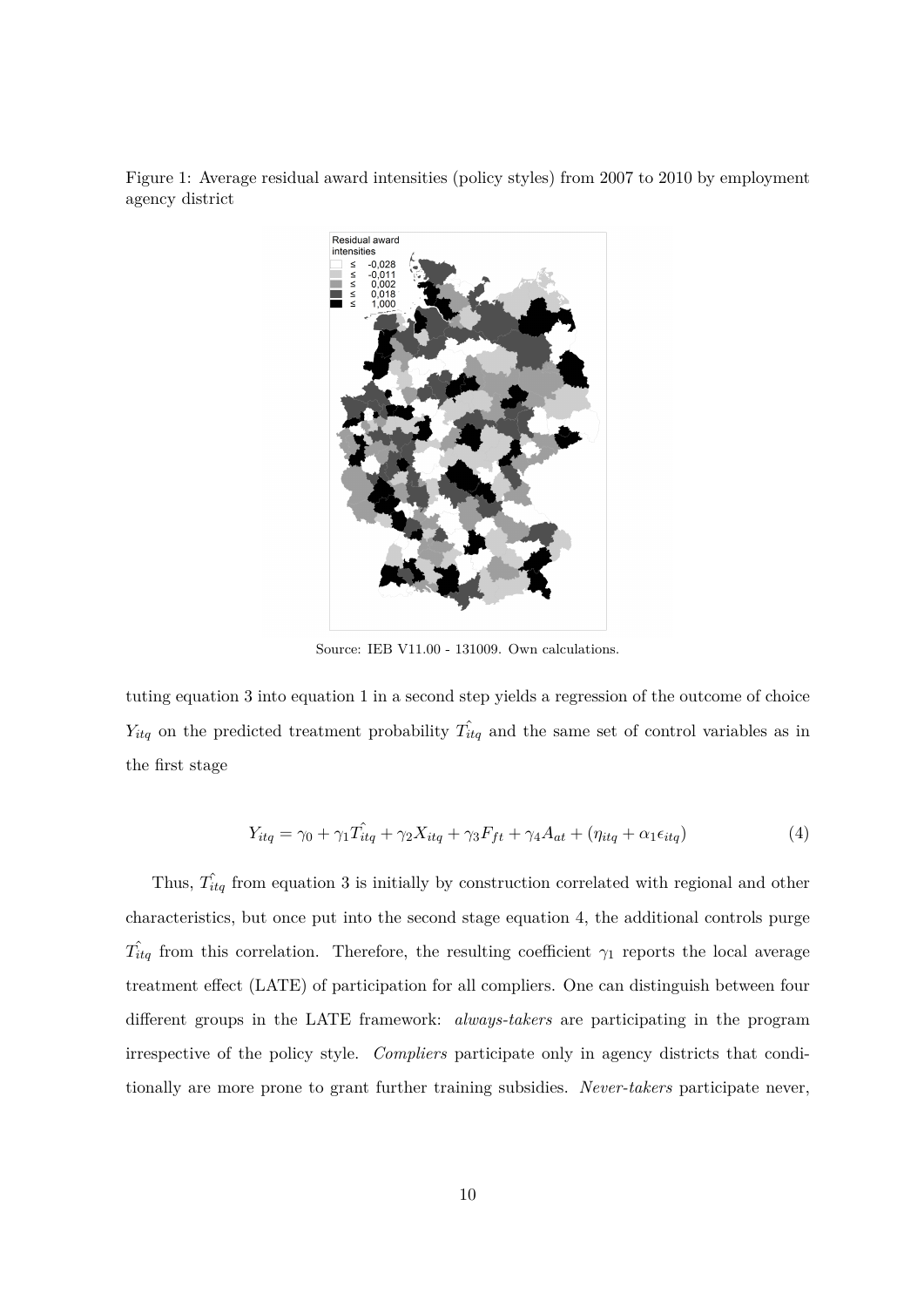whereas *defiers* participate only in districts less prone to grant subsidies.<sup>2</sup> Therefore, when interpreting the results, it should be kept in mind that the effect I estimate for compliers is different from the usually obtained average treatment effect on the treated (ATET), which is the common effect of always-takers and compliers.

Regional variation has been exploited in previous studies for the evaluation of ALMP instruments (Frölich & Lechner 2010, Doerr et al. 2014). In the underlying case, policy styles refer to the implementation of subsidized further training for employed low-skilled workers. The chosen strategy is close in spirit to the approach by Doerr et al. (2014) who exploit the residual variation of the local award intensities of training vouchers for unemployed workers to check the sensitivity of the vouchers' individual labor market effects. Agency-specific policy styles reflect the part of the implementation of specific instruments that is, solely due to unique features of the local employment agencies and which are independent from structural or economic specifics. Doerr & Kruppe (2014) elaborate in detail on the exogeneity of conditional policy styles. Combining unique survey data of caseworkers' and managers' assessment of a voucher program with register data, they find for Germany that in particular cooperative behavior and a high degree of communication within employment agencies and with firms determine policy styles. The literature claims moreover, that diversity in problem-solving mechanisms as well as in agency-specific paradigms generate this variation (Knodt 1998).

In particular after the first-time introduction of the subsidy scheme in 2007, it is possible that the degree of communication with employment agencies induced an irregular understanding and implementation of the program among caseworkers, thus affecting the promotion and the speed of the subsidy implementation. With respect to agency-specific paradigms, managers might differ in their preferences and sentiments towards subsidies directed at employed workers. Irrespective of structural differences of unemployment, some managers might con-

<sup>&</sup>lt;sup>2</sup>The monotonicity assumption excludes the existence of defiers. Monotonicity implies that employed workers within that employment agency district react in the same way when the instrument takes a higher value. Thus, a higher conditional award intensity makes workers strictly more prone to participate, while it does not cause any worker to change the status from participant to non-participant. Another basic underlying assumption of my approach is the stable unit treatment value assumption (SUTVA). This assumption requires that individual decisions to participate in the program do not impact other individuals' labor market chances. Since the training subsidy scheme is rather small compared to other ALMP instruments, and the mean share of treated per participating firm in the sample is about 3.5 percent, this assumption very likely holds in the underlying case.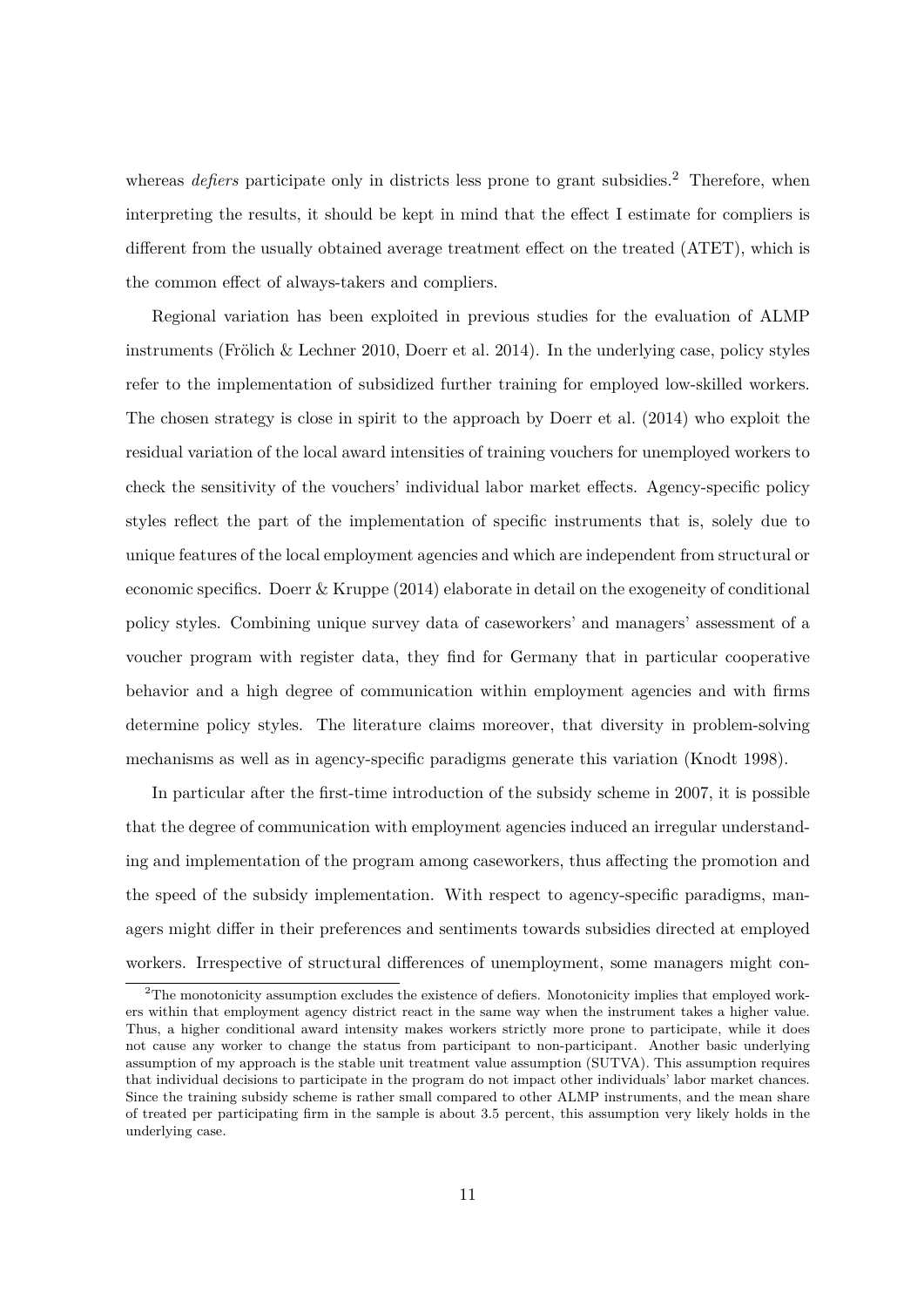sider re-including the unemployed as more important than training already employed individuals. As the program became more known to caseworkers and the FEA re-regulated the content and the eligibility criteria over the years, policy styles potentially changed.

Conditional policy styles are positively correlated with the probability to participate in the program but not directly connected to employment or earnings of participants. Thus, the instrument purges the treatment effect of confounders that might simultaneously affect individual outcomes as well as the probability to be subsidized. However, the quality of the instrument hinges on several important conditions. First, to avoid the problem of weak instruments, the instrument should have sufficient explanatory power. Second, unobservable confounding factors on the agency, establishment, or worker level should not be strongly correlated with conditional policy styles. If this were the case, the instrument would not purge the program effect of these confounders, and the resulting coefficient would still be biased. Third, there should not be any effect of conditional policy styles on employment or earnings, as this would violate the exclusion restriction.

In order to address concerns regarding the independence of the instrument, the final regressions include a range of control variables that are discussed in detail in section 5.2. Regarding the validity of the exclusion restriction, one must remember that I exploit policy styles concerning a program that addresses employed instead of unemployed workers. Continuously employed individuals have no contact with employment agencies whose prior task is to integrate unemployed workers. Moreover, the underlying subsidy scheme is the only further training program by the FEA directed at employed workers. Therefore, any actions or policies of the FEA should not have any direct effects on employment durations or earnings of employed workers, except through the incidence and frequency of subsidized training.

# **5 Data and variables**

### **5.1 Sample selection**

The analyses are based on administrative records drawn from the Integrated Employment Biographies (IEB) V11.00.00. The IEB data are provided by the German Institute for Em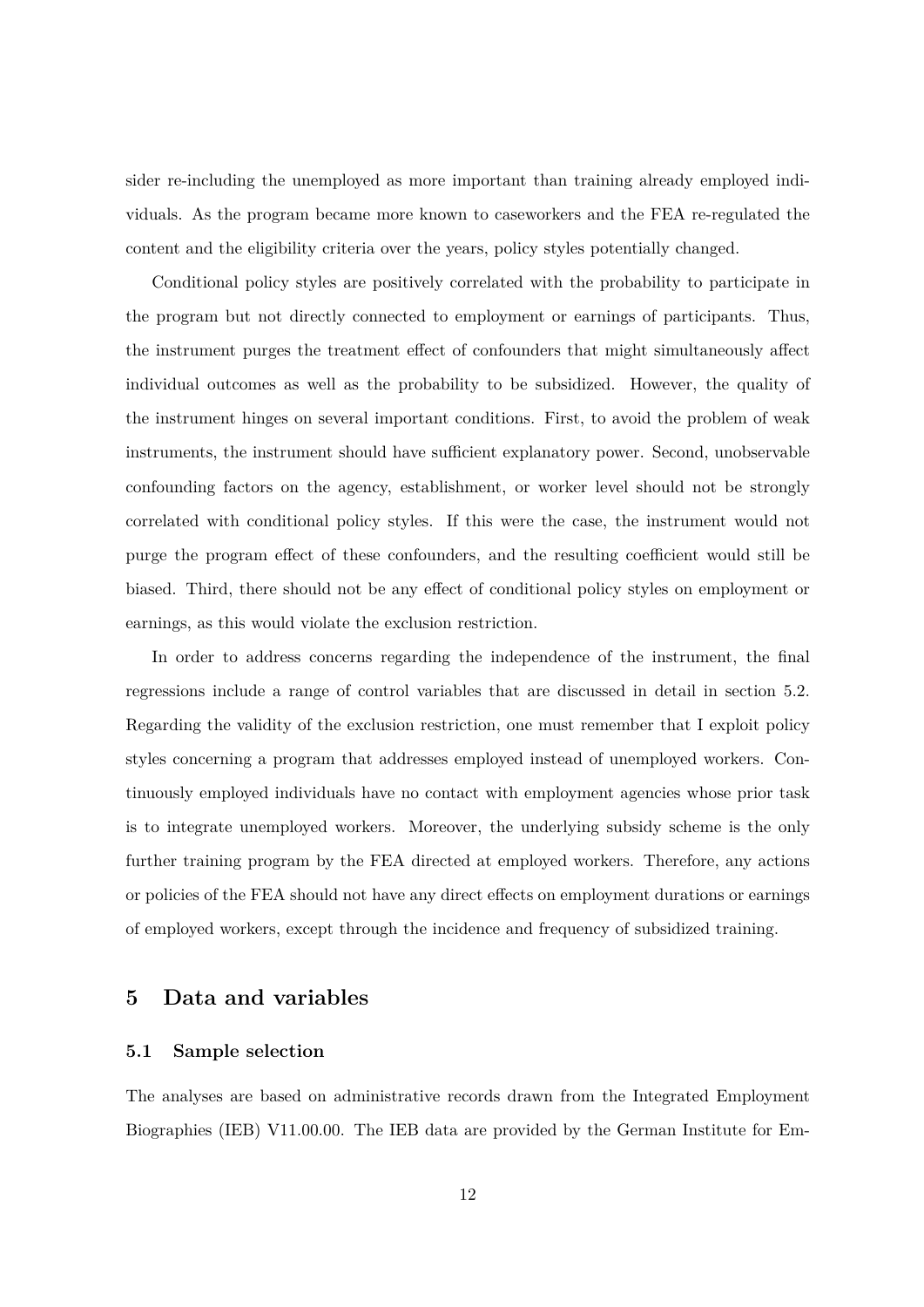ployment Research and contain the employment careers of all individuals liable to social security contributions (about 80 percent of the German workforce). They provide information on benefit receipt, job search, and participation in active labor market policies. These data are process-generated and highly reliable (see also Dorner et al. 2010).

The IEB data can be merged with data from three other sources. The Establishment History Panel (EHP) includes the universe of all German establishments employing at least one worker liable to social security contributions (Hethey-Maier & Seth 2009). As the data are of the same administrative origin as the IEB data, they have the same high reliability. From these records I draw information about firm age, size, and the composition of the workforce in terms of gender, age, and qualification. Moreover, I add regional data on the population (density, share of women, age structure) from the Federal Statistical Office and data on the composition of employees (age and skill structure, the employer's establishment size, industry structure) on the agency level from the Labor Placement Statistics.

For the analysis, I identify all participants picking up subsidized further training during the years 2007 to 2010 and the reason for program eligibility, either through wage subsidy or reimbursement of training costs as a low-skilled participant. Based on the IEB data, the respective numbers are displayed in Table 2 by the corresponding year. I only consider the first treatment spell. As nearly 60 percent of all cases received a combination of both measures, I adjust for parallel treatment spells by counting workers receiving both measures only once. The potential bias from subsequent treatment spells should be low, as only approximately 9 percent of all participants had a second treatment at some later point in time. I further straighten the sample by dropping all workers who received training subsidies in another target group of the scheme. From the resulting sample, I drop apprentices and parttime workers as well as workers outside the age range 20 to 65. Finally, I drop the upper and the lower 1 percent of the distribution of conditional policy styles to exclude outliers.

I divide the sample into quarterly strata and I calculate all control and outcome variables relative to the first day of each quarter. A quarterly treatment group consists of workers who start participation in the subsidy scheme within that quarter. The quarterly potential comparison group consists of workers who never participate in the subsidy scheme within our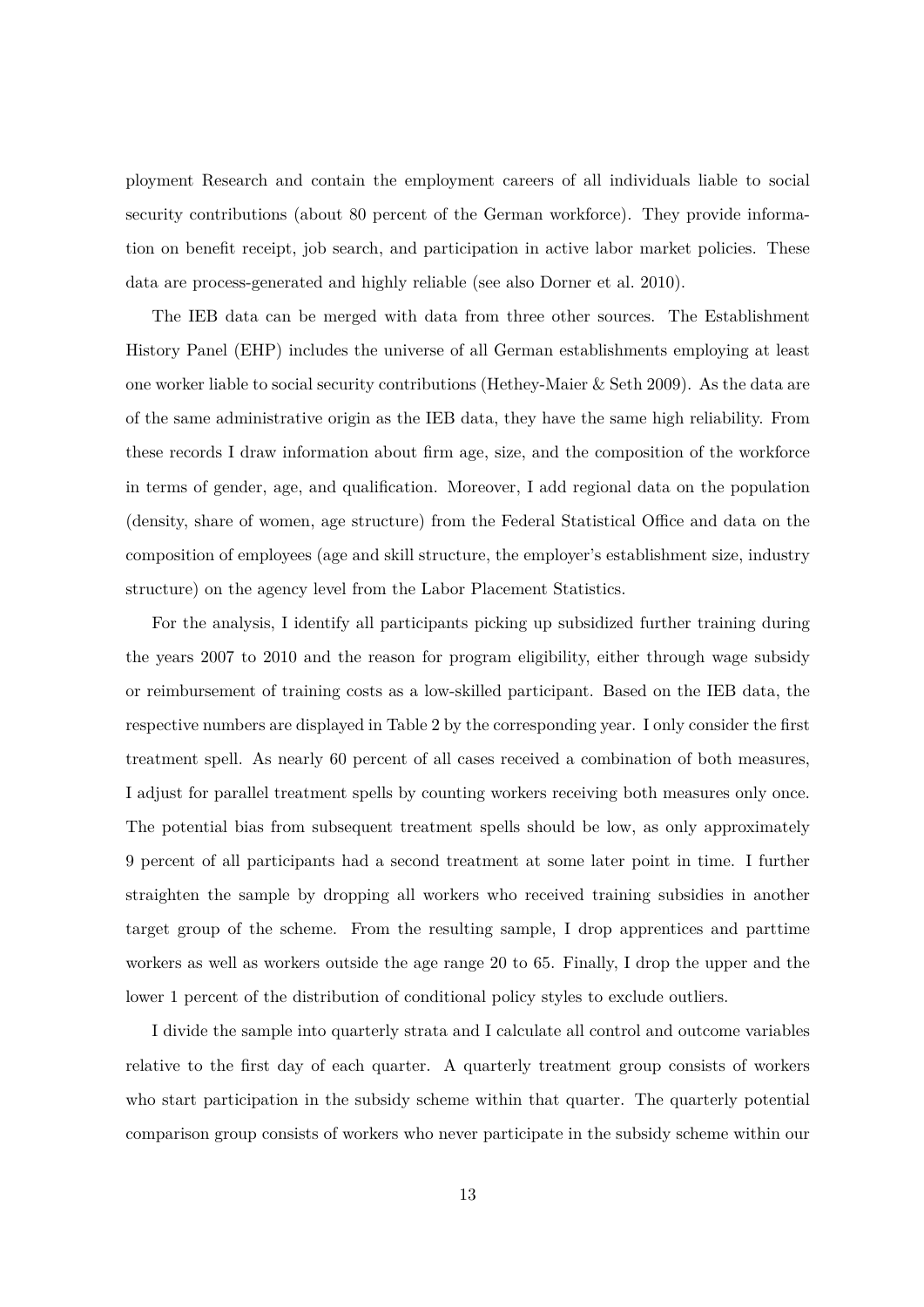observation period. I use random draws of workers who were at least one day employed in the quarter of counterfactual treatment between 2007 and 2010. Following the literature by Sianesi (2004), Fredriksson & Johansson (2008), and Crépon et al. (2009), statically defining treatment and comparison group and neglecting the dynamics of going into the program might bias the estimates due to conditioning on the outcome. This bias is particularly important, if a large fraction of workers from the comparison group participate to some extent themselves in the subsidy scheme sooner or later. As I am able to pick a large comparison group due to the rich register data, I am confident that this kind of bias is negligible in this study.

| Year  | Overall | Among           | $\rm Cost$    | Wage    |
|-------|---------|-----------------|---------------|---------|
|       |         | those in $\%$ : | reimbursement | subsidy |
| 2007  | 13,974  |                 | 59.67         | 90.60   |
| 2008  | 21,174  |                 | 78.03         | 89.75   |
| 2009  | 34,312  |                 | 85.40         | 76.20   |
| 2010  | 13,155  |                 | 91.30         | 67.41   |
| Total | 82,615  |                 | 80.10         | 80.71   |

Table 2: Inflows to the subsidy scheme for the adjusted sample by legal basis

*Source:* IEB V11.00 - 131009. Own calculations.

### **5.2 Independent variables**

In general, when evaluating an instrument of active labor market policies (ALMP), there is the problem of potential unobservable selection, that is, one cannot control for all confounders that impact individual participation. Assumably, there are at least three different sources of potential selection: regions, firms (establishments), and workers.<sup>3</sup> The allocation of the subsidy scheme is also very likely correlated with a number of these confounding variables.

#### **5.2.1 Worker level**

Table A.1 shows that there is likely selection on the level of workers. Men, slightly younger workers, and immigrants are over-represented in the treatment group. There are more than twice as many workers without a vocational degree (40 percent) in the treatment group and

<sup>3</sup>See also Grund & Martin (2012) for a discussion of further training determinants on the level of individuals, jobs, and firms.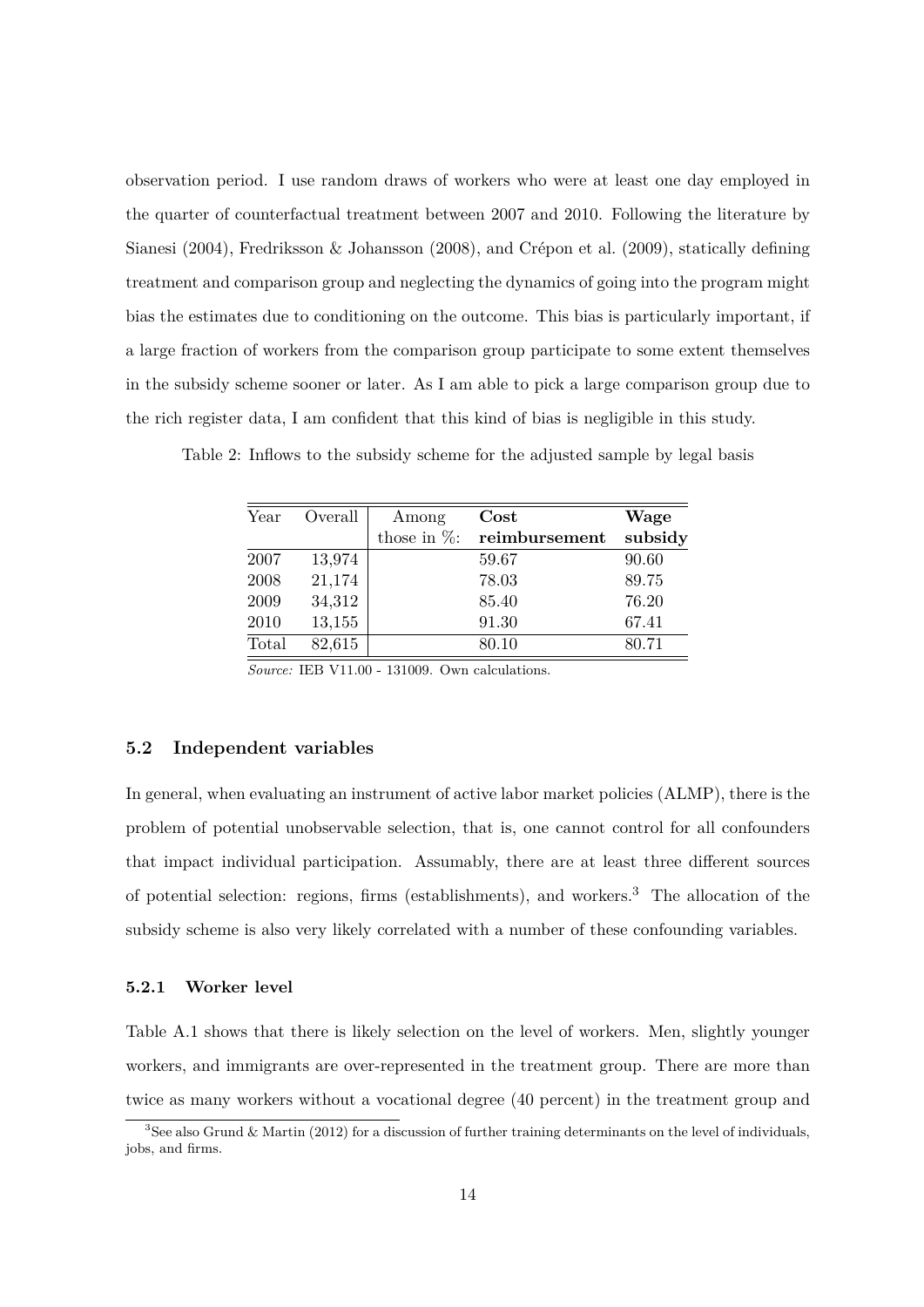workers in that group have also lower schooling. Moreover, the treatment group consists of about twice as many unskilled blue collar workers (58 percent). One year prior to treatment start, about twice as many workers (13 percent) in the treatment group were unskilled helpers compared to non-participants. Concerning occupational groups, subsidized workers are over-represented in manufacturing and transportation & logistics but under-represented in management & organisation. With respect to employment careers, treated people have less stable employment histories than those of the control group (shorter tenure and employment, more employment spells) as well as lower earnings (74 vs. 86 Euros). They have received more unemployment and welfare benefits in the prior three years and were also longer in uninsured job search unemployment.

Besides these observable factors, a varying distribution of unobservable factors might impact the local allocation of the subsidy. Unobserved worker characteristics such as motivation might drive the award intensity. Moreover, there is the possibility that firms encourage ambitious workers, who they want to keep anyway, to participate, which again drives the award intensity. By contrast, the subsidy might also be understood as a means of providing those workers with general training who firms plan to lay off due to economic difficulties. Following suggestions by Caliendo et al. (2014) for propensity score matching, personality traits such as motivation–which increase a worker's value for the firm–should be captured by including variables into the regression which reflect the employment careers and tenure.

#### **5.2.2 Firm level**

As a worker's participation in the program includes the involvement of the employer, it is important to account also for potential selection bias that she might cause. As mentioned above, the subsidy scheme was at first rather unknown to eligible firms and employees. Therefore, caseworkers in the employer service of local employment agencies promoted the program–in particular to firms in industries reporting skill shortages–making use of a data base containing address information on all establishments within an employment agency district.

Establishments which make use of the subsidy scheme might differ from other firms, in particular by firm size, the industry code, the workforce, and the economic situation.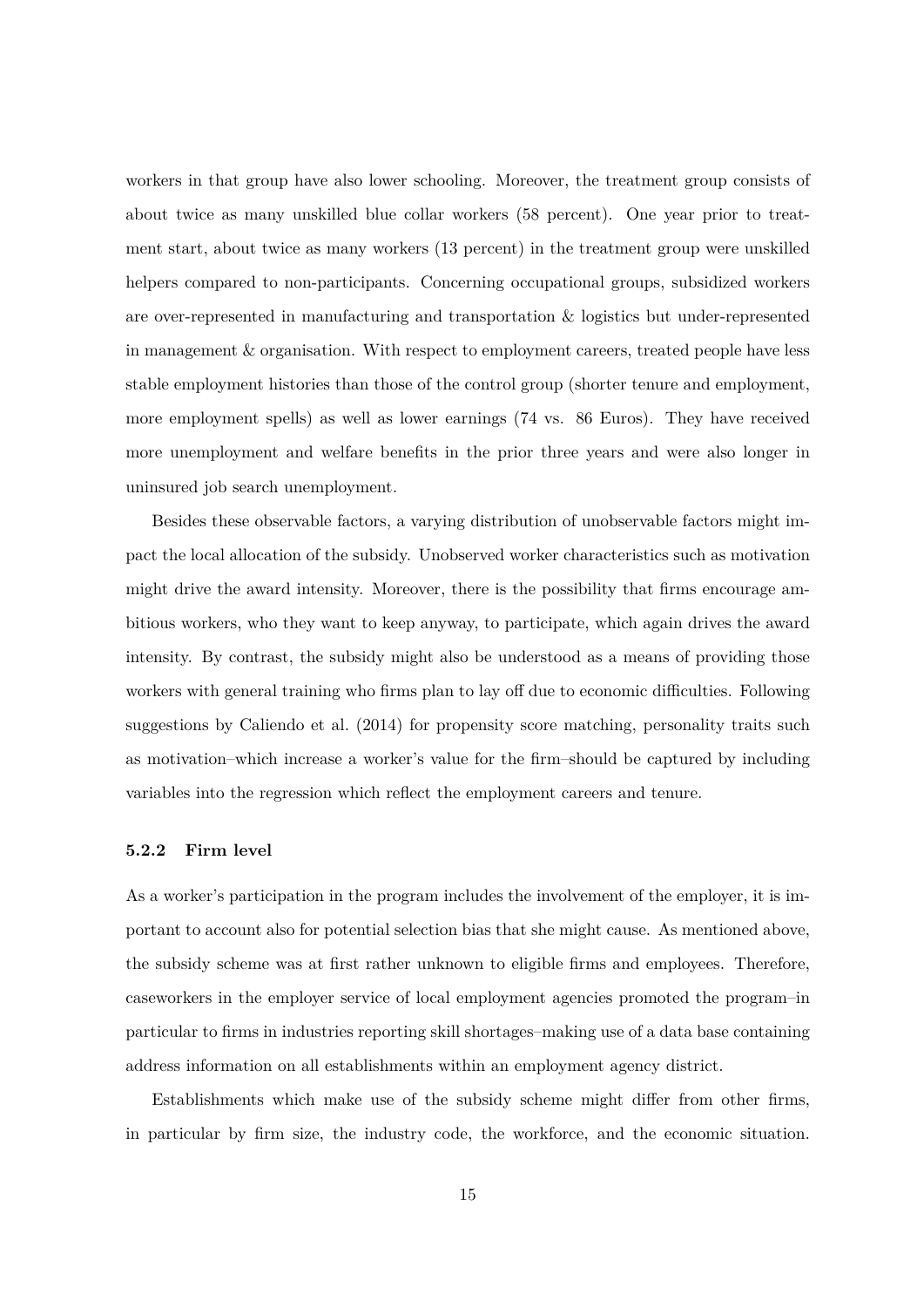For example, larger firms have HR departments which might regularly collect information about opportunities for subsidies. At the same time, it is easier for large firms to spare workers who are in a training course. Moreover, in certain industries there is a higher level of human capital depreciation, while in other sectors the marginal returns to training might be particularly large, thus driving selection. Moreover, firms in economic difficulties might increasingly demand public support, selecting also into the subsidy scheme. Accounting for the distribution of firms in terms of industry, size, worker composition, and the economic situation, which is here expressed in growth of the workforce, should be sufficient to purge the treatment probability and the policy style of unobservable factors. Table A.2 illustrates the distribution of the characteristics of participating and non-participating firms on the firm level. Unlike on the individual level (Table A.3), which shows that individuals participating are by tendency employed in larger establishments, there is no difference in terms of firm size on the firm level. Moreover, there is no difference between participating and non-participating firms in the economic situation. However, there are differences with respect to the industry. Firms prone to use the subsidy operate more likely in transportation and economic services.

### **5.2.3 Regional level**

Another crucial gateway is the implementation on the level of employment agencies. Structural differences in unemployment rates and the local economic situation determine the size and the general strategy of a local employment agency. Thus, I consider the distribution of employed workers among agency districts and how the overall population between districts compares. Participants work in less densely populated regions, with a slightly older working population, and slightly lower unemployment rates. Moreover, I consider the distribution of firms and their workforce between employment agencies. However, there exist hardly any economic differences as Table A.4 shows.

After purging all of these factors, I am confident that the remaining differences in the allocation of the subsidy scheme depend on the local agencies' individual strategies and tastes and are unrelated to the economic situation of the region. These policy styles are exogenous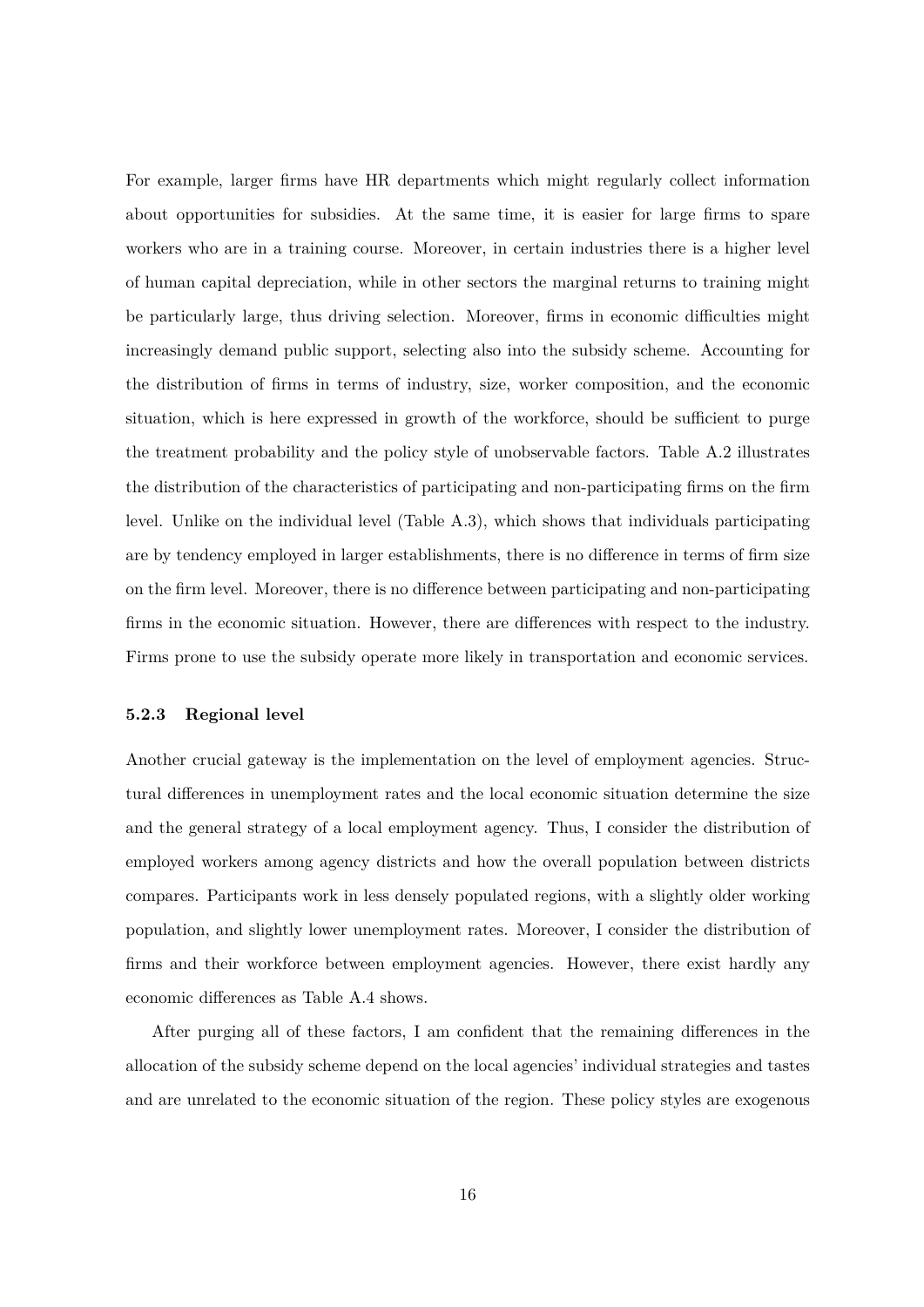to individual labor market outcomes, but impact the treatment propensity, and can therefore be used as an instrument for program participation.

#### **5.3 Outcome variables**

Table 3 presents descriptive results on the durations of cumulated employment and unemployment between treated participants and workers without subsidies as well as cumulated earnings over a period of up to three years.<sup>4</sup>

On average, workers have very stable employment relationships, because they are employed for more than 90 percent of the observation period. Over a three year period, workers making use of the training subsidies were about six days more employed (difference  $\lt 1$  percent). At the same time, participants receive on average benefits for 11 additional days within three years. Within the first three years after training start, earnings for subsidy recipients are significantly lower than for the comparison workers, a finding which must be related to worse-paying jobs. The difference is about 9 percent.

|                                | Т      | $\mathcal{C}$ | Diff.   | p-Value | (T)<br>N | (C)<br>Ν | Min     | Max   |
|--------------------------------|--------|---------------|---------|---------|----------|----------|---------|-------|
| <b>Cumulative Employment</b>   |        |               |         |         |          |          |         |       |
| 1st year                       | 348.32 | 343.19        | 5.13    | 0.00    | 82,615   | 813,779  | 0.00    | 366   |
| 2nd year                       | 675.20 | 667.27        | 7.93    | 0.00    | 82,615   | 813,779  | 0.00    | 731   |
| 3rd year                       | 991.12 | 980.24        | 10.88   | 0.00    | 69,460   | 659,388  | 0.00    | 1,096 |
| <b>Cumulative Unemployment</b> |        |               |         |         |          |          |         |       |
| 1st year                       | 8.49   | 7.31          | 1.18    | 0.00    | 82,615   | 813,779  | 0.00    | 366   |
| 2nd year                       | 24.96  | 18.15         | 6.81    | 0.00    | 82,615   | 813,779  | 0.00    | 731   |
| 3rd year                       | 41.37  | 29.29         | 12.08   | 0.00    | 69,460   | 659,388  | 0.00    | 1,095 |
| log Earnings                   |        |               |         |         |          |          |         |       |
| 1st year                       | 4.22   | 4.32          | $-0.09$ | 0.00    | 82,615   | 813,728  | $-5.29$ | 5.75  |
| 2nd year                       | 4.19   | 4.28          | $-0.09$ | 0.00    | 82,615   | 813,743  | $-5.98$ | 5.53  |
| 3rd year                       | 4.17   | 4.26          | $-0.08$ | 0.00    | 69,460   | 659,363  | $-6.39$ | 5.43  |

Table 3: Statistics of the outcome variables for treated (T) and potential comparisons (C)

*Source:* IEB V11.00 - 131009. Own calculations.

*Notes* T: treated, C: potential comparisons

<sup>4</sup>Treatment refers to treatment start, which is measured at the first of the quarter of potential treatment start. As I deal with employed instead of unemployed workers, this solves the problem of finding a counterfactual moment of treatment for non-subsidized workers. This is described in more detail in Section 5.1.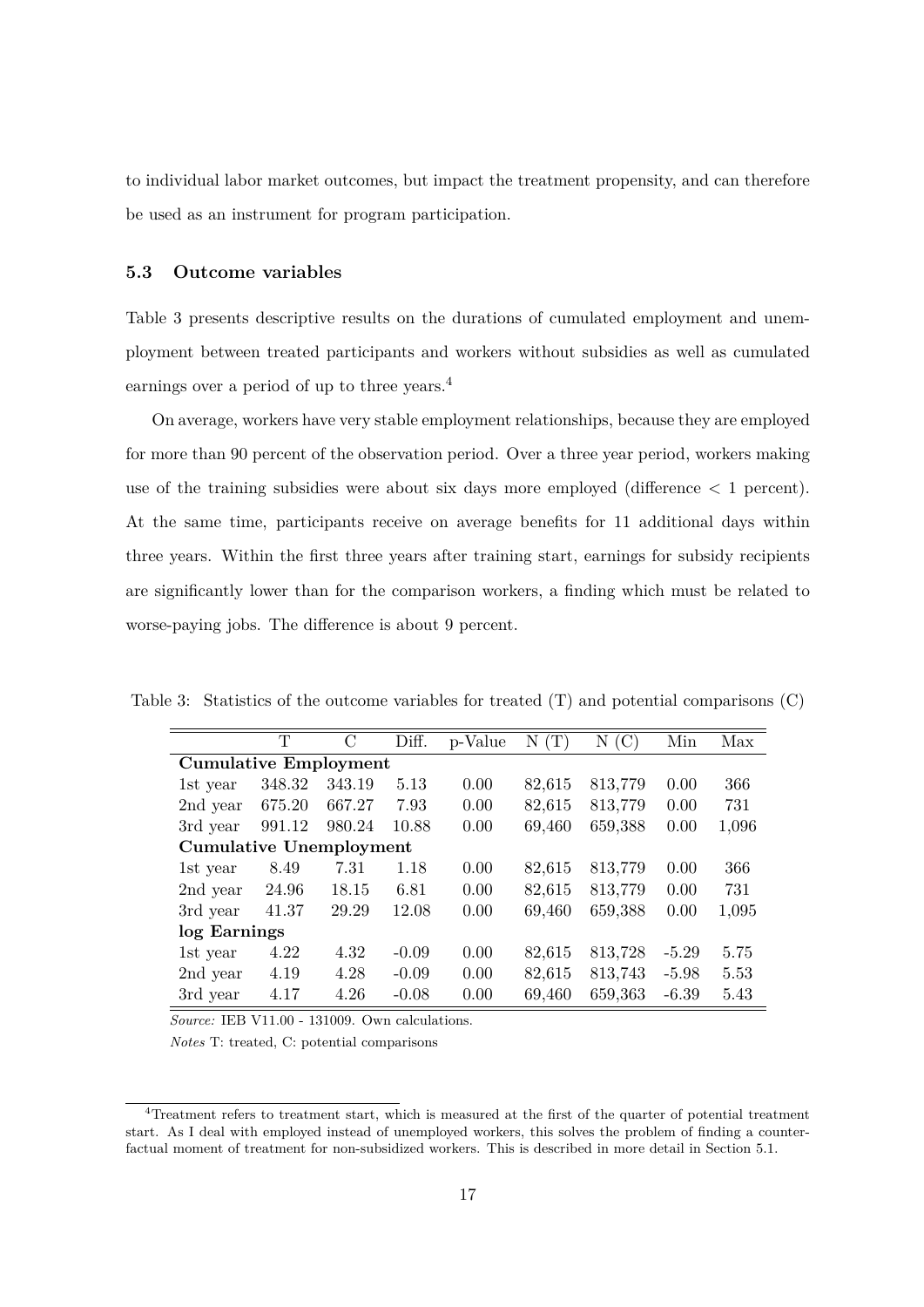# **6 Results**

### **6.1 The baseline model**

This section discusses the results of the econometric analysis. The first column of Table 4 shows the most parsimonious specification controlling only for quarter dummies that account for the timing of treatment and regional characteristics.<sup>5</sup> Those include the district unemployment rate–in order to roughly control for regional labor market characteristics and regional labor supply and demand–the composition of all individuals living within a regional employment agency district in terms of density, gender and age, and variables which control for the composition of the workforce within an agency district. The first stage results reported in the bottom panel imply that the award intensity of employment agency districts is a strong instrument. Working in an employment agency district with a twice as high subsidy award intensity than another district increases the unconditional probability to be treated by about 56 percentage points. The F-test statistic of excluded instruments is also well above conventional threshold levels. Turning to the second stage results, I find that participation in the subsidy scheme has a positive significant impact of approximately four weeks on compliers' cumulated employment duration within a time period of two years.

|                                                          | $\left( 1\right)$ | (2)         | $\left( 3\right)$ | $\left( 4\right)$ |
|----------------------------------------------------------|-------------------|-------------|-------------------|-------------------|
|                                                          | 2SLS              | 2SLS        | 2SLS              | <b>OLS</b>        |
| Treated                                                  | 31.886***         | $30.456***$ | $15.062***$       | $21.389***$       |
|                                                          | (5.00)            | (6.70)      | (3.38)            | (1.02)            |
| Unemployment rate                                        | Yes               | Yes         | Yes               | Yes               |
| Distribution of employees                                | Yes               | Yes         | Yes               | Yes               |
| Population characteristics                               | Yes               | Yes         | Yes               | Yes               |
| Firm characteristics & occupation                        |                   | Yes         | Yes               | Yes               |
| Socio-demographic characteristics & employment his-      |                   |             | Yes               | Yes               |
| tory                                                     |                   |             |                   |                   |
| First-stage results, dependent variable: treatment dummy |                   |             |                   |                   |
| Conditional policy style                                 | $0.564***$        | $0.525***$  | $0.424***$        |                   |
|                                                          | (0.08)            | (0.08)      | (0.07)            |                   |
| F-test of excl. instr.                                   | 54.158            | 48.618      | 34.491            |                   |
| R-squared                                                | 0.080             | 0.141       | 0.234             |                   |

Table 4: LATE for participation in the subsidy scheme on cumulated employment within two years

*Continued on next page...*

 ${}^{5}$ For the purpose of a well-arranged presentation, I only indicate the existence of the variables in the regressions but do not display coefficients.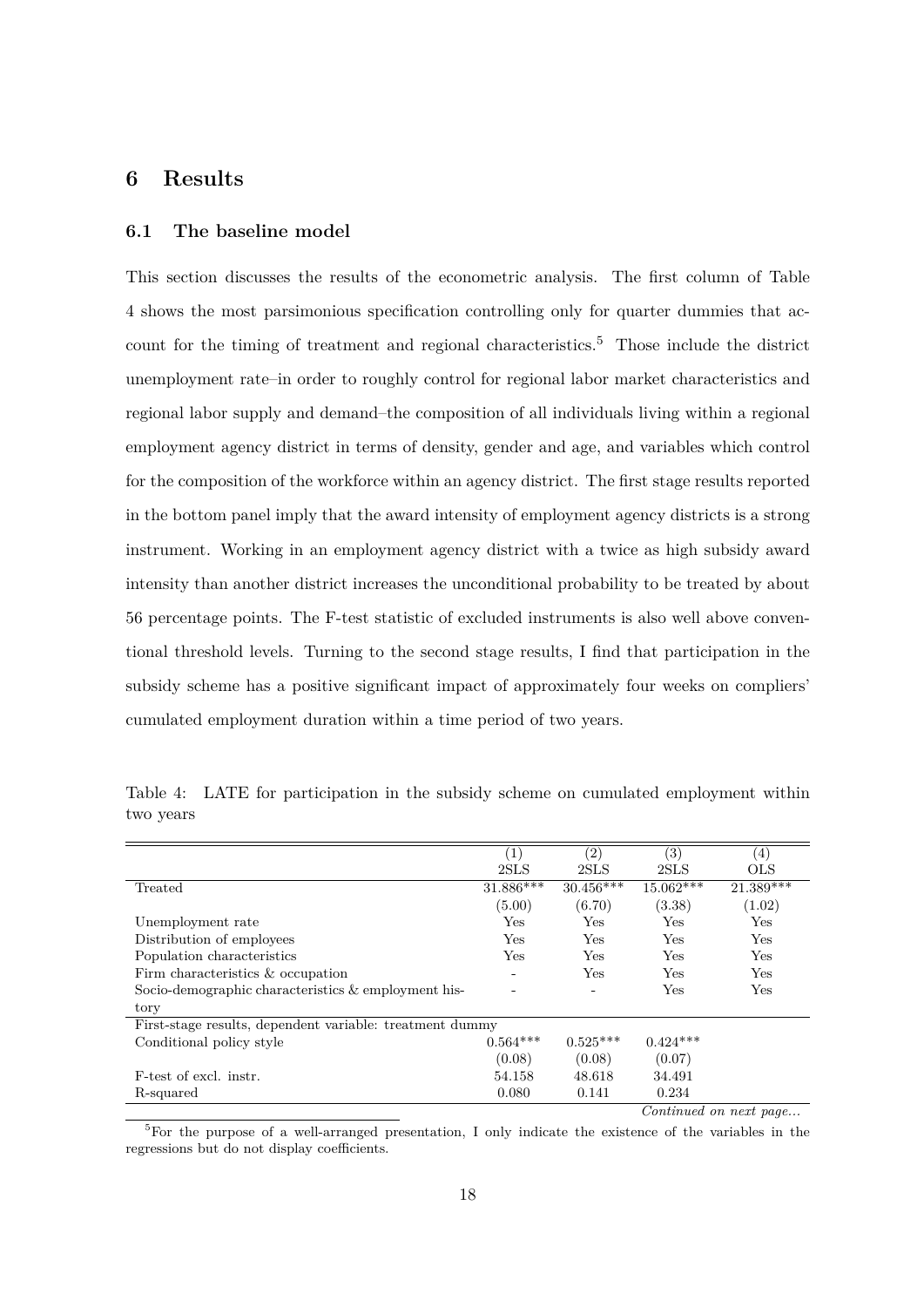|  |  |  |  | table 4 continued |
|--|--|--|--|-------------------|
|--|--|--|--|-------------------|

|      |                            | 2       | $\sim$              | $\Delta$          |
|------|----------------------------|---------|---------------------|-------------------|
|      | <b>.</b><br>2C1C<br>40 L D | 2SLS    | ◡<br>oet e<br>פידפי | I<br>$_{\rm OLS}$ |
| nobs | 896,394                    | 896,394 | 896,394             |                   |

*Notes:* All regressions include a constant. The first stage regressions include the same set of control variables as the corresponding second stage in the upper panel. To control for the timing of program start, all regressions include interaction terms of quarter and year dummies. *Distribution of employees* is reported by age, skill, firm size, and industry. *Population char.* comprise the population density (also by gender/ age groups) on the level of local employment agency districts and the state. *Firm characteristics* comprise firm size and age, industry and workforce skill composition. *Socio-demographic char.* include gender, age, nationality, schooling degree, vocational degree, and job position. *Employment history* includes indicators for past employment, tenure, benefit and welfare periods, unemployed job search periods, average daily wage, and benefits. Standard errors (in parentheses) are clustered at the level of 176 local employment agency districts. Significance level: \*\*\*  $1\%$ , \*\*  $5\%$ , \*  $10\%$ .

In column (2), I include firm characteristics because factors such as firm size, workforce composition, and industry are important determinants of average employment durations as well as of firms' further training investments. Thus, these variables potentially affect both the treatment probability and the outcome. As a consequence of including these characteristics, the positive effect decreases slightly. Finally, I add control variables for individual characteristics, in particular socio-demographic controls and variables that reflect both the previous employment career as well as unobservable personal traits as suggested by Caliendo et al. (2014) in a similar setup. The central variable of interest reduces significantly to two weeks  $(\approx 2$  percent).

The lower panel suggests that the first stage remains highly significant and stable throughout and decreases only when controlling for individual characteristics. This suggests that the instrument is not in the least correlated with firm characteristics. As it contains the most important control variables, model (3) will be the preferred benchmark specification in the following. For this model, I also report the estimate of a corresponding OLS regression in column (4). The comparison of the coefficients from (3) and (4) shows that the OLS regression generates a significant effect of larger size for participants over a two year period ( $\approx 3$ ) percent), thus probably overestimating the true effect.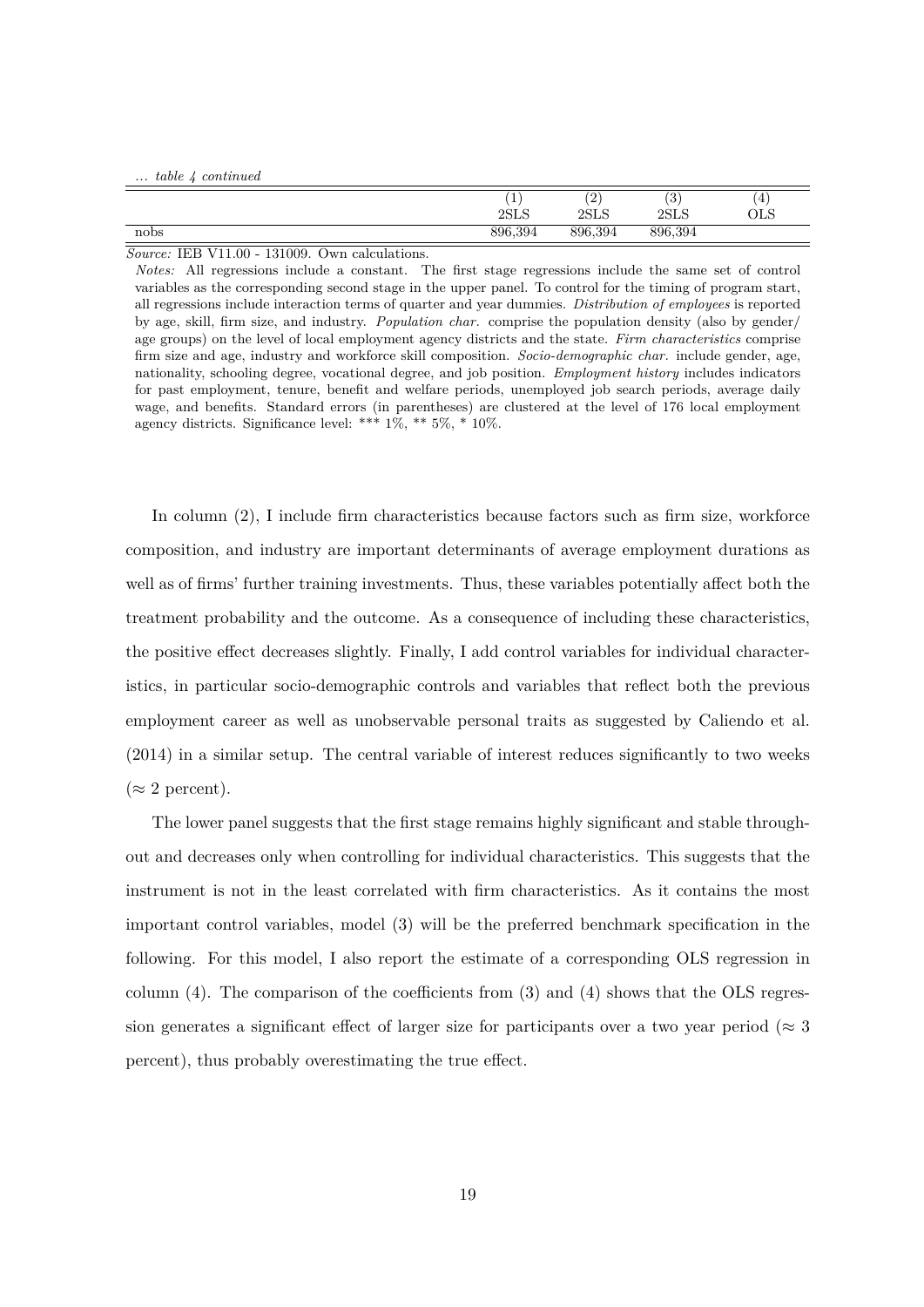### **6.2 Further labor market outcomes**

The previous section has shown that participation in the subsidy scheme affects employment liable to social security contributions two years after treatment. Table 5 summarizes the results for the baseline specification. The effect on employment is steadily increasing over time indicating that additional employment is not solely due to more employment during the training period, which has a median duration of 73 days, thus unlike a pseudo lock-in effect. The effects on employment raise the question if this result also translates to unemployment. Therefore, I consider cumulated days of unemployment as a second outcome in column (2). I define unemployment as periods with the receipt of unemployment insurance benefits. Compared to employment, the effect on unemployment is less pronounced. There is a significant negative effect on unemployment benefit recipience in the first year, indicating that program participants claim about 3 days less benefits during the first year compared to non-participants. In economic terms, the effect is rather small ( $\approx$  1 percent) and vanishes later on. Thus, more employment for compliers does not automatically translate into less insured unemployment. Finally, in order to see how the economic situation of compliers translates into earnings, I consider cumulated earnings as a final outcome. Participants initially seem to profit from the program in financial terms. This effect seems to be both driven by additional employment and by slightly higher gross wages because the effect on employment (12 / 365  $*$  100 = 3.3 %) is lower than the one on earnings (6 %). However, two years after treatment, this gain reduces to approximately 3.5 percent higher earnings and becomes insignificant.

A direct comparison of OLS and IV estimates is only possible if treatment effects are constant across all participants and the average treatment effect on the treated is similar to the LATE. Therefore, a comparison of IV and OLS estimates which shows that OLS coefficients are in most cases higher–except for unemployment, where OLS is smaller–implies that OLS either cannot fully control for the positive selection of workers into the subsidy scheme or that compliers have less favorable characteristics and therefore profit less from the subsidy scheme.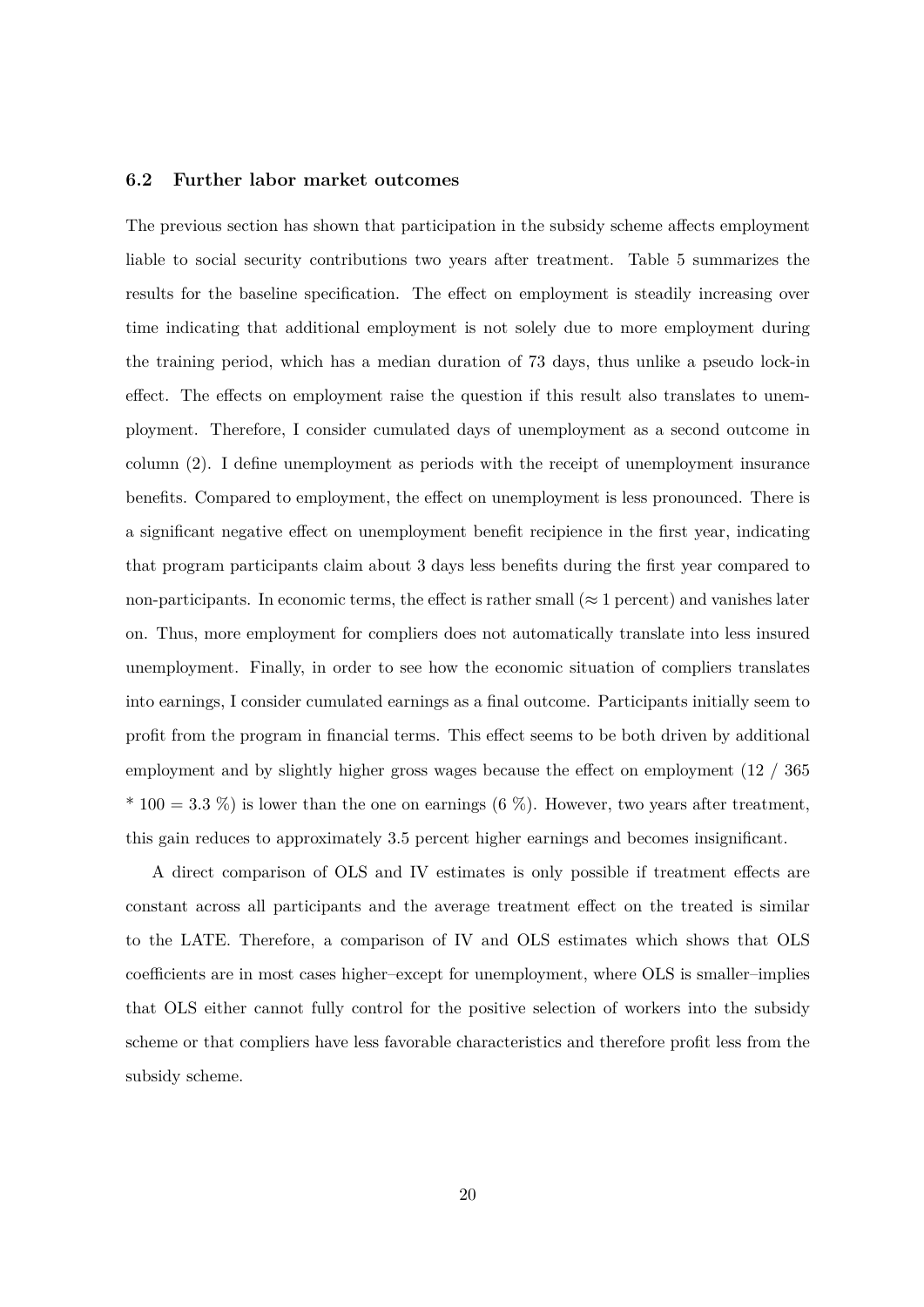|                                                          | $\left( 1\right)$ |              |             | (2)          | $\left( 3\right)$ |              |  |
|----------------------------------------------------------|-------------------|--------------|-------------|--------------|-------------------|--------------|--|
|                                                          |                   | Employment   |             | Unemployment |                   | log Earnings |  |
|                                                          | 2SLS              | $_{\rm OLS}$ | 2SLS        | <b>OLS</b>   | 2SLS              | $_{\rm OLS}$ |  |
| 1st year                                                 | $11.699***$       | $13.599***$  | $-3.041***$ | $-3.362***$  | $0.061***$        | $0.094***$   |  |
|                                                          | (1.33)            | (0.40)       | (0.94)      | (0.28)       | (0.02)            | (0.00)       |  |
| 2nd year                                                 | $15.118***$       | $21.389***$  | 1.441       | $-1.053$     | 0.037             | $0.088***$   |  |
|                                                          | (3.38)            | (1.02)       | (2.48)      | (0.70)       | (0.03)            | (0.00)       |  |
| 3rd year                                                 | 22.812***         | 27.308***    | 2.740       | 1.418        | 0.036             | $0.086***$   |  |
|                                                          | (6.57)            | (1.73)       | (4.20)      | (1.06)       | (0.03)            | (0.00)       |  |
| First-stage results, dependent variable: treatment dummy |                   |              |             |              |                   |              |  |
| 1st and 2nd year                                         |                   |              |             |              |                   |              |  |
| Con. policy style                                        | $0.424***$        |              | $0.424***$  |              | $0.424***$        |              |  |
|                                                          | (0.07)            |              | (0.07)      |              | (0.07)            |              |  |
| F-test of excl. instr.                                   | 35.768            |              | 35.768      |              | 35.768            |              |  |
| N                                                        | 896,394           | 896,394      | 896,394     | 896,394      | 896,394           | 896,394      |  |
| N(Participants)                                          | 82,615            | 82,615       | 82,615      | 82,615       | 82,615            | 82,615       |  |
| 3rd year                                                 |                   |              |             |              |                   |              |  |
| Con. policy style                                        | $0.404***$        |              | $0.404***$  |              | $0.404***$        |              |  |
|                                                          | (0.07)            |              | (0.07)      |              | (0.07)            |              |  |
| F-test of excl. instr.                                   | 38.259            |              | 38.259      |              | 38.323            |              |  |
| N                                                        | 728,848           | 728,848      | 728,848     | 728,848      | 728,823           | 728,823      |  |
| N(Participants)                                          | 69,460            | 69,460       | 69,460      | 69,460       | 69,460            | 69,460       |  |

Table 5: LATE and OLS estimates for participation in the subsidy scheme on cumulated employment, cumulated unemployment and log average earnings

*Notes:* All outcome variables are calculated over 365 days (1st year), 730 days (2nd year), and 1095 days (3rd year) after the first of the quarter of the potential treatment start. Outcome *employment* comprises cumulated days in employment liable to social security contributions. *Unemployment* comprises cumulated days of being registered as unemployed and receiving unemployment benefits. *Earnings* is the average of daily cumulated wages. All regressions include the same set of control variables as in Table 4. The first stage regressions include the same set of control variables as the corresponding second stage regressions. Standard errors clustered at the level of 176 local employment agency districts in parentheses. Significance level: \*\*\*  $1\%,$  \*\*  $5\%,$  \*  $10\%.$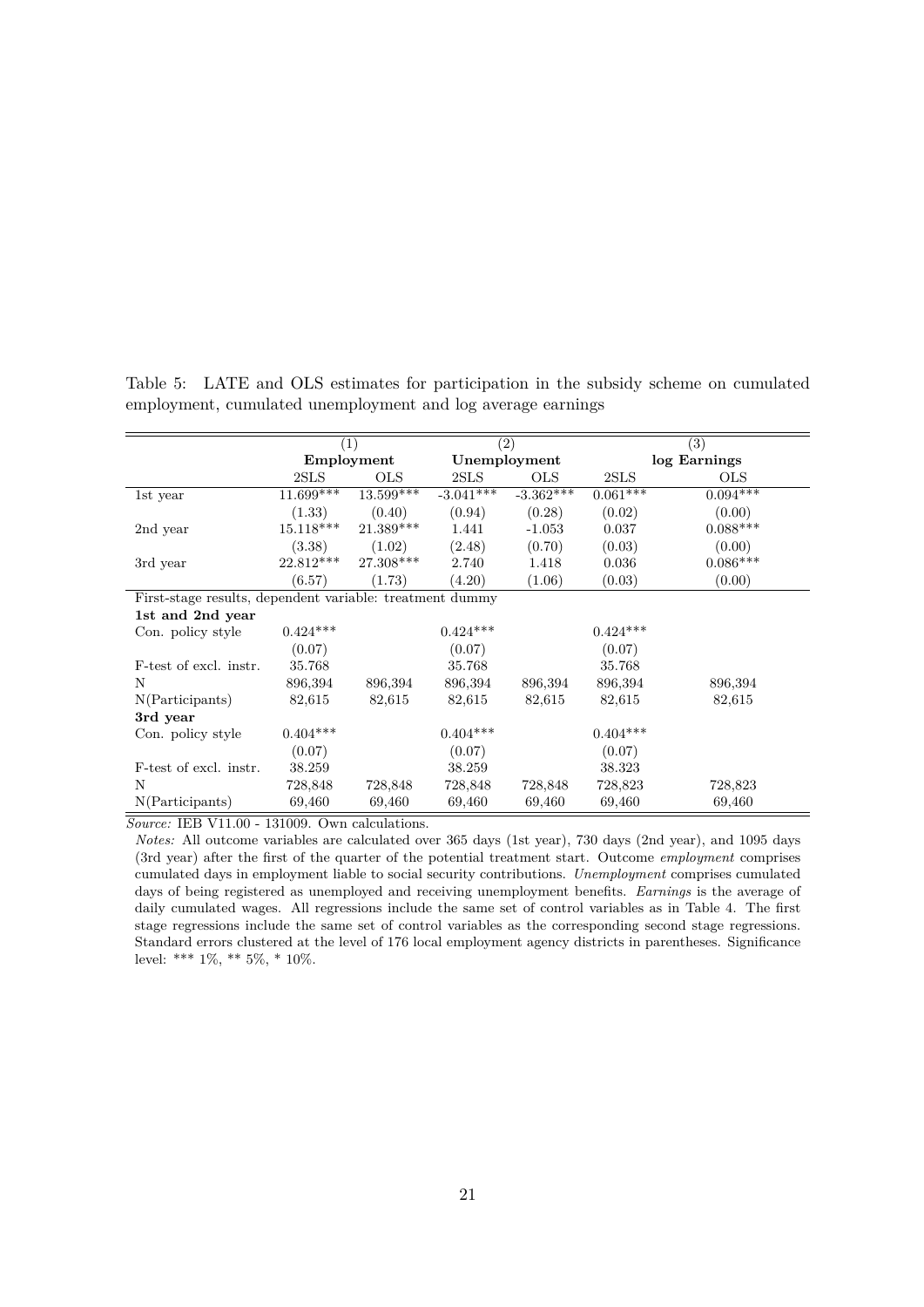### **6.3 Results by selected subgroups**

#### **6.3.1 Results by cohort**

During the observation period from 2007 to 2010, the rules of procedure regarding the implementation of the program had been adjusted several times. Therefore, a look at separate effects by yearly cohort might offer valuable clues whether changes in regulations affected the economic outcomes of participants. I focus on employment and earnings in the following. As the data end on 31 December 2012, I can observe individuals over differing periods of time: the longest for workers starting participation in 2007 (up to five years) and the shortest for participants in 2010 (two years). The first stage results show that the validity of the instrument holds over all split samples. The F-test statistics are above the conventional threshold of 10, and there is a strong positive correlation between the conditional policy styles and the propensity to receive treatment.

As described above, the 2SLS estimates report the effect for additionally recruited workers, that is, those workers who participated in the program only because they worked in an agency district that was more prone to provide the subsidy. This implies that the treatment effect on the treated, which is most commonly estimated, can differ if the group of compliers differs from other participants (always-takers).

Using IV, I find quite large effects on employment and earnings for participants in 2008 (see Table 6). After two years, compliers are approximately four weeks longer employed than non-participants and earn 16 percent more. This effect is substantially smaller for 2007 and the later cohorts, where the maximum gain in employment is approximately 18 days and gains in earnings vary between 6 and 8 percent. The difference in these effects can be attributed to compositional differences of participating workers, as Table A.5 shows. In particular in 2008, subsidized workers had the least favorable characteristics. They were less attached to the firm, which is reflected in about twice as much unemployment experience compared to participants in 2009 and 2010, and substantially less tenure and employment. Moreover, there was an exceptionally high share of participants from the occupational field of logistics and few workers from the manufacturing branch. Perhaps, the program was particularly effective in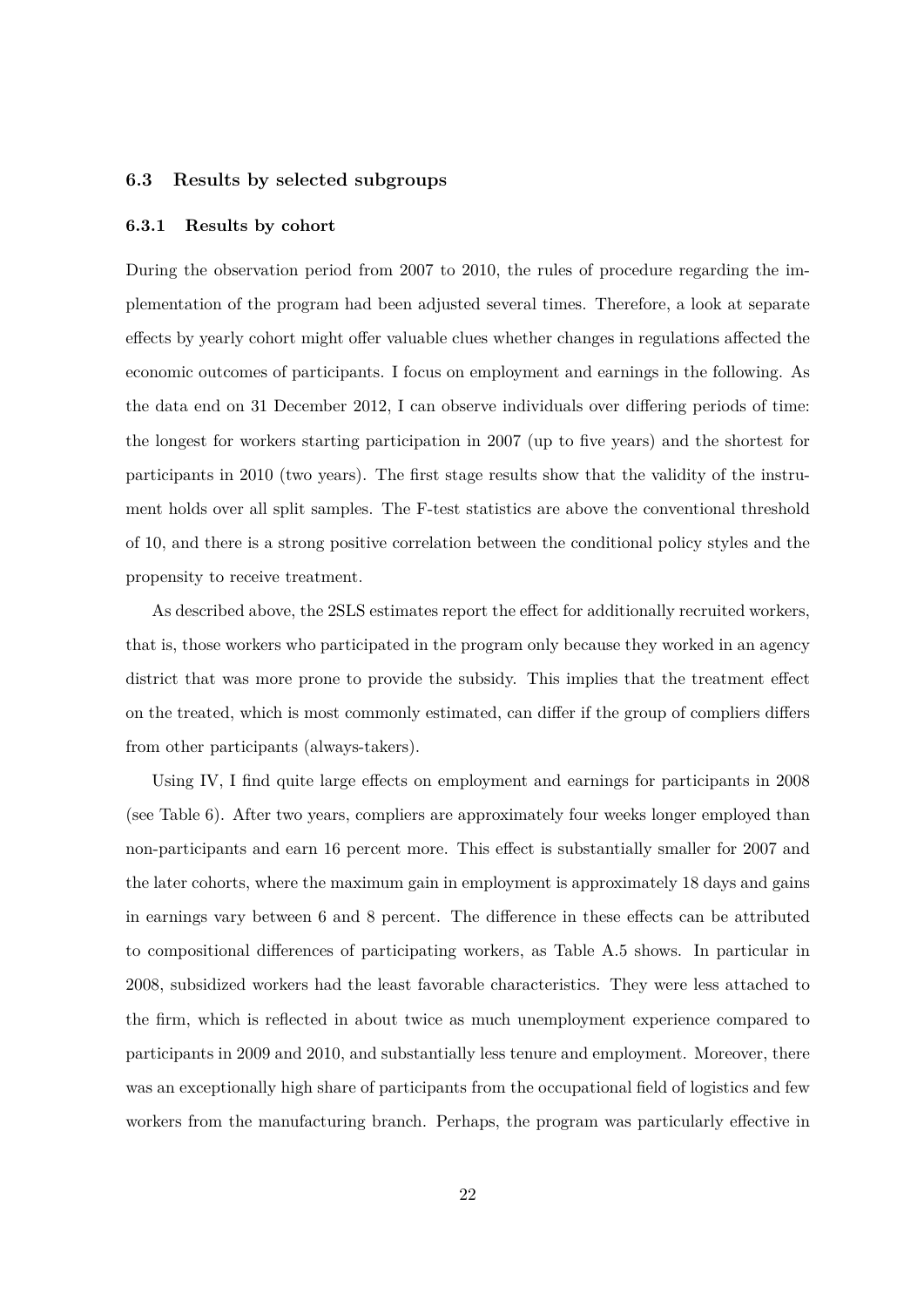2008 because at that time the FEA had opened the program for just re-employed workers who had left unemployment directly before entering the program. Thus, compliers in 2008 might have characteristics closer to those of unemployed workers than employed workers, because for those workers, training might not have occurred without the subsidy due to financial restrictions. By contrast, as Table A.5 shows, the latter cohorts consisted of workers with more favorable characteristics.

This shift in the composition of the participating workforce can be explained by changes in legislation: in the introductory phase of the program, caseworkers tried to attract as many workers as possible because the program was still unknown to workers and firms. Additionally, employment agencies had the chance to hire external training counsellors starting in 10/2007 whose task was to spread information about the program in firms and chambers. Moreover, it was still unclear to caseworkers what the exact implementation was to look like, for example which courses were fundable and which not. As a result of this, in 2007 and 2008 funded training courses were shorter than later on, making training for very low-skilled workers who might not have been trained without the subsidy and in long-lasting courses more likely. Firms might be hesitant to further train very low-skilled workers because after investing in costly training, they promise relatively low returns due to a low productivity. This changed in 2009 due to several reasons: in 4/2009 the FEA introduced for the first time a set of written rules of procedures that gave a summary of how to implement the subsidy. Moreover, the Federal Court of Auditors requested a profound documentation of the allocation of funds. These steps resulted in a trend for longer-lasting training courses with a certificate at the end. This caused a steep decline of program entries in 2010 due to more costly training for employers (indirect costs). The start of the economic crises in 9/2008 might also have contributed to differing effects.

### **6.3.2 Results by duration, gender, and age**

In a next step, I look at the impact of training subsidies for different subgroups pooling data of all cohorts from 2007 to 2010. This yields a sufficiently large sample size of participants. I include interactions of quarter and year dummies to control for the timing of the (counter-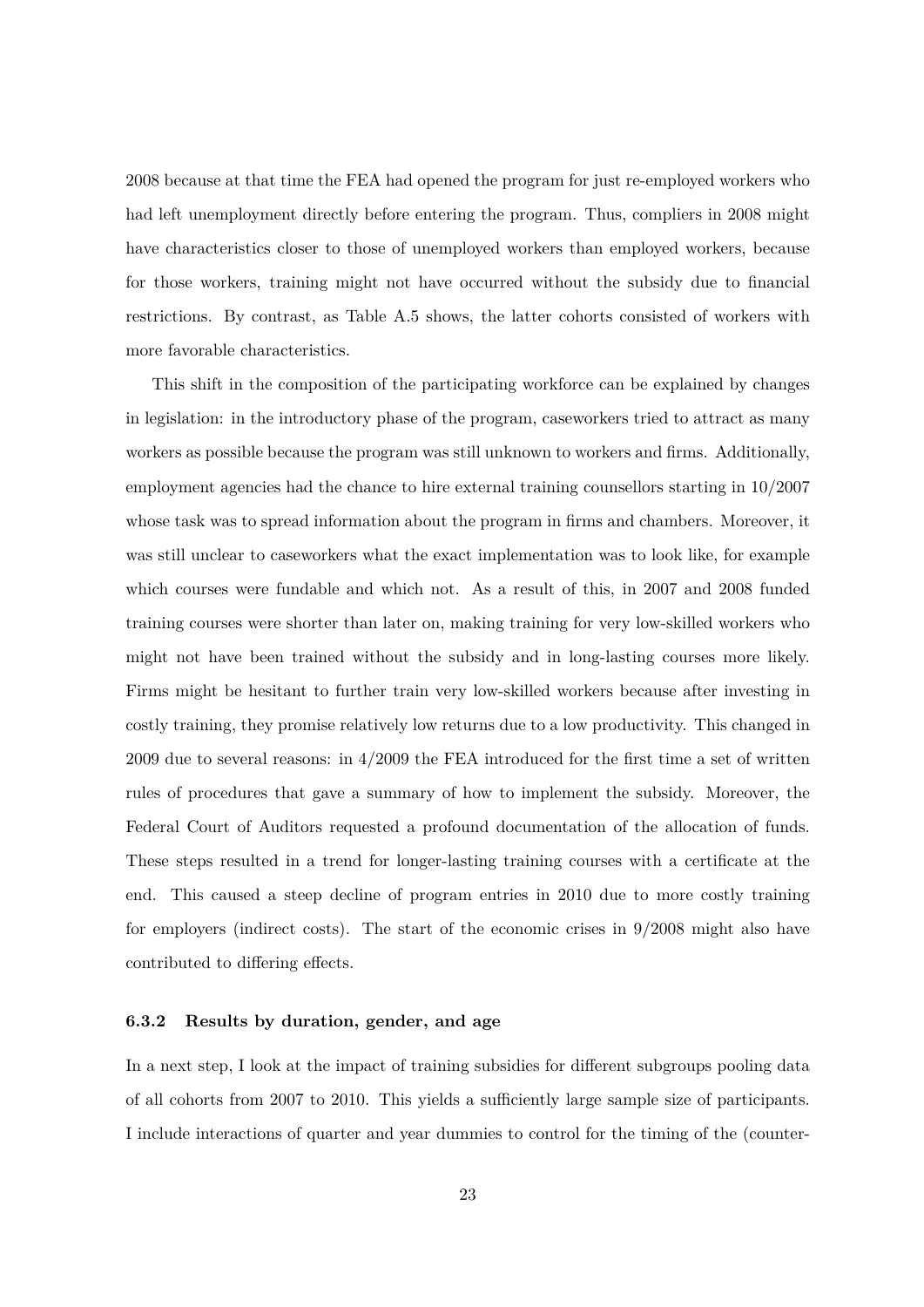Table 6: LATE and OLS estimates for participation in the subsidy scheme by cohort of treatment start

|                              |                        | (2)<br>(1)            |                      |                      |          | First stage results |
|------------------------------|------------------------|-----------------------|----------------------|----------------------|----------|---------------------|
|                              |                        | Employment            |                      | log Earnings         | F-test   | Cond. policy        |
|                              | 2SLS                   | <b>OLS</b>            | 2SLS                 | <b>OLS</b>           |          | styles              |
|                              |                        |                       |                      |                      |          |                     |
| Results for the 2010 cohort  |                        |                       |                      |                      |          |                     |
| 1st year                     | $6.612*$               | $15.202***$           | $0.086***$           | $0.108***$           |          |                     |
|                              | (3.60)                 | (0.72)                | (0.03)               | (0.01)               |          |                     |
| 2nd year                     | 7.279                  | 28.667***             | $0.066**$            | $0.110***$           | 144.139  | $1.221***$          |
|                              | (7.23)                 | (1.85)                | (0.03)               | (0.01)               |          | (0.10)              |
| $N$ (total)                  | 167,546                |                       | 167,546              |                      |          |                     |
| N (participants)             | 13,155                 |                       | 13,155               |                      |          |                     |
|                              |                        |                       |                      |                      |          |                     |
| Results for the 2009 cohort  |                        |                       |                      |                      |          |                     |
| 1st year                     | $10.287***$            | 13.494***             | $0.081***$           | $0.086***$           |          |                     |
|                              | (1.61)                 | (0.58)                | (0.01)               | (0.00)               |          |                     |
| 2nd year                     | 17.548***              | 20.766***             | $0.076***$           | $0.080***$           | 29.505   | $0.391***$          |
|                              | (3.70)                 | (1.49)                | (0.01)               | (0.01)               |          | (0.07)              |
| 3rd year                     | $22.895***$            | 27.712***             | $0.071***$           | $0.081***$           |          |                     |
|                              | (7.24)                 | (2.21)                | (0.02)               | (0.01)               |          |                     |
| $N$ (total)                  | 343,250                |                       | 343,250              |                      |          |                     |
| N (participants)             | 34,312                 |                       | 34,312               |                      |          |                     |
|                              |                        |                       |                      |                      |          |                     |
| Results for the 2008 cohort  |                        |                       |                      |                      |          |                     |
| 1st year                     | $13.830***$            | $13.654***$           | $0.143***$           | $0.102***$           |          |                     |
|                              | (3.59)                 | (0.89)                | (0.03)               | (0.01)               |          |                     |
| 2nd year                     | $30.779***$            | 21.641***             | $0.160***$           | $0.100***$           | 1120.199 | $0.994***$          |
|                              | (7.02)                 | (2.07)                | (0.03)               | (0.01)               |          | (0.03)              |
|                              | $44.431***$            | 29.291***             | $0.163***$           | $0.100***$           |          |                     |
| 3rd year                     |                        |                       |                      |                      |          |                     |
|                              | (11.45)<br>$46.242***$ | (3.11)<br>$38.833***$ | (0.03)<br>$0.147***$ | (0.01)<br>$0.103***$ |          |                     |
| 4th year                     |                        |                       |                      |                      |          |                     |
|                              | (16.63)                | (4.18)                | (0.03)               | (0.01)               |          |                     |
| $N$ (total)                  | 252,689                |                       | 252,689              |                      |          |                     |
| N (participants)             | 21,174                 |                       | 21,174               |                      |          |                     |
|                              |                        |                       |                      |                      |          |                     |
| Results for the 2007 cohort  |                        |                       |                      |                      |          |                     |
| 1st year                     | 13.772***              | 14.012***             | 0.014                | $0.103***$           |          |                     |
|                              | (3.63)                 | (1.11)                | (0.04)               | (0.01)               |          |                     |
| 2nd year                     | $12.531**$             | $22.209***$           | $-0.028$             | $0.095***$           | 21.324   | $0.416***$          |
|                              | (6.38)                 | (2.44)                | (0.04)               | (0.01)               |          | (0.09)              |
| 3rd year                     | 15.190                 | 29.388***             | $-0.044$             | $0.093***$           |          |                     |
|                              | (9.75)                 | (3.98)                | (0.04)               | (0.01)               |          |                     |
| 4th year                     | 21.258                 | 38.708***             | $-0.056$             | $0.094***$           |          |                     |
|                              | (13.79)                | (5.38)                | (0.04)               | (0.01)               |          |                     |
| 5th year                     | 30.016                 | 49.739***             | $-0.059$             | $0.097***$           |          |                     |
|                              | (18.79)                | (6.88)                | (0.04)               | (0.01)               |          |                     |
| $N$ (total)                  | 132,909                |                       | 132,909              |                      |          |                     |
| N (participants)             | 13,974                 |                       | 13,974               |                      |          |                     |
| <b>IED V<sub>11</sub> 00</b> | 121000                 |                       |                      |                      |          |                     |

*Notes:* Outcome variables as in Table 5. All regressions include the same set of control variables as in Table 4. The first stage regressions include the same set of control variables as the corresponding second stage regressions. Standard errors clustered at the level of 176 local employment agency districts and individuals in parentheses. Significance level: \*\*\* 1%, \*\* 5%, \* 10%.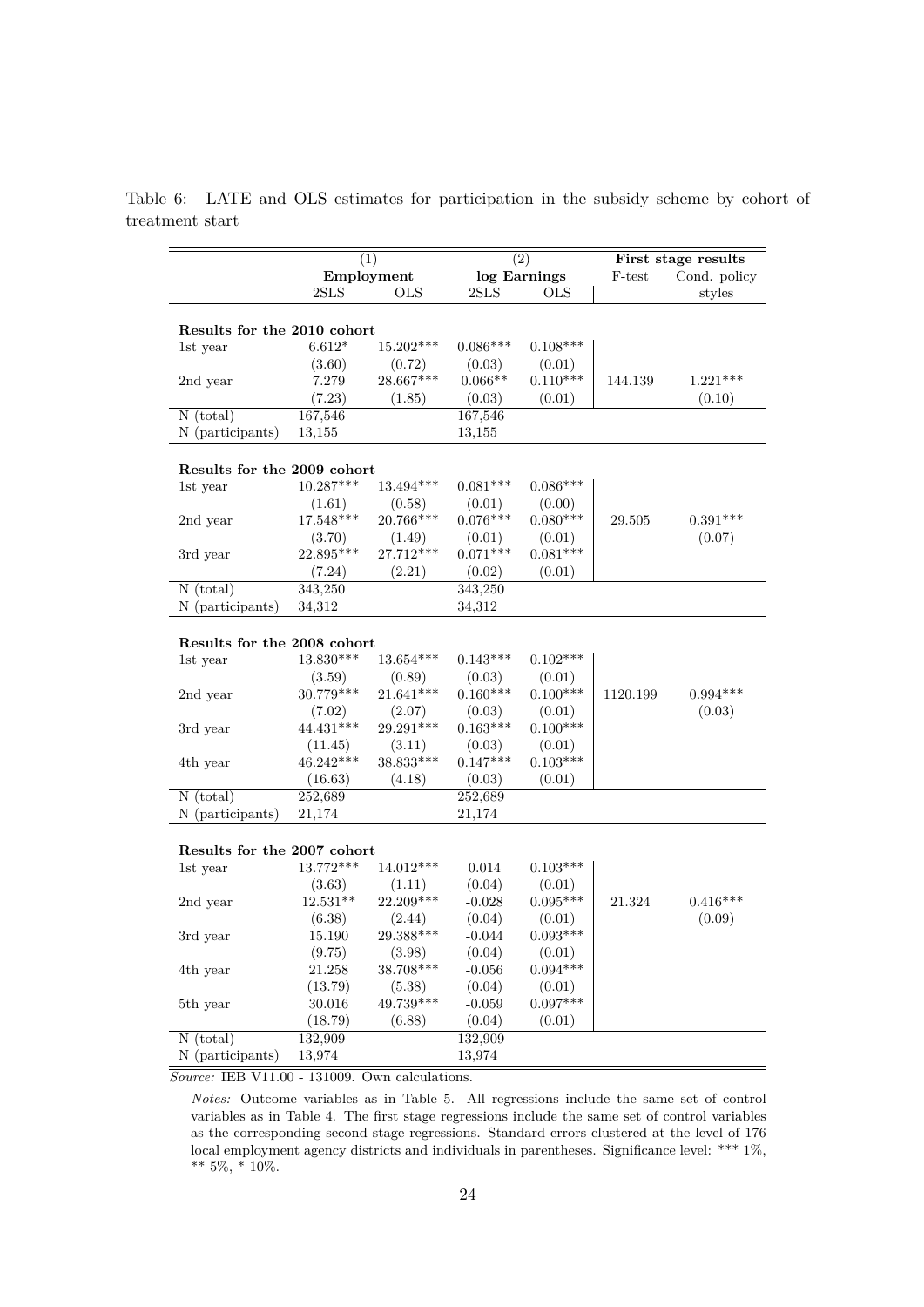factual) treatment start. I consider the same outcome variables as in the previous section. Again, first stage and F-test statistics confirm a good quality of the instrument.

As the data do not contain any information about the exact type of subsidized training, I have to rely on other information that reveal the intensity of subsidized training courses. Therefore, I distinguish the sample of participants by subsidy period. Table 7 shows that participants from the last Panel (longest subsidy periods) succeed significantly better than other participants in terms of employment  $(+ 43 \text{ days})$  and earnings  $(+ 14 \text{ percent})$ . This might be related to the fact that this type of training is aligned with the largest gains in productivity, resulting in wage gains, making the worker more valuable to the current firm, and increasing the hiring changes at other firms. Looking at the effects on employment and earnings by gender (Table 8), I find significantly larger returns to training on employment for fulltime working women  $(+52 \text{ days})$  than for fulltime working men  $(+18 \text{ days})$ . This is even more pronounced in terms of earnings with participating women earning about 20 percent more than non-participating women. This is likely attributable to women and men operating in different sectors of the economy. Quite often women receive longer-lasting and more profound training in the elderly care sector with the objective of a recognized degree. Moreover, the larger effect for women might be due a lower absolute number of female training participants. Given that marginal returns are decreasing with the number of trained workers, fewer female participants imply higher marginal returns to training for women than for men from a firm's perspective. 2SLS estimates exceeding OLS estimates suggest that complying women profit more from the program than the average participant, perhaps because they would not have been trained without the subsidy.

Finally, separating the program effect by age group (Table 9) shows that the youngest participants aged 20 to 30 years profit the most and that the treatment effect declines with age. Thus, it seems as if the marginal returns to training for compliers are particularly high at the beginning of the employment career due to a lower initial level of knowledge, lower opportunity costs, and better cognitive skills.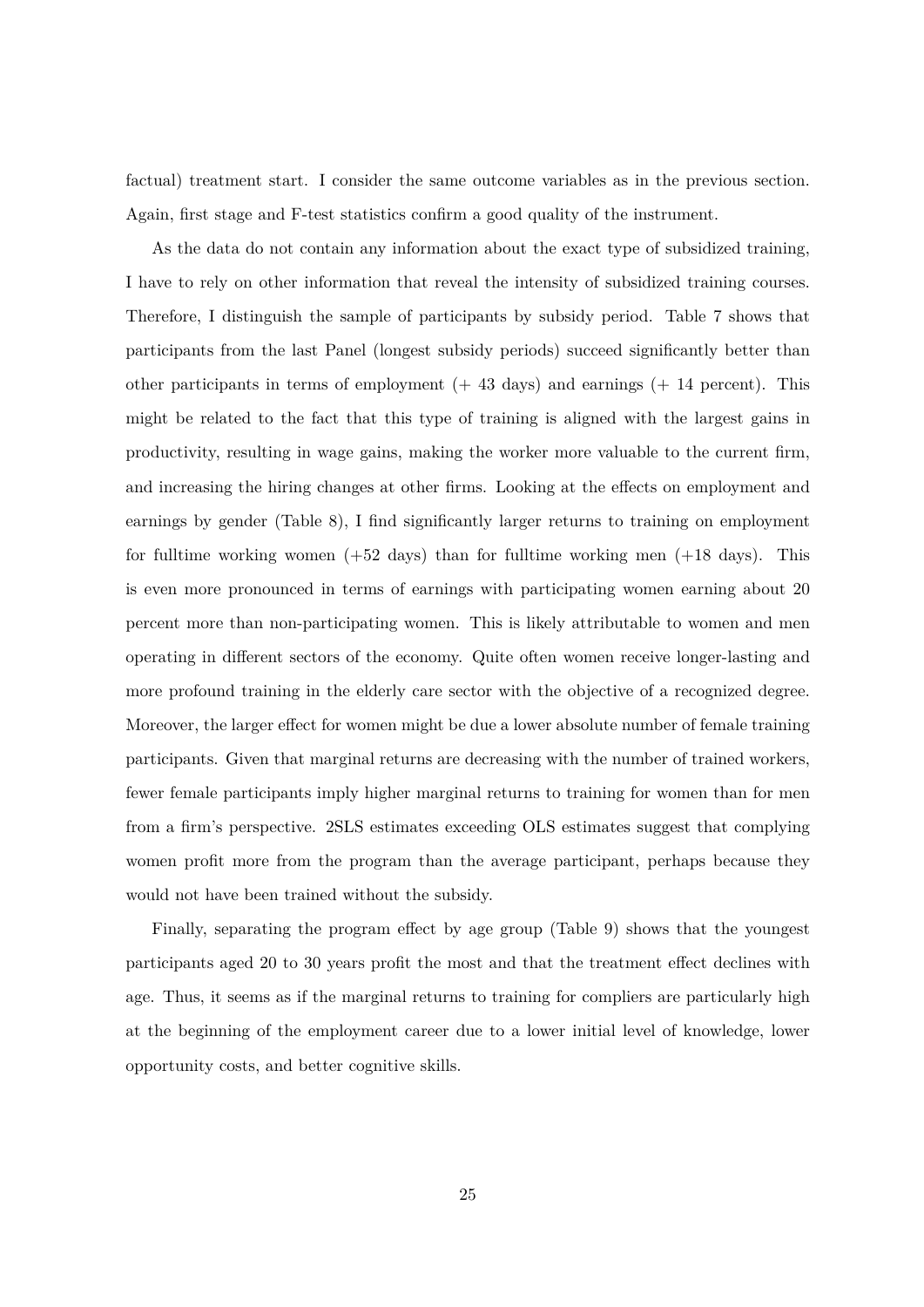Table 7: LATE and OLS estimates for participation in the subsidy scheme by duration

|                                                                   |             | $\overline{(1)}$ | $\overline{(2)}$ |              |           | First stage results |
|-------------------------------------------------------------------|-------------|------------------|------------------|--------------|-----------|---------------------|
|                                                                   |             | Employment       |                  | log Earnings | $F$ -test | Award               |
|                                                                   | 2SLS        | <b>OLS</b>       | 2SLS             | <b>OLS</b>   |           | intensity           |
|                                                                   |             |                  |                  |              |           |                     |
| Results for workers subsidized for 1 to 19 days (1st quartile)    |             |                  |                  |              |           |                     |
| 1st year                                                          | $8.409***$  | $11.123***$      | $0.074***$       | $0.086***$   | 119.065   | $0.333***$          |
|                                                                   | (2.26)      | (0.72)           | (0.02)           | (0.01)       |           | (0.03)              |
| 2nd year                                                          | 15.938**    | 19.386***        | $0.069***$       | $0.083***$   |           |                     |
|                                                                   | (7.28)      | (1.82)           | (0.02)           | (0.01)       |           |                     |
| 3rd year                                                          | 26.486**    | 27.729***        | $0.080***$       | $0.084***$   | 113.725   | $0.325***$          |
|                                                                   | (13.47)     | (3.25)           | (0.03)           | (0.01)       |           | (0.03)              |
| $N$ (total)                                                       | 834,871     |                  | 834,820          |              |           |                     |
| N (participants)                                                  | 21,092      |                  | 21,092           |              |           |                     |
|                                                                   |             |                  |                  |              |           |                     |
| Results for workers subsidized for 20 to 73 days (2nd quartile)   |             |                  |                  |              |           |                     |
| 1st year                                                          | 15.507***   | $10.493***$      | $0.063***$       | $0.071***$   | 32.951    | $0.302***$          |
|                                                                   | (2.48)      | (0.80)           | (0.02)           | (0.01)       |           | (0.05)              |
| 2nd year                                                          | 20.228***   | 15.965***        | 0.025            | $0.067***$   |           |                     |
|                                                                   | (4.89)      | (1.83)           | (0.02)           | (0.01)       |           |                     |
| 3rd year                                                          | 32.329***   | 21.123***        | 0.029            | $0.064***$   | 29.155    | $0.295***$          |
|                                                                   | (7.05)      | (3.13)           | (0.03)           | (0.01)       |           | (0.05)              |
| $\overline{N (total)}$                                            | 834,076     |                  | 834,025          |              |           |                     |
| N (participants)                                                  | 20,297      |                  | 20,297           |              |           |                     |
|                                                                   |             |                  |                  |              |           |                     |
| Results for workers subsidized for 74 to 177 days (3rd quartile)  |             |                  |                  |              |           |                     |
| 1st year                                                          | 11.338***   | $12.190***$      | $0.070**$        | $0.087***$   | 16.872    | $0.207***$          |
|                                                                   | (4.20)      | (0.78)           | (0.03)           | (0.01)       |           | (0.05)              |
| 2nd year                                                          | 10.821      | $15.636***$      | $0.054*$         | $0.076***$   |           |                     |
|                                                                   | (8.65)      | (1.57)           | (0.03)           | (0.01)       |           |                     |
| 3rd year                                                          | 22.560      | $20.545***$      | $0.083**$        | $0.076***$   | 15.286    | $0.196***$          |
|                                                                   | (15.24)     | (2.77)           | (0.03)           | (0.01)       |           | (0.05)              |
| $\overline{N (total)}$                                            | 834,510     |                  | 834,459          |              |           |                     |
| N (participants)                                                  | 20,731      |                  | 20,731           |              |           |                     |
| Results for workers subsidized for $\geq$ 178 days (4th quartile) |             |                  |                  |              |           |                     |
| 1st year                                                          | $15.841***$ | 22.112***        | $0.118***$       | $0.143***$   | 14.262    | $0.182***$          |
|                                                                   | (4.07)      | (0.60)           | (0.04)           | (0.00)       |           | (0.05)              |
| 2nd year                                                          | 23.624***   | 38.774***        | $0.105**$        | $0.140***$   |           |                     |
|                                                                   | (8.87)      | (1.67)           | (0.04)           | (0.01)       |           |                     |
| 3rd year                                                          | 43.333**    | 49.963***        | $0.142***$       | $0.140***$   | 12.833    | $0.165***$          |
|                                                                   | (17.57)     | (2.68)           | (0.05)           | (0.01)       |           | (0.05)              |
| $N$ (total)                                                       | 834,274     |                  | 834,223          |              |           |                     |
| N (participants)                                                  | 20,495      |                  | 20,495           |              |           |                     |

*Notes:* Outcome variables as in Table 5. All regressions include the same set of control variables as in Table 4. The first stage regressions include the same set of control variables as the corresponding second stage regressions. Standard errors clustered at the level of 176 local employment agency districts and individuals in parentheses. Significance level: \*\*\* 1%, \*\* 5%, \* 10%.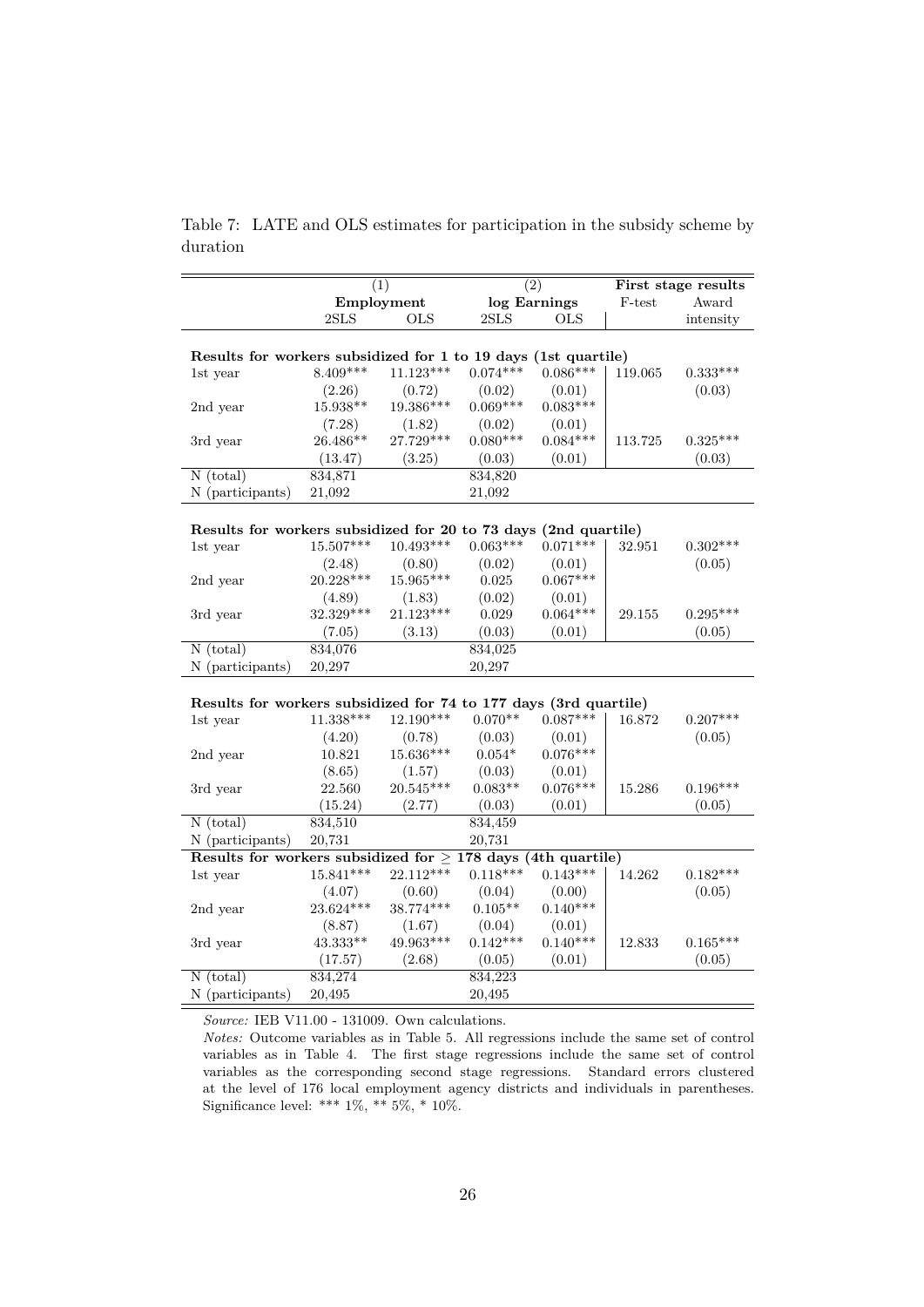|                   |             | (1)          |              | (2)             | First stage results |            |  |
|-------------------|-------------|--------------|--------------|-----------------|---------------------|------------|--|
|                   |             | Employment   | log Earnings |                 | F-test              | Award      |  |
|                   | 2SLS        | $_{\rm OLS}$ | 2SLS         | <b>OLS</b>      |                     | intensity  |  |
|                   |             |              |              |                 |                     |            |  |
| Results for men   |             |              |              |                 |                     |            |  |
| 1st year          | $10.515***$ | $12.452***$  | $0.053***$   | $0.076***$      | 34.384              | $0.424***$ |  |
|                   | (1.47)      | (0.43)       | (0.01)       | (0.00)          |                     | (0.07)     |  |
| 2nd year          | 12.016***   | 17.860***    | 0.025        | $0.067***$      |                     |            |  |
|                   | (3.33)      | (1.07)       | (0.02)       | (0.00)          |                     |            |  |
| 3rd year          | 18.450***   | $21.355***$  | 0.019        | $0.062^{***}\,$ | 37.216              | $0.405***$ |  |
|                   | (6.68)      | (1.86)       | (0.02)       | (0.00)          |                     | (0.07)     |  |
| $N$ (total)       | 595,839     |              | 595,805      |                 |                     |            |  |
| N (participants)  | 65,347      |              | 65,347       |                 |                     |            |  |
|                   |             |              |              |                 |                     |            |  |
| Results for women |             |              |              |                 |                     |            |  |
| 1st year          | $16.977***$ | $16.270***$  | $0.147***$   | $0.142***$      | 22.922              | $0.376***$ |  |
|                   | (3.89)      | (0.85)       | (0.03)       | (0.01)          |                     | (0.08)     |  |
| 2nd year          | $32.036***$ | $29.013***$  | $0.160***$   | $0.141***$      |                     |            |  |
|                   | (10.03)     | (1.97)       | (0.04)       | (0.01)          |                     |            |  |
| 3rd year          | $52.047***$ | $38.724***$  | $0.197***$   | $0.143***$      | $0.348***$          | $0.348***$ |  |
|                   | (18.83)     | (3.38)       | (0.05)       | (0.01)          | (0.07)              | (0.07)     |  |
| $N$ (total)       | 300,555     |              | 300,538      |                 |                     |            |  |
| N (participants)  | 17,268      |              | 17,268       |                 |                     |            |  |
|                   |             |              |              |                 |                     |            |  |

Table 8: LATE and OLS estimates for participation in the subsidy scheme by gender

*Notes:* Outcome variables as in Table 5. All regressions include the same set of control variables as in Table 4. The first stage regressions include the same set of control variables as the corresponding second stage regressions. Standard errors clustered at the level of 176 local employment agency districts and individuals in parentheses. Significance level: \*\*\* 1%, \*\* 5%, \* 10%.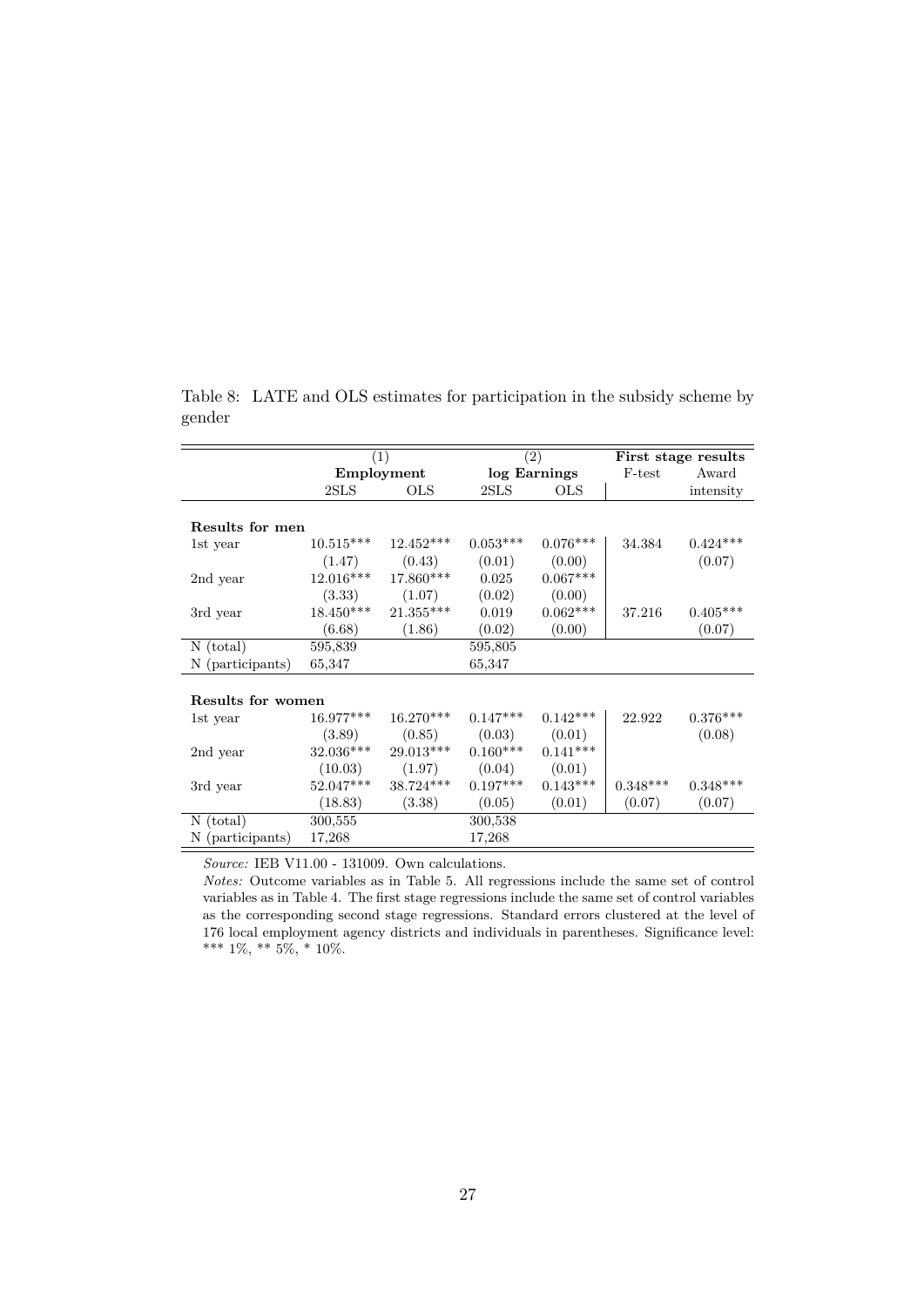Table 9: LATE and OLS estimates for participation in the subsidy scheme by age

|                               |             | (1)         | $\overline{(2)}$ |              |        | First stage results |
|-------------------------------|-------------|-------------|------------------|--------------|--------|---------------------|
|                               |             | Employment  |                  | log Earnings | F-test | Award               |
|                               | 2SLS        | <b>OLS</b>  | 2SLS             | <b>OLS</b>   |        | intensity           |
|                               |             |             |                  |              |        |                     |
| Age 20 to $<$ 30 years        |             |             |                  |              |        |                     |
| 1st year                      | $20.135***$ | 20.656***   | $0.115***$       | $0.145***$   | 36.238 | $0.423***$          |
|                               | (3.88)      | (0.90)      | (0.03)           | (0.01)       |        | (0.07)              |
| 2nd year                      | 46.157***   | 33.697***   | $0.131***$       | $0.135***$   |        |                     |
|                               | (10.30)     | (2.21)      | (0.03)           | (0.01)       |        |                     |
| 3rd year                      | $81.448***$ | $46.585***$ | $0.164***$       | $0.135***$   | 35.153 | $0.409***$          |
|                               | (18.71)     | (3.44)      | (0.03)           | (0.01)       |        | ((0.07)             |
| $N$ (total)                   | 165,484     |             | 165,468          |              |        |                     |
| N (participants)              | 16,710      |             | 16,710           |              |        |                     |
|                               |             |             |                  |              |        |                     |
| Age 30 to $<$ 40 years        |             |             |                  |              |        |                     |
| 1st year                      | $8.812***$  | 13.928***   | $0.044**$        | $0.097***$   | 26.397 | $0.431***$          |
|                               | (1.69)      | (0.57)      | (0.02)           | (0.00)       |        | (0.08)              |
| 2nd year                      | $14.315***$ | $21.924***$ | $\,0.024\,$      | $0.093***$   |        |                     |
|                               | (4.40)      | (1.44)      | (0.03)           | (0.01)       |        |                     |
| $3rd$ year                    | 23.773***   | $27.435***$ | 0.029            | $0.090***$   | 26.702 | $0.408***$          |
|                               | (7.58)      | (2.52)      | (0.03)           | (0.01)       |        | (0.08)              |
| $N$ (total)                   | 227,999     |             | 227,987          |              |        |                     |
| N (participants)              | 26,340      |             | 26,340           |              |        |                     |
|                               |             |             |                  |              |        |                     |
| Age 40 to $<$ 45 years        |             |             |                  |              |        |                     |
| 1st year                      | $9.596***$  | $9.824***$  | 0.047            | $0.077***$   | 26.531 | $0.391***$          |
|                               | (1.91)      | (0.73)      | (0.03)           | (0.01)       |        | (0.08)              |
| 2nd year                      | $15.430***$ | 15.702***   | 0.029            | $0.073***$   |        |                     |
|                               | (4.71)      | (1.79)      | (0.04)           | (0.01)       |        |                     |
| $3rd$ year                    | 19.831**    | $20.084***$ | $\,0.015\,$      | $0.072***$   | 28.205 | $0.370***$          |
|                               | (8.85)      | (2.76)      | (0.05)           | (0.01)       |        | (0.07)              |
| $N$ (total)                   | 152,263     |             | 152,256          |              |        |                     |
| N (participants)              | 16,461      |             | 16,461           |              |        |                     |
|                               |             |             |                  |              |        |                     |
| Age 45 to 65 years            |             |             |                  |              |        |                     |
| 1st year                      | $11.142***$ | $11.232***$ | $0.050**$        | $0.088***$   | 50.529 | $0.421***$          |
|                               | (2.56)      | (0.60)      | (0.02)           | (0.00)       |        | (0.06)              |
| 2nd year                      | 4.268       | 18.171***   | 0.006            | $0.087***$   |        |                     |
|                               | (4.94)      | (1.39)      | (0.03)           | (0.01)       |        |                     |
| 3rd year                      | $-0.737$    | 22.762***   | $-0.014$         | $0.084***$   | 56.401 | $0.400***$          |
|                               | (11.31)     | (2.67)      | (0.04)           | (0.01)       |        | (0.05)              |
| $N \overline{\text{(total)}}$ | 350,648     |             | 350,632          |              |        |                     |
| N (participants)              | 23,104      |             | 23,104           |              |        |                     |
|                               |             |             |                  |              |        |                     |

*Notes:* Outcome variables as in Table 5. All regressions include the same set of control variables as in Table 4. The first stage regressions include the same set of control variables as the corresponding second stage regressions. Standard errors clustered at the level of 176 local employment agency districts and individuals in parentheses. Significance level: \*\*\*  $1\%$ , \*\*  $5\%$ , \*  $10\%$ .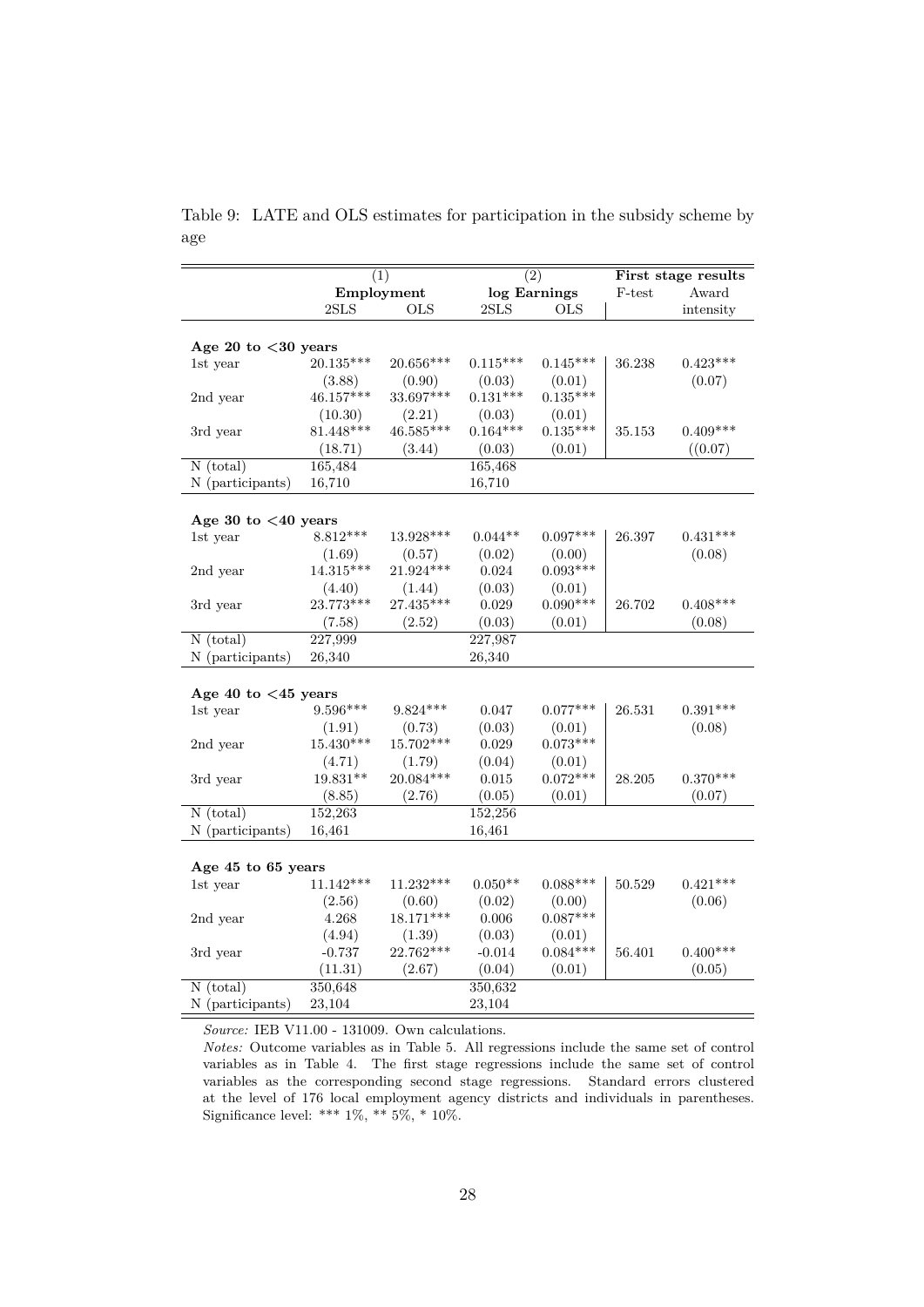### **6.4 Robustness**

#### **6.4.1 Local labor markets**

It might be of concern that the regional controls for agency districts account insufficiently for structural and economic differences. As a consequence, unobservable confounding factors of program participation on the agency level might be correlated with conditional policy styles. In an alternative specification, I therefore control for labor-market fixed effects, exploiting only variation in policy styles that occurs within the same labor markets. Following the classification by Kosfeld & Werner (2012), I distinguish 141 local labor markets for Germany. Those are marked by close commuter links and a high seclusion toward other regional labour markets. Local labor markets are based on an aggregation of 402 counties. As this is not the case for agency districts, labor markets and agency districts are not nested but overlapping, enabling fixed-effects estimations.

The LATE estimates of Table 10 are mostly slightly smaller, but overall nearly identical to those of Table 5. This confirms that there is no remaining local confounding variation in the baseline model that might drive unobserved selection into treatment.

#### **6.4.2 Benchmark estimates**

As mentioned before, it is unclear to which extend the difference between LATE and OLS is due to the selection bias of OLS or due to specifics of compliers. Assuming that remaining selection bias can substantially be reduced by applying difference-in-differences propensity score matching, which controls for observable and time-invariant unobserved heterogeneity, I can learn if the effects for compliers differ from those for all participants by comparing matching coefficients and LATE coefficients from Table 5. The propensity score regressions are based on nearest neighbor matching with 25 neighbors and include the same set of control variables as the previous estimations. The matching results–which deliver a more precise estimation by construction–are presented in Table 11.

The effects obtained with propensity score matching from Table 11 are smaller than the ones obtained with OLS or 2SLS, but closer to the latter. The average participant is about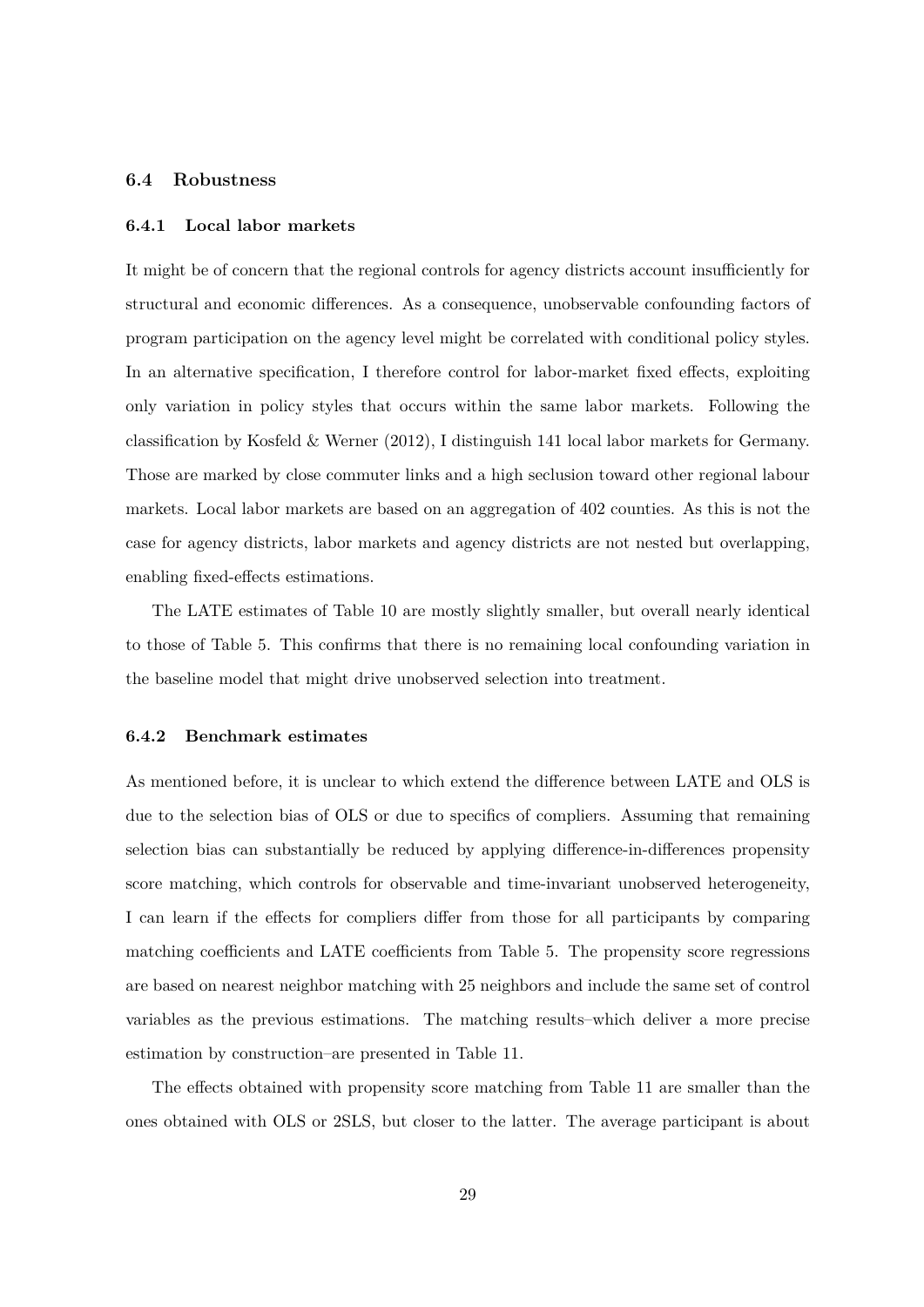Table 10: Robustness: LATE and OLS estimates with labor market fixed effects for participation in the subsidy scheme on cumulated employment, cumulated unemployment, and log average earnings

|                                                          | $\left( 1\right)$ |              |              | (2)         |            | (3)          |
|----------------------------------------------------------|-------------------|--------------|--------------|-------------|------------|--------------|
|                                                          |                   | Employment   | Unemployment |             |            | log Earnings |
|                                                          | 2SLS              | $_{\rm OLS}$ | 2SLS         | <b>OLS</b>  | 2SLS       | <b>OLS</b>   |
| 1st year                                                 | $10.821***$       | $13.612***$  | $-2.528***$  | $-3.352***$ | $0.037*$   | $0.094***$   |
|                                                          | (1.34)            | (0.40)       | (0.79)       | (0.28)      | (0.02)     | (0.00)       |
| 2nd year                                                 | $13.315***$       | $21.403***$  | 2.994        | $-0.999$    | 0.012      | $0.088***$   |
|                                                          | (2.83)            | (1.03)       | (2.56)       | (0.70)      | (0.03)     | (0.00)       |
| 3rd year                                                 | $21.024***$       | 27.330***    | 4.040        | 1.504       | 0.009      | $0.085***$   |
|                                                          | (6.19)            | (1.74)       | (4.66)       | (1.06)      | (0.04)     | (0.00)       |
| First-stage results, dependent variable: treatment dummy |                   |              |              |             |            |              |
| 1st and 2nd year                                         |                   |              |              |             |            |              |
| Con. policy style                                        | $0.420***$        |              | $0.420***$   |             | $0.424***$ |              |
|                                                          | (0.07)            |              | (0.07)       |             | (0.07)     |              |
| F-test of excl. instr.                                   | 32.541            |              | 32.541       |             | 35.768     |              |
| N                                                        | 896,394           | 896,394      | 896,394      | 896,394     | 896,343    | 896,343      |
| 3rd year                                                 |                   |              |              |             |            |              |
| Con. policy style                                        | $0.401***$        |              | $0.401***$   |             | $0.401***$ |              |
|                                                          | (0.07)            |              | (0.07)       |             | (0.07)     |              |
| F-test of excl. instr.                                   | 34.386            |              | 34.386       |             | 34.384     |              |
| N                                                        | 728,848           | 728,848      | 728,848      | 728,848     | 728,823    | 728,823      |

*Notes:* All regressions include a constant. The first stage regressions include the same set of control variables as the corresponding second stage in the upper panel. To control for the timing of program start, all regressions include interaction terms of quarter and year dummies. Control variables include labor market fixed effects as well as firm characteristics, socio-demographic characteristics, and employment history as in Table 4. Standard errors (in parentheses) are clustered at the level of 176 local employment agency districts. Significance level: \*\*\*  $1\%,$  \*\*  $5\%,$  \*  $10\%.$ 

Table 11: Difference-in-difference nearest neighbor propensity score matching estimates for participation in the subsidy scheme on cumulated employment, cumulated unemployment, and log average earnings

|          |             |       | $^{\prime}2)$ |       | (3)          |       |          |           |
|----------|-------------|-------|---------------|-------|--------------|-------|----------|-----------|
|          | Employment  |       | Unemployment  |       | log Earnings |       |          |           |
|          | Coef.       | SE    | Coef.         | SЕ    | Coef.        | SЕ    | N(Part.) | N(Contr.) |
| 1st year | $8.014***$  | 0.431 | $-3.887***$   | 0.250 | 0.010        | 0.009 | 82,615   | 813,779   |
| 2nd year | $11.103***$ | 0.926 | $-1.701***$   | 0.457 | $-0.007$     | 0.008 | 82,615   | 813,779   |
| 3rd year | $10.659***$ | 1.686 | 0.040         | 0.711 | $-0.008$     | 0.007 | 69.455   | 659,388   |

*Source:* IEB V11.00 - 131009. Own calculations.

*Notes:* Outcome variables as in Table 5. The propensity score regressions are based on nearest neighbor matching with 25 neighbors and include the same set of control variables as in Table 4. Significance level: \*\*\*  $1\%$ , \*\*  $5\%$ , \*  $10\%$ .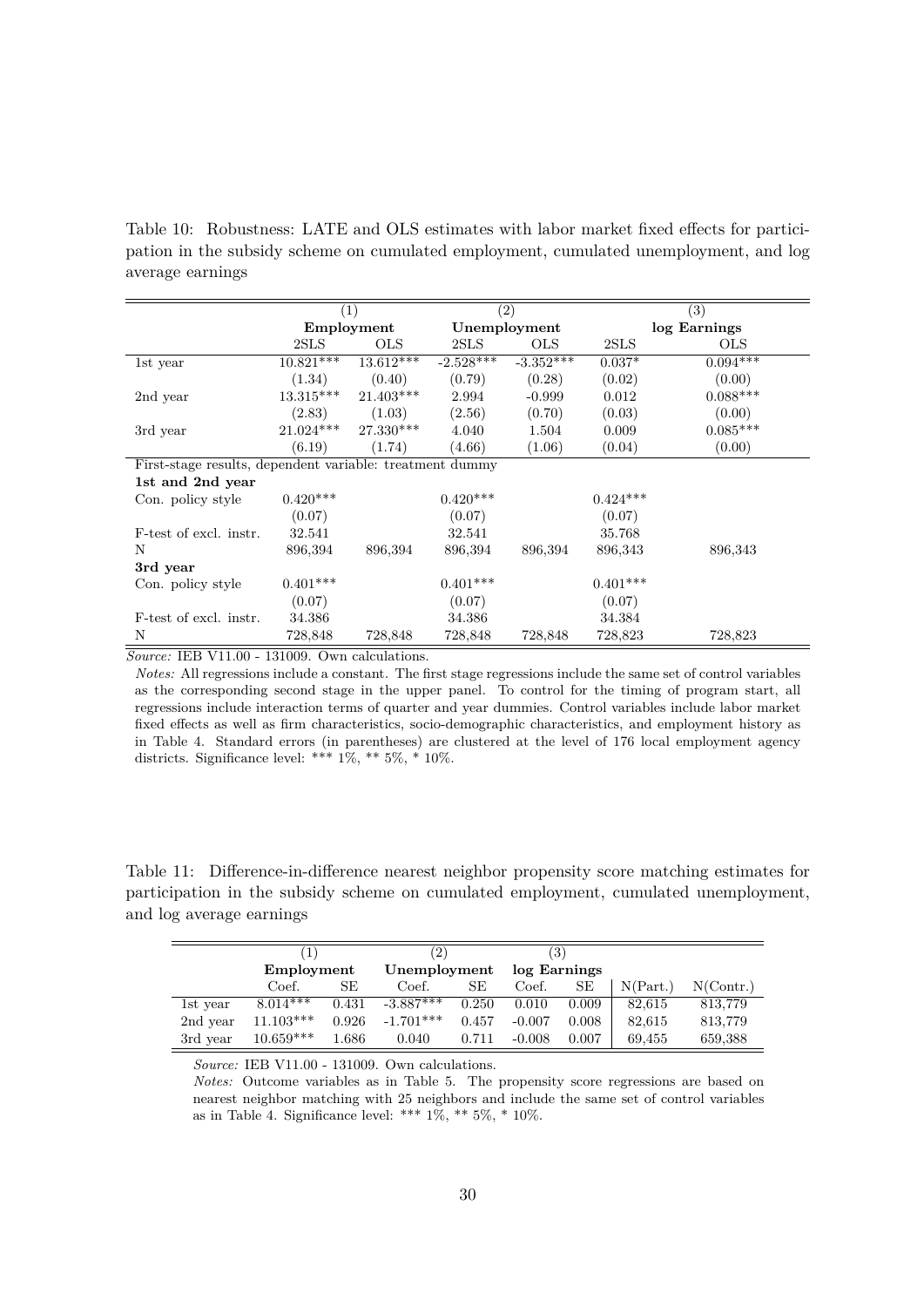10 days more employed after three years as non-participants. This might imply that alwaysparticipants profit less from the subsidy scheme than compliers. After three years, the LATE and the ATET on earnings and unemployment are both indistinguishable from zero. This indicates that compliers and always-takers might have very common features in this respect. Irrespective of the applied methodology for the identification of a causal effect, all estimates point into a similar direction.

# **7 Cost-benefit considerations**

In this section I provide a rough cost-benefit analysis on the level of participants over the first three years after entry into the program. According to the statistics published by the FEA, the program registered about 183,751 entries into the program (cost reimbursement and wage subsidy) (Table 12, Panel A, Line 1). However, as about 60 percent of the workers received a combination of both, and 40 percent received either cost reimbursement or a wage subsidy, the number of participants is approximately 30 percent smaller than the number of inflows (Panel A, Line 2).

The only cost information available are the programme costs, that is, actual expenses of all employment agencies within each year provided by the FEA controlling department.<sup>6</sup> Between 2007 and 2010, total expenses for the subsidy scheme, that is, expenses due to wage subsidies and the reimbursement of training costs, amounted to approximately 626 million Euros (Table 12, Panel B), which corresponds to per capita costs of about 4,867 Euros. Over a two year period, this amounts to additional daily costs of 6.67 Euros per person.

On the benefit side, I assume that workers receive the same average daily wage of approximately 74 Euros as during the previous three years before participation (Table 12, Panel C). Multiplying these daily wages with the estimated LATE on earnings from Tables 5 and 6 yields an increase in daily per capita earnings of about 2.66 Euros. Thus, comparing daily per capita costs (Table 12, Panel B, last Line) and daily per capita benefits (Table 12, Panel C, last Line) over a two-year period, the program on average does not seem to pay off. However,

<sup>&</sup>lt;sup>6</sup>I do not have information on administrative costs for employing caseworkers to implement the subsidy scheme. However, these costs might be negligible because the subsidy scheme is rather small compared to other instruments of active labor market policies and might therefore not require additional staff.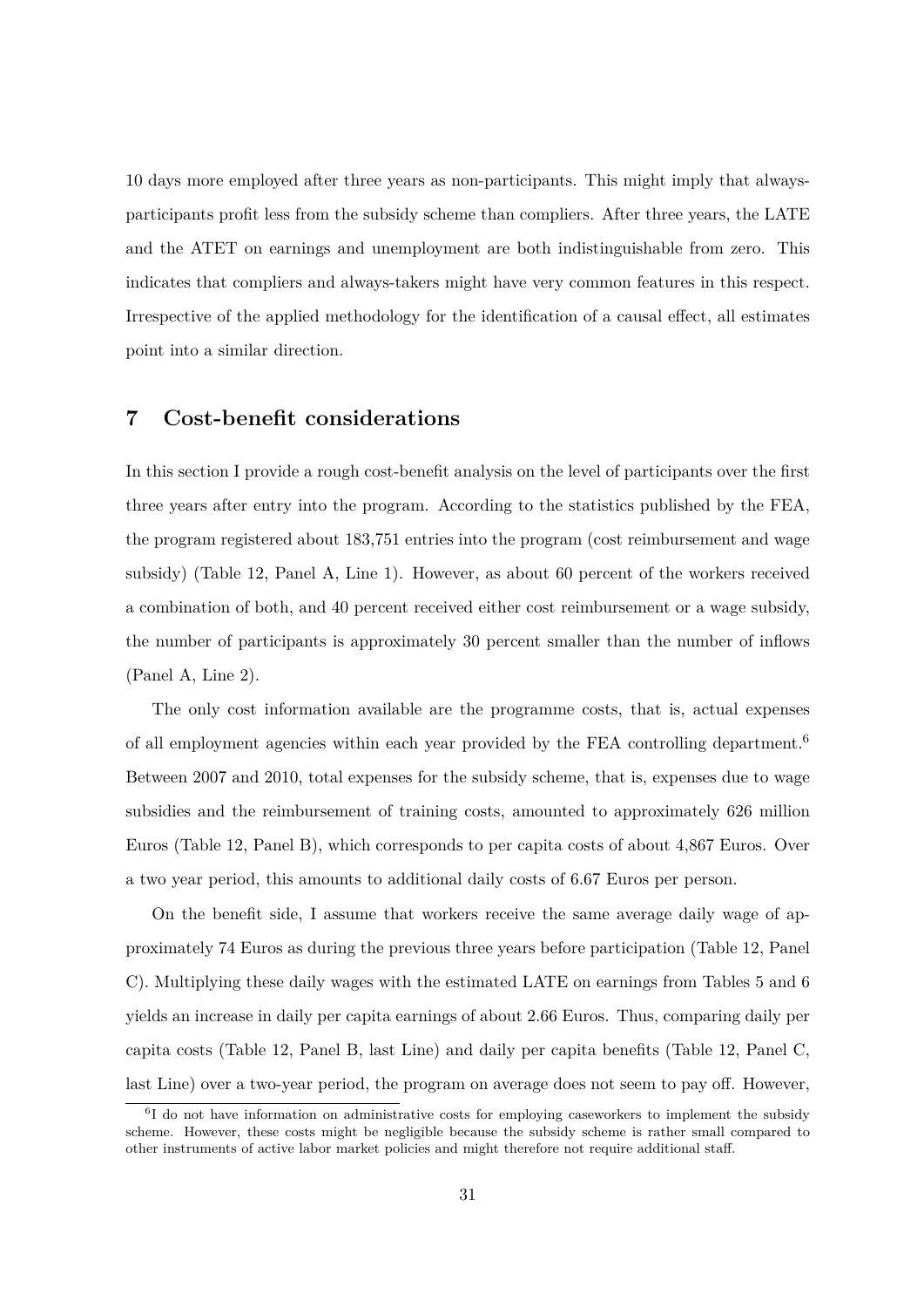| Year                                                  | 2007     | 2008     | 2009     | 2010     | Total    |
|-------------------------------------------------------|----------|----------|----------|----------|----------|
| Panel A: Inflows and participants                     |          |          |          |          |          |
| Total inflows                                         | 24,985   | 51,578   | 75,005   | 32,183   | 183,751  |
| Approximate number of participants                    | 17,490   | 36,105   | 52,504   | 22,528   | 128,626  |
| Panel B: Costs                                        |          |          |          |          |          |
| Total costs in MIO                                    | 39.33    | 137.52   | 279.19   | 170.01   | 626.06   |
| Average per capita cost in T                          | 2,249.24 | 3,808.93 | 5,317.53 | 7,546.57 | 4,867.30 |
| Average per capita cost per day over two              | 3.08     | 5.22     | 7.28     | 10.34    | 6.67     |
| years                                                 |          |          |          |          |          |
| Panel C: Benefits                                     |          |          |          |          |          |
| Average earnings during last three years              | 75       | 67       | 78       | 73       | 74       |
| Effect on earnings after two years                    | $\theta$ | 0.16     | 0.076    | 0.066    | 0.036    |
| Average additional earnings per day over<br>two years | $\Omega$ | 10.72    | 5.93     | 4.82     | 2.66     |

Table 12: Costs and benefits of the program

*Notes:* As 60 percent of all inflows are double-counts by person, the approximate number of participants is about 30 percent lower than the number of inflows.

this differs by year such that for 2008 benefits might actually exceed costs. Moreover, assuming that the positive effect on earnings is permanent and remains longer than two years, for example five or ten years, the subsidy scheme could be beneficial.

From the fiscal point of view, it is important to include additional tax revenues. In order to pay off, the program should pay the daily average cost of 6.67 Euros. As the additional daily earnings are lower than that in most years, it is impossible that additional tax revenues come close to those costs, except for the year 2008. Overall, the numbers suggests that in budgetary terms, the program might not pay off for the government, at least over a two-year period.<sup>7</sup>

The estimates are conservative, as I assume that there is no future effect of the subsidy scheme beyond the two year time horizon. Further gains in employment or earnings would therefore imply an improvement of the results. Moreover, from the social perspective, one has to add potential gains by employers and public gains through reduced benefit transfers. However, one can only speculate how to assess these benefits properly, which I refrain from doing here.

<sup>7</sup> I ignore any general equilibrium effects that might arise.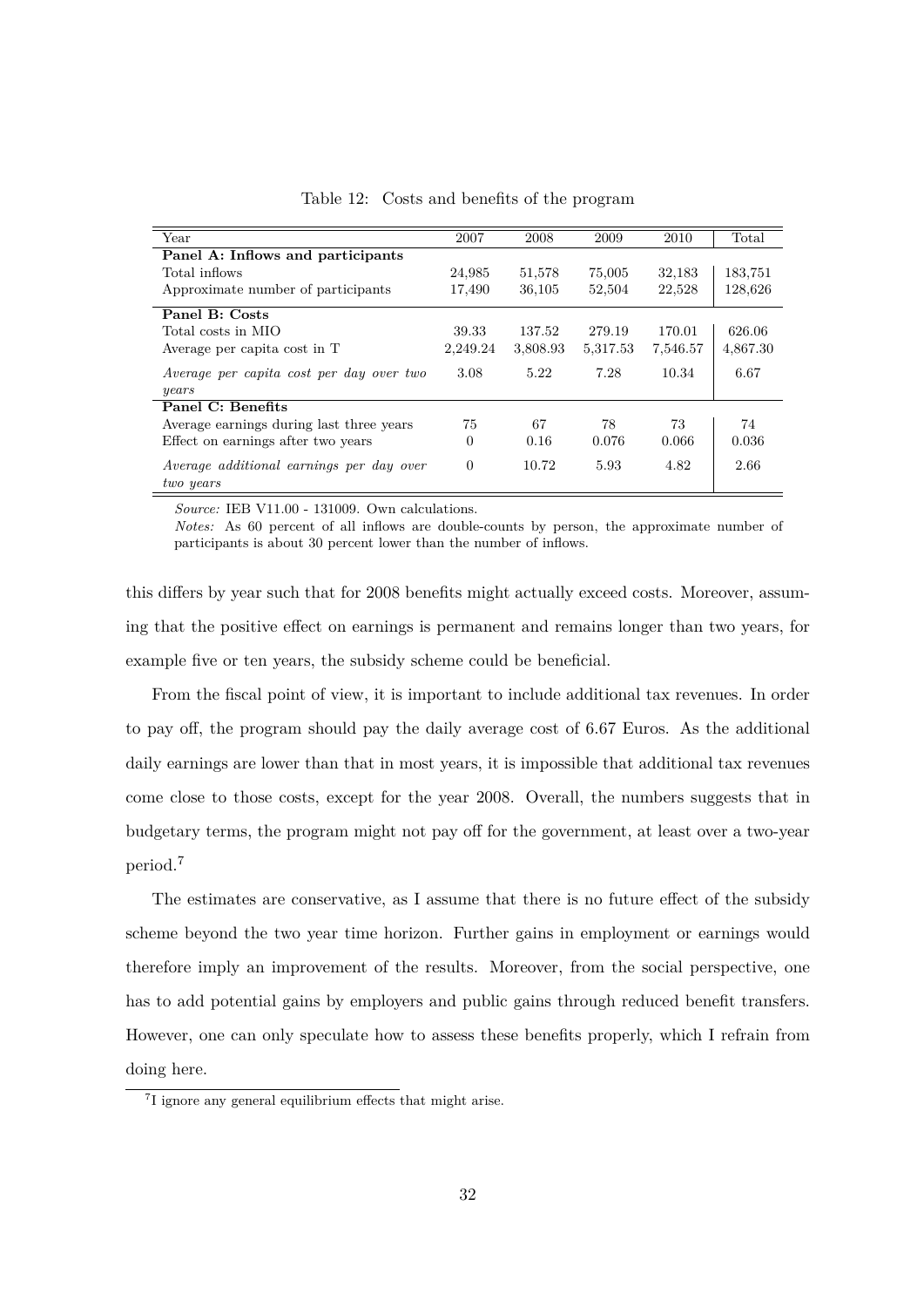# **8 Conclusion**

In this paper, I have analyzed the impact of further training subsidies targeted at low-skilled employed workers between 2007 and 2010. Thereby, I contribute to the scarce literature on the effects of subsidized further training for low-skilled employed rather than unemployed workers. For identification, I rely on an instrumental variables approach, exploiting conditional regional variation in the intensity of awarding the subsidy by local employment agencies. This conditional intensity is exogenous to the labor market outcomes of employed workers, hence enabling me to predict program participation and to obtain local average treatment effects.

The evidence suggests that the subsidy improved labor market outcomes (employment and earnings) of subsidy recipients positively. For compliers, I find positive effects of 22 days more employment, an insignificant increase in earnings by 3.5 percent, and no effect on the receipt of UI benefits after three years. Given that Haelermans & Borghans (2012) report an average return to privately funded training of 3.5 percent, these estimates were comparable to those reported in the literature if they were significant. The effect on cumulated employment in economic terms is rather negligible. However, there is substantial heterogeneity between different groups of compliers. In particular workers starting participation in the scheme during the year 2008 profit more in terms of employment and earnings than the first or later cohorts. This is related to a compositional change of participants which was triggered by the start of the economic crises and adjustments in regulations by the FEA. As a consequence, lowskilled workers in the later period of the program had overall more favorable characteristics and therefore profited relatively little from the subsidy scheme. Further beneficiaries of the scheme are in particular women, younger workers, and participants in relatively longer (more intensive) training measures.

From a political perspective, these results suggest that a further targeting of the subsidy scheme to females, younger workers, and longer-lasting training programs might increase the program's efficiency. In fact, recent adjustments by the FEA put more emphasis on these groups (focus on training in the female occupation field of "elderly care", focus on younger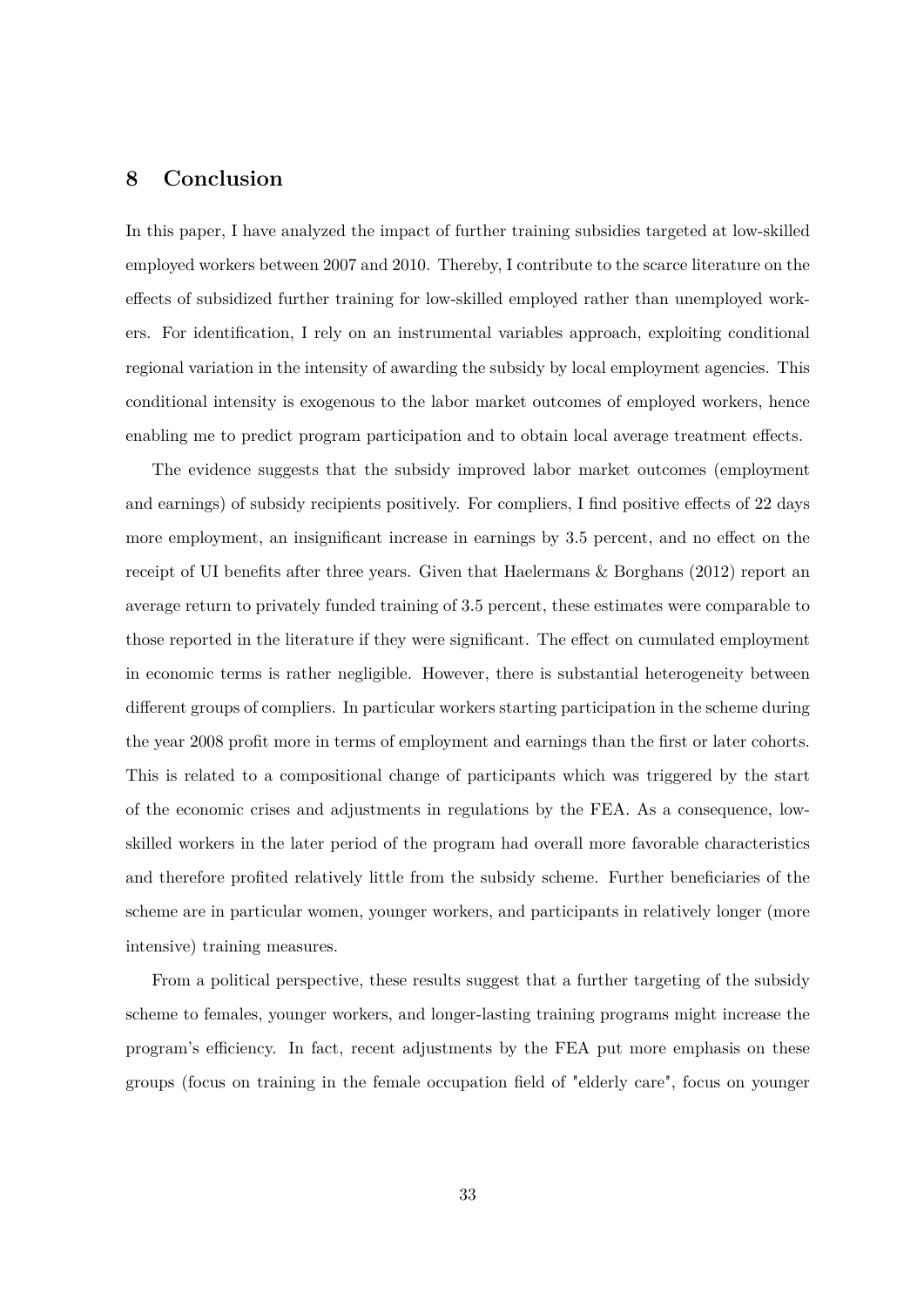workers since  $04/2012$ , opening the possibility of more profound re-training in modules since 04/2015). In this sense, my study provides an ex-post justification for these adjustments.

The importance of the program is given further leverage when considering that it improves the labor market chances of a group of individuals (low-skilled workers) that usually face a high risk of becoming unemployed, in particular long-term unemployed (Bundesagentur für Arbeit 2015). Thus, complementing programs for unemployed low-skilled workers, this subsidy scheme can be efficient in preventing unemployment for low-skilled in the first place rather than stepping in when the damage is already done. Thus, saved benefit transfers and potential positive spillover effects on coworkers (De Griep & Sauermann 2012) should also be taken into account if data become available that allow for a profound cost-benefit analysis.

Evaluations of training subsidies for employed workers in the form of vouchers exist for the German training premium (Bildungsprämie), which subsidizes general training courses for employees, as well as programs in Sweden (Schwerdt et al. 2012), and the Netherlands (Hidalgo et al. 2014). In contrast to these studies that do not find any significant effects on employment and earnings, I find positive returns to training. This might be related to differences in the type of training, which is a general problem in the training literature. Moreover, these programs have no direct link to the job of the participant and do therefore not promote firm-specific knowledge, which might potentially be to some extend the case with the underlying subsidy scheme.

A remaining unsolved question is how many of the awarded subsidies promoted training that would not have taken place without the subsidy, that is, the importance of deadweight. It is up to further research to account for this in order to allow more accurate conclusions about the efficacy of the program.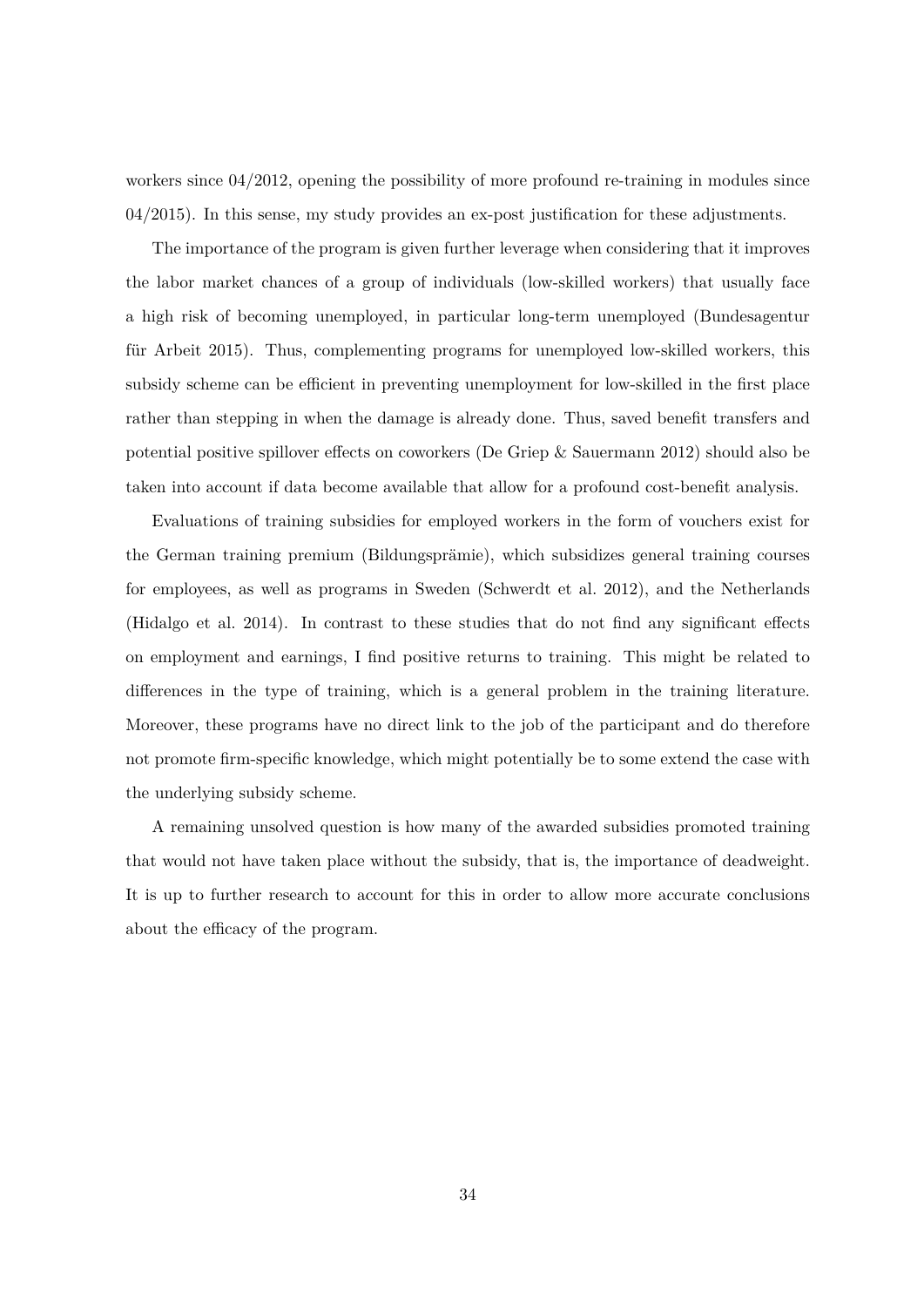# **References**

- Abramovsky, L., Battistin, E., Fitzsimons, E., Goodman, A. & Simpson, H. (2011), 'Providing employers with incentives to train low-skilled workers: Evidence from the UK employer training pilots', *Journal of Labor Economics* **29**(1), 153–193.
- Acemoglu, D. & Pischke, J.-S. (1999*a*), 'Beyond Becker: Training in imperfect labor markets', *The Economic Journal* **109**(453), F112–F142.
- Acemoglu, D. & Pischke, J.-S. (1999*b*), 'The structure of wages and investments in general training', *Journal of Political Economy* **107**(3), 539–572.
- Albert, C., García-Serrano, C. & Hernanz, V. (2010), 'On-the-job training in Europe: Determinants and wage returns', *International Labour Review* **149**(3), 315–341.
- Angrist, J. D. & Pischke, J.-S. (2009), *Mostly harmless econometrics An empiricist's companion*, Princeton University Press, Princeton.
- Autor, D. H., Katz, L. F. & Dearney, M. S. (2006), 'The polarization of the US labor market', *American Economic Review* **96**(2), 189–194.
- Bassanini, A., Booth, A., Brunello, G., Paola, M. D. & Leuven, E. (2005), 'Workplace training in Europe', IZA Discussion Paper No. 1640.
- Becker, G. S. (1964), *Human Capital: A theoretical and empirical analysis, with special reference to education*, Vol. 3, Columbia University Press, Chicago.
- Booth, A. L. & Bryan, M. L. (2005), 'Testing some predicitions of human capital theory: New training evidence from Britain', *The Review of Economics and Statistics* **87**(2), 391–394.
- Brunello, G., Garibaldi, P. & Wasmer, E., eds (2007), *Education and Training in Europe*, Oxford University Press, Oxford.
- Bundesagentur für Arbeit (2015), Der Arbeitsmarkt in Deutschland Die Arbeitsmarktsituation von langzeitarbeitslosen Menschen 2014, Arbeitsmarktberichterstattung, Nuremberg.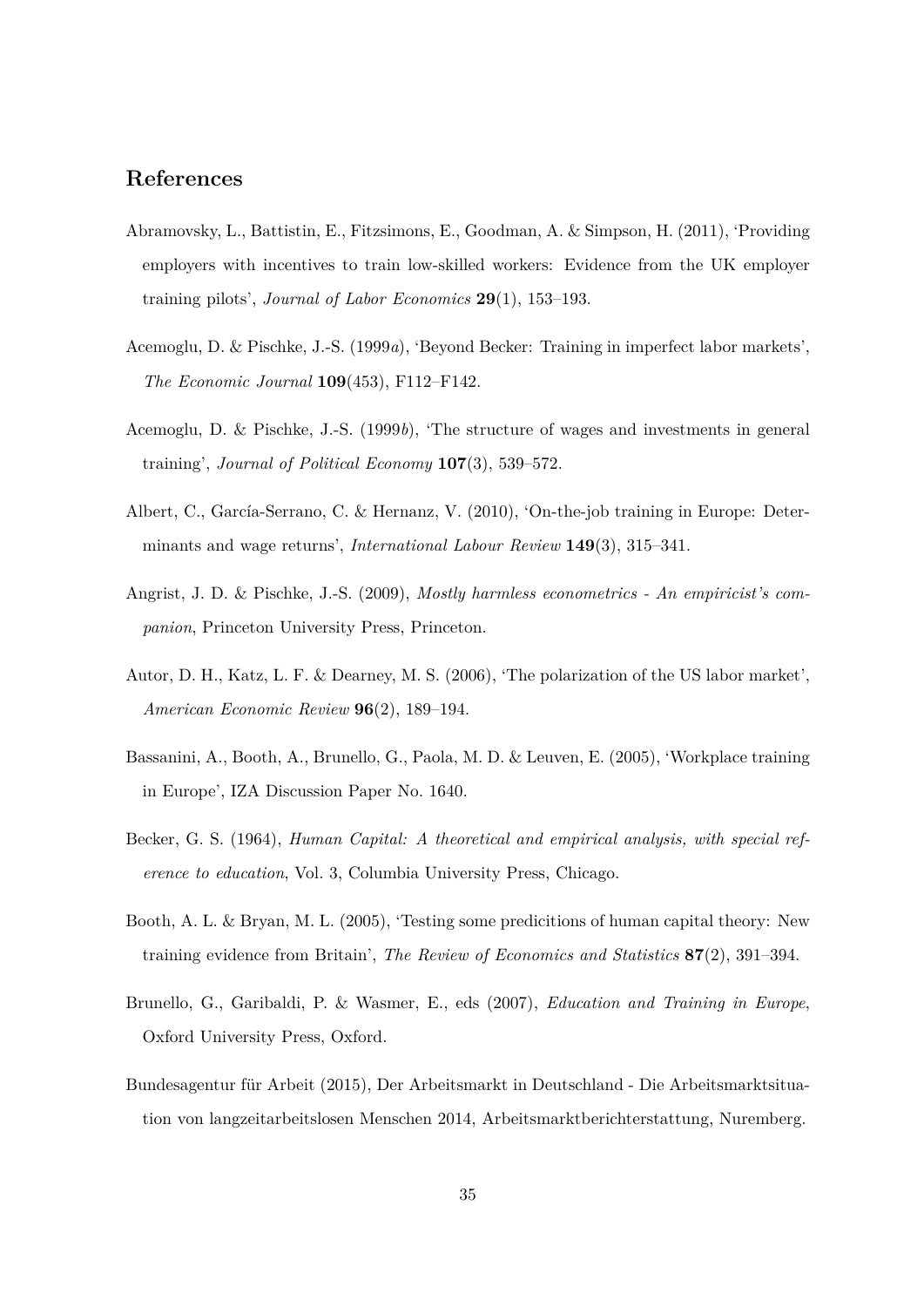**URL:** *http://statistik.arbeitsagentur.de/Statischer-Content/Arbeitsmarktberichte/Personengruppen/generische-Publikationen/Langzeitarbeitslosigkeit.pdf*

Bundesrechnungshof (2009), Überarbeitete Handlungsanweisungen verbessern Wirksamkeit und Wirtschaftlichkeit eines Sonderprogramms, Jahresbericht 2009.

**URL:** *https://www.bundesrechnungshof.de/de/veroeffentlichungen/bemerkungenjahresberichte/jahresberichte/2009/2009-bemerkungen-gesamtbericht-pdf*

- Caliendo, M., Mahlstedt, R. & Mitnik, O. A. (2014), 'Unobservable, but unimportant? The influence of personality traits (and other usually unobserved variables) for the estimation of labor market policies', IZA Discussion Paper No. 8337.
- Card, D., Kluve, J. & Weber, A. (2010), 'Active labour market policy evaluations: A metaanalysis', *The Economic Journal* **120**(548), F452–F477.
- Card, D., Kluve, J. & Weber, A. (2015), 'What works? A meta analysis of recent active labor market program evaluations', IZA Discussion Paper No. 9236.
- Crépon, B., Ferracci, M., Jolivet, G. & van den Berg, G. J. (2009), 'Active labor market policy effects in a dynamic setting', *Journal of the European Economic Association* **7**(2- 3), 595–605.
- De Griep, A. & Sauermann, J. (2012), 'The effects of training own and co-worker productivity: Evidence from a field experiment', *The Economic Journal* **122**(560), 376–399.
- Doerr, A., Fitzenberger, B., Kruppe, T., Paul, M. & Strittmatter, A. (2014), 'Employment and earnings effects of awarding training vouchers in Germany', IAB Discussion Paper 23/2014.
- Doerr, A. & Kruppe, T. (2014), 'Training vouchers, local employment agencies, and policy styles', *Journal of Labor Market Research* **48**(1), 51–56.
- Dorner, M., Heining, J., Jacobebbinghaus, P. & Seth, S. (2010), 'The sample of integrated labour market biographies', *Schmollers Jahrbuch* **130**(4), 599–608.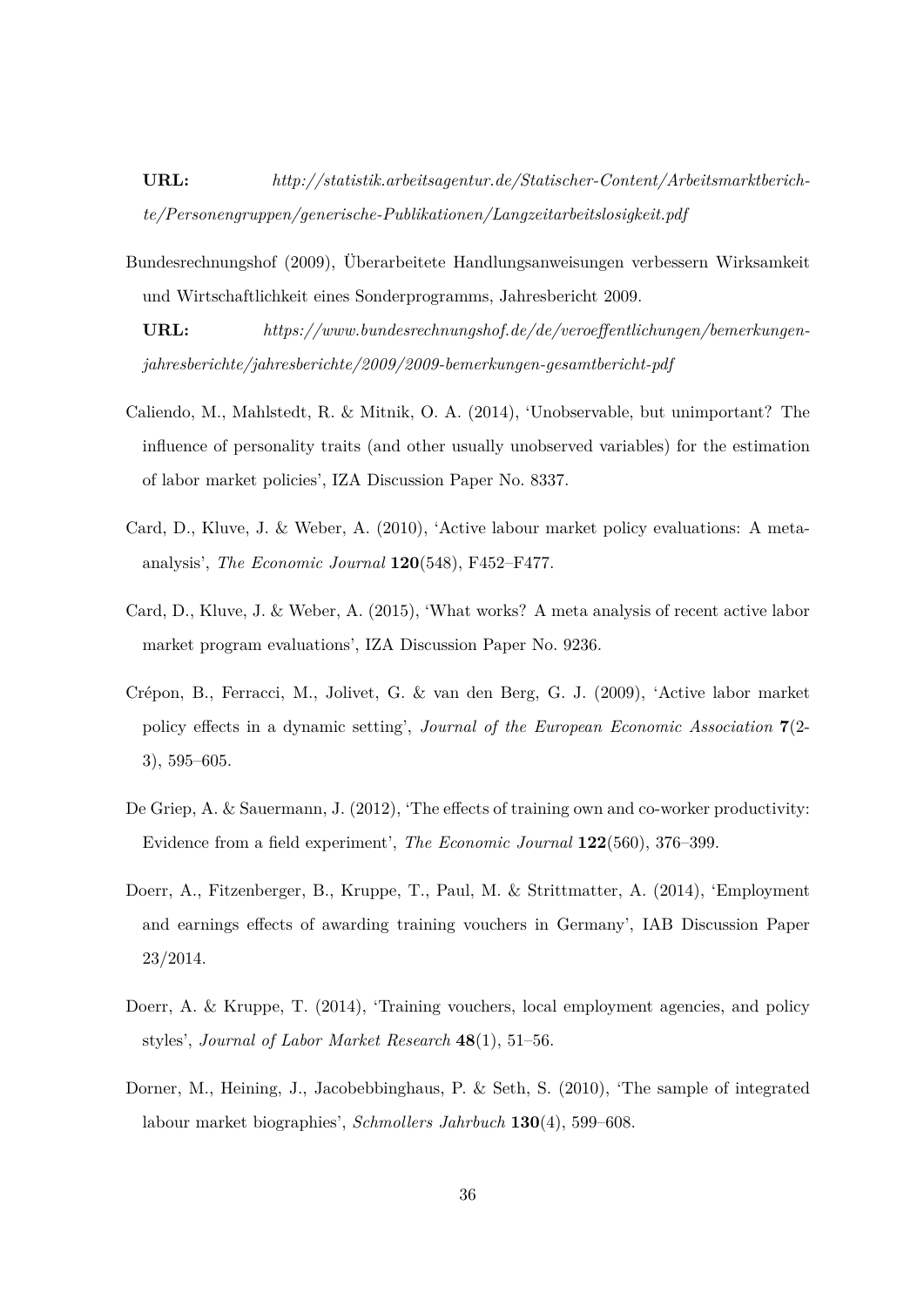- Fouarge, D., Schils, T. & de Grip, A. (2010), 'Why do low-educated workers invest less in further training?', IZA Discussion Paper No. 5180.
- Fredriksson, P. & Johansson, P. (2008), 'Dynamic treatment assignment', *Journal of Business & Economic Statistics* **26**(4), 435–445.
- Frölich, M. & Lechner, M. (2010), 'Exploiting regional treatment intensity for the evaluation of labor market policies', *Journal of the American Statistical Association* **105**(491), 1014– 1029.
- Garibaldi, P. (2006), *Personnel economics in imperfect labour markets*, Oxford University Press, Oxford.
- Goos, M. & Manning, A. (2007), 'Lousy and lovely jobs: The rising polarization of work in Britain', *Review of Economics and Statistics* **89**(1), 118–133.
- Goos, M., Manning, A. & Salomons, A. (2009), 'Job polarization in Europe', *American Economic Review: Papers and Proceedings* **99**(2), 58–63.
- Görlitz, K. & Tamm, M. (2015), 'The pecuniary and non-pecuniary returns to voucherfinanced training', Discussion Paper, School of Business & Economics: Economics No. 2015/11.
- Görlitz, K. (2010), 'The effect of subsidizing continuous training investments Evidence from German establishment data', *Labour Economics* **17**(5), 789–798.
- Grund, C. & Martin, J. (2012), 'Determinants of further training Evidence for Germany', *The International Journal of Human Resource Management* **23**(17), 3536–3558.
- Haelermans, C. & Borghans, L. (2012), 'Wage effects of on-the-job training: A meta-analysis', *British Journal of Industrial Relations* **50**(3), 502–528.
- Hethey-Maier, T. & Seth, S. (2009), 'Das Betriebs-Historik-Panel (BHP) 1975-2008 Handbuch Version 1.0.2', FDZ-Datenreport 04/2010.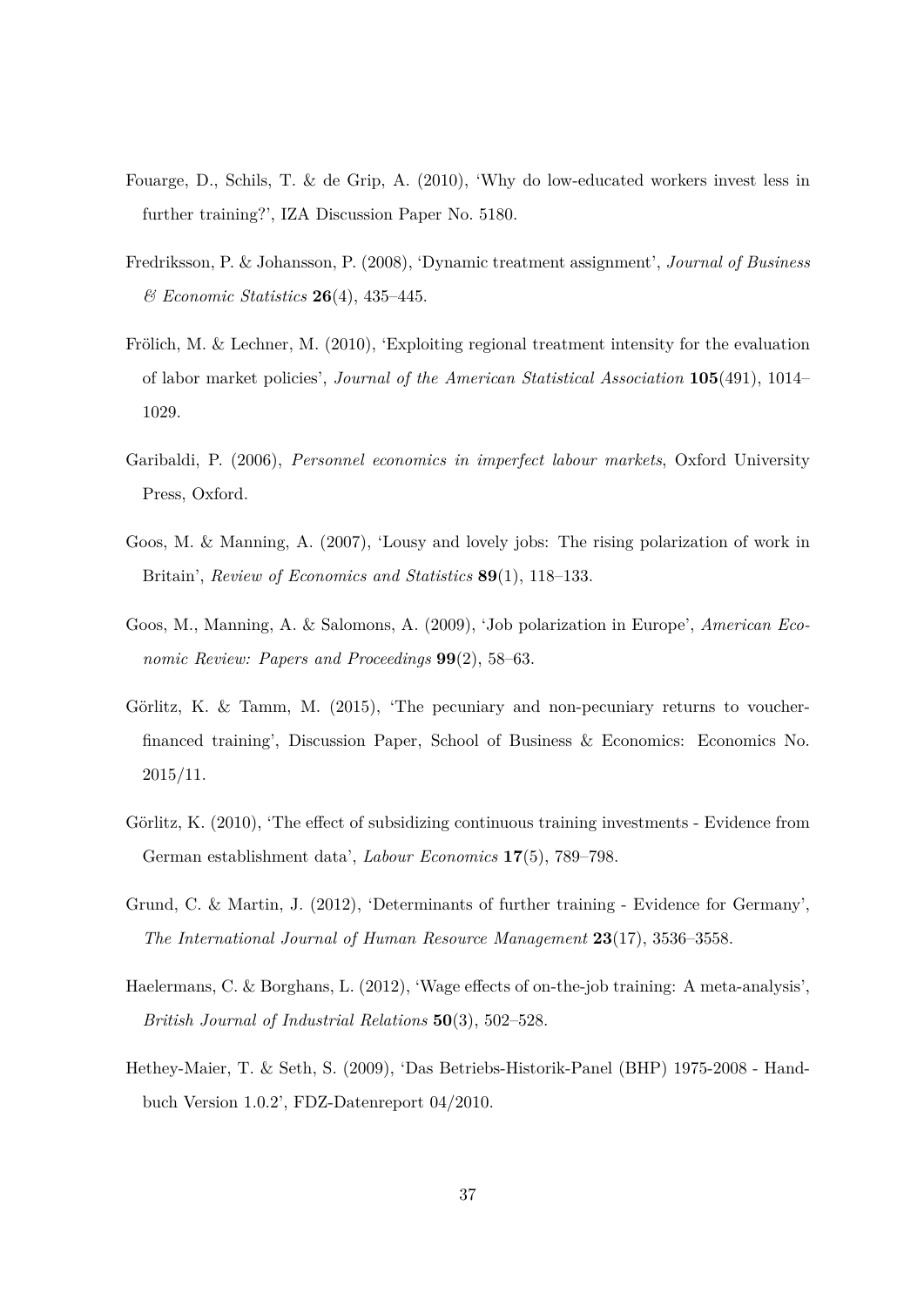- Hidalgo, D., Oosterbeek, H. & Webbink, D. (2014), 'The impact of training vouchers on low-skilled workers', *Labour Economics* **31**(1), 117–128.
- Knodt, M. (1998), Die Prägekraft regionaler Politikstile, *in* B. Kohler-Koch, ed., 'Interaktive Politik in Europa. Regionen im Netzwerk der Integration', Leske + Budrich, Opladen, pp. 97–124.
- Kosfeld, R. & Werner, A. (2012), 'Deutsche Arbeitsmarktregionen Neuabgrenzung nach den Kreisgebietsreformen 2007-2011', *Raumforschung und Raumordnung* **70**(1), 49–64.
- Leuven, E. (2005), 'The economics of private sector training: A survey of the literature', *Journal of Economic Surveys* **19**(1), 91–111.
- Leuven, E. & Oosterbeek, H. (1999), 'The demand and supply of work-related training: Evidence from four countries', *Research in Labor Economics* **18**(1), 303–330.
- Schwerdt, G., Messer, D., Woessmann, L. & Wolter, S. C. (2012), 'The impact of an adult education voucher program: Evidence from a randomized field experiment', *Journal of Public Economics* **96**(7–8), 569–583.
- Sianesi, B. (2004), 'An evaluation of the Swedish system of active labor market programs in the 1990s', **86**(1), 133–155.
- Singer, C. & Toomet, O. (2013), 'On government-subsidized training programs for older workers', IAB Discussion Paper 21/2013.
- Spitz-Oener, A. (2006), 'Technical change, job tasks, and rising educational demands: Looking outside the wage structure', *Journal of Labor Economics* **24**(2), 235–270.
- Stenberg, A. (2011), 'Using longitudinal data to evaluate publicly provided formal education for low skilled', *Economics of Education Review* **30**(6), 1262–1280.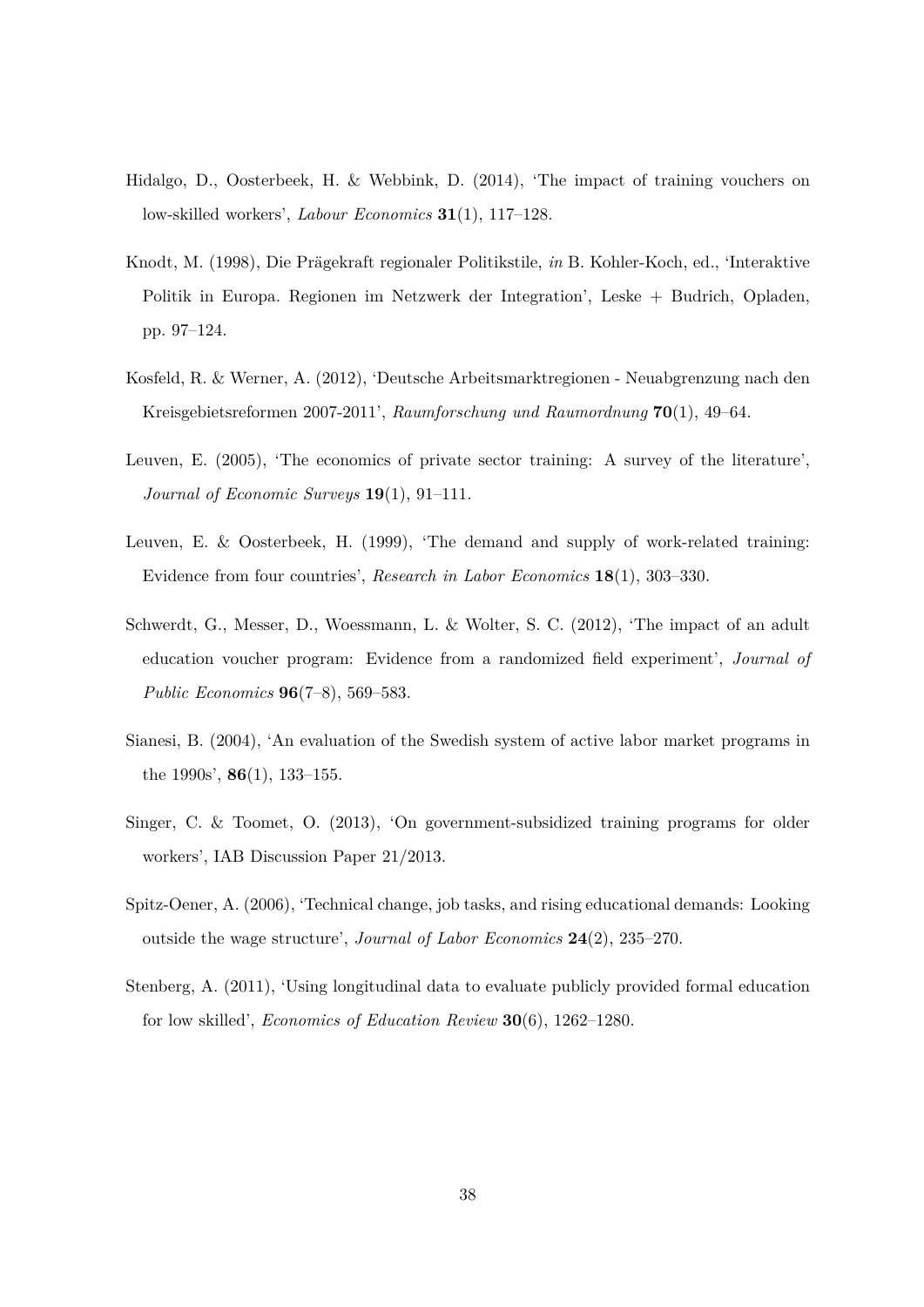# **Appendix**

Table A.1: Average socio-demographic and employment characteristics for the aggregate sample

|                                                        | Treated     | Comparisons  | Difference   | p-Value  |
|--------------------------------------------------------|-------------|--------------|--------------|----------|
| Female                                                 | 0.21        | 0.35         | $-0.14$      | 0.00     |
| Age                                                    | 39.22       | 41.53        | $-2.31$      | 0.00     |
| Age <sup>2</sup>                                       | 1,625.98    | 1,837.91     | $-211.92$    | 0.00     |
| Immigrant                                              | 0.16        | 0.08         | 0.08         | 0.00     |
| Degree info missing                                    | 0.01        | 0.05         | $-0.04$      | 0.00     |
| No degree                                              | 0.40        | 0.14         | 0.26         | 0.00     |
| Vocational degree                                      | 0.53        | 0.60         | $-0.07$      | 0.00     |
| A-levels                                               | 0.02        | 0.02         | $-0.00$      | 0.03     |
| A-levels and vocational degree                         | 0.03        | 0.07         | $-0.05$      | 0.00     |
| Polytechnical degree                                   | 0.01        | 0.05         | $-0.04$      | 0.00     |
| University degree                                      | 0.01        | 0.07         | $-0.06$      | 0.00     |
| School degree info missing                             | 0.29        | 0.09         | 0.20         | 0.00     |
| No school degree                                       | 0.07        | 0.03         | 0.04         | 0.00     |
| Lower secondary degree (Hauptschule)                   | 0.36        | 0.33         | 0.03         | 0.00     |
| Medium secondary degree (Realschule)                   | 0.22        | 0.34         | $-0.12$      | 0.00     |
| Higher secondary degree (Fachhochschulreife)           | 0.03        | 0.07         | $-0.04$      | 0.00     |
| Abitur                                                 | 0.03        | 0.15         | $-0.11$      | 0.00     |
| Unskilled blue collar worker                           | 0.58        | 0.23         | 0.35         | 0.00     |
| Skilled blue collar worker                             | 0.25        | 0.22         | 0.02         | 0.00     |
| Master craftsman                                       | 0.00        | 0.01         | $-0.01$      | 0.00     |
| White collar worker                                    | 0.17        | 0.53         | $-0.37$      | 0.00     |
| No unskilled worker (1 year prior)                     | 0.78        | 0.86         | $-0.09$      | 0.00     |
| Unskilled worker (1 year prior)                        | 0.13        | 0.06         | 0.08         | 0.00     |
| Info if unskilled worker missing (1 year prior)        | 0.09        | 0.08         | 0.01         | 0.00     |
| Employed before                                        | 0.93        | 0.95         | $-0.02$      | 0.00     |
| Employment in prior 3 years                            | 947.38      | 969.46       | $-22.08$     | 0.00     |
| Employment in prior 3 $years2$                         | 973, 107.81 | 1,010,280.12 | $-37,172.31$ | 0.00     |
| Number of employment spells in prior 3 years           | 1.26        | 1.19         | $0.07\,$     | 0.00     |
| Tenure with interruptions in prior 3 years             | 762.83      | 791.17       | $-28.34$     | 0.00     |
| Tenure with interruptions in prior $3 \text{ years}^2$ | 759,374.46  | 794,850.55   | $-35,476.09$ | 0.00     |
| Benefit receipt in prior 3 years                       | 34.49       | 27.76        | 6.73         | 0.00     |
| Benefit receipt in prior 3 years <sup>2</sup>          | 11,024.52   | 11,480.74    | $-456.22$    | 0.13     |
| Number of benefit periods in prior 3 years             | 0.29        | 0.21         | 0.08         | 0.00     |
| Unemployed job search in prior 3 years                 | 58.21       | 38.66        | 19.55        | 0.00     |
| Unemployed job search in prior 3 years <sup>2</sup>    | 23,355.66   | 15,867.16    | 7,488.50     | 0.00     |
| Number of unemployed job search periods in prior 3     | 0.57        | 0.36         | 0.21         | 0.00     |
| years                                                  |             |              |              |          |
| Welfare receipt in prior 3 years                       | 57.49       | 38.16        | 19.33        | 0.00     |
| Welfare receipt in prior $3 \text{ years}^2$           | 36,455.29   | 27,542.32    | 8,912.96     | 0.00     |
| Number of welfare periods in prior 3 years             | 0.23        | 0.13         | 0.10         | 0.00     |
| Average daily benefits in prior 3 years                | 4.07        | $3.01\,$     | 1.07         | 0.00     |
| Average daily wage conditional on employment in        | 74.10       | 87.79        | $-13.68$     | $0.00\,$ |
| prior 3 years                                          |             |              |              |          |
| Helper/no profession                                   | $0.01\,$    | $0.01\,$     | 0.00         | 0.00     |
| Profession in farming/gardening                        | 0.01        | 0.02         | $-0.00$      | 0.00     |
| Profession in manufacturing                            | 0.24        | 0.11         | 0.13         | 0.00     |
| Technical profession in manufacturing                  | $0.16\,$    | $0.15\,$     | $0.01\,$     | $0.00\,$ |
| Profession in construction                             | 0.06        | 0.07         | $-0.01$      | 0.00     |

*Continued on next page...*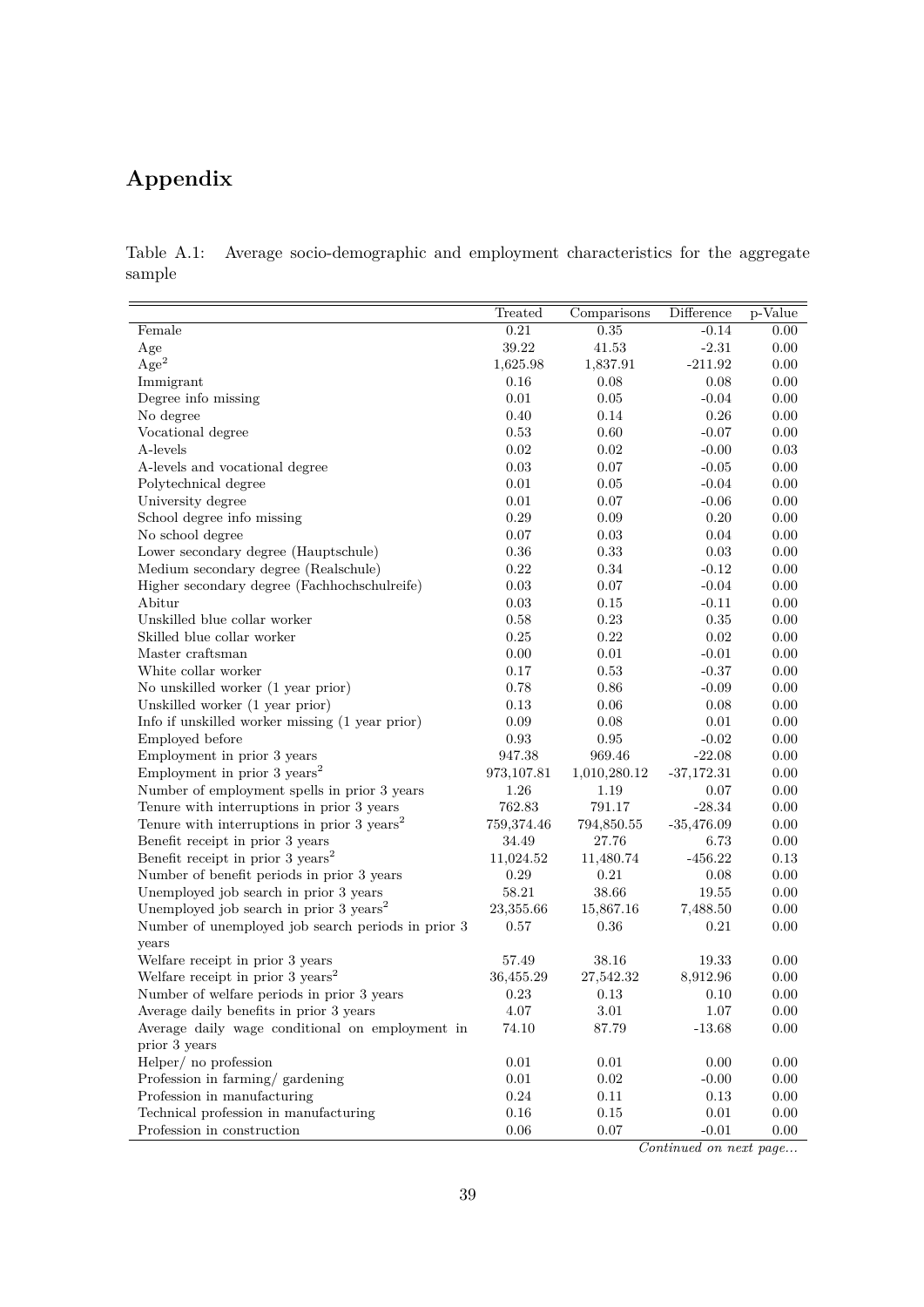*... table A.1 continued*

|                                                   | Treated | Comparisons | Difference | p-Value |
|---------------------------------------------------|---------|-------------|------------|---------|
| Profession in food, hotel/ restaurant industry    | 0.02    | 0.04        | $-0.02$    | 0.00    |
| Profession in medical and non-medical health care | 0.03    | 0.07        | $-0.04$    | 0.00    |
| Profession in humanities and arts                 | 0.04    | 0.05        | $-0.02$    | 0.00    |
| Profession in retail and trade                    | 0.03    | 0.07        | $-0.04$    | 0.00    |
| Profession in management and organisation         | 0.05    | 0.18        | $-0.13$    | 0.00    |
| Profession in business-related services           | 0.01    | 0.06        | $-0.05$    | 0.00    |
| Profession in IT and natural science services     | 0.03    | 0.04        | $-0.01$    | 0.00    |
| Profession in security                            | 0.03    | 0.02        | 0.01       | 0.00    |
| Profession in transportation and logistics        | 0.26    | 0.10        | 0.16       | 0.00    |
| Profession in cleaning                            | 0.01    | 0.01        | $-0.00$    | 0.00    |
| N                                                 | 82,615  | 813,779     |            |         |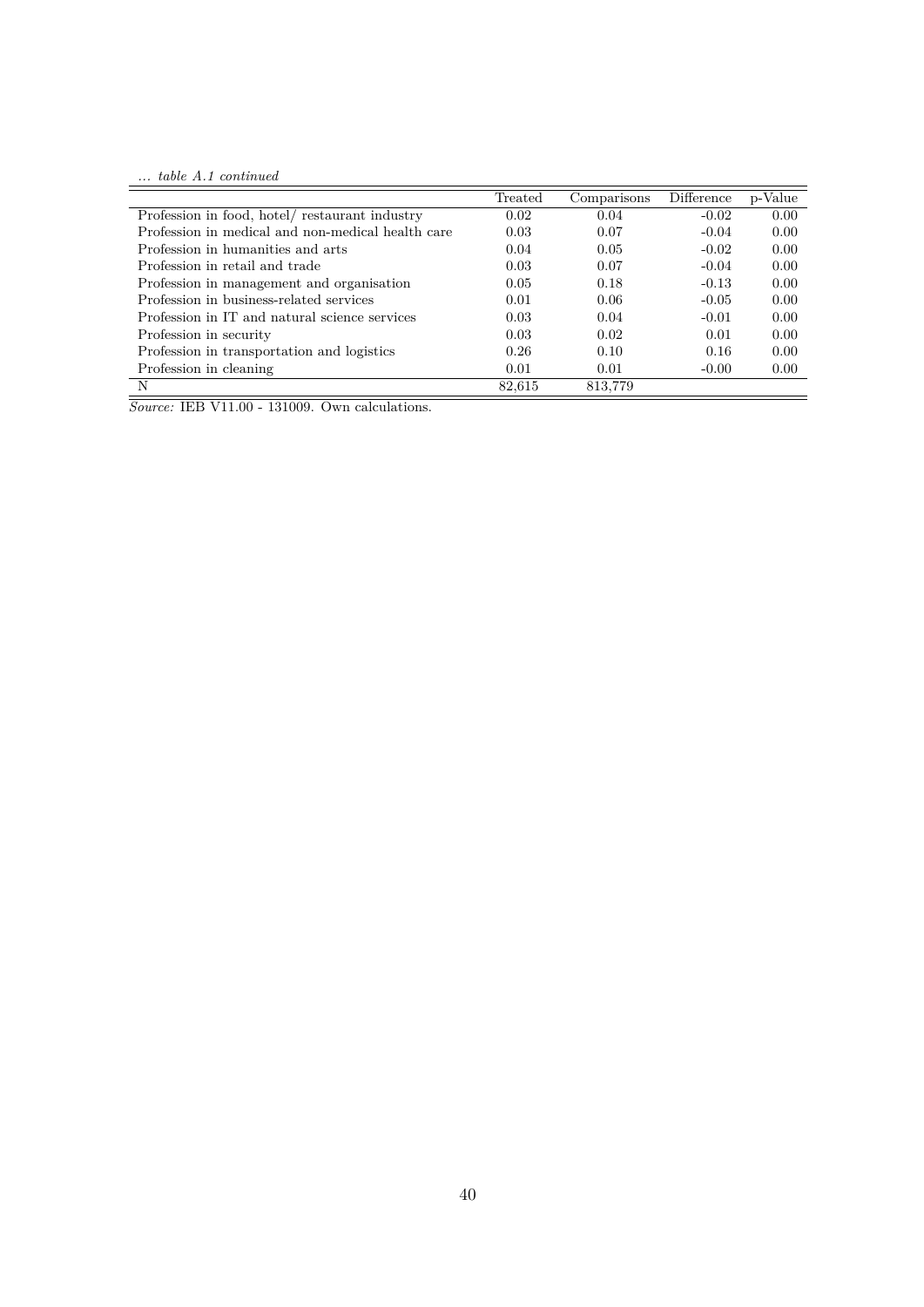|                                              | Treated firms | Comparison firms | Difference | p-Value |
|----------------------------------------------|---------------|------------------|------------|---------|
| Firm size                                    | 186.62        | 182.87           | 3.75       | 0.42    |
| Share of low-skilled workers                 | 0.0015        | 0.0012           | 0.04       | 0.00    |
| Growth since t-1                             | 0.27          | 0.37             | $-0.10$    | 0.52    |
| Growth since t-3                             | 0.89          | 0.83             | 0.06       | 0.75    |
| Growth since t-5                             | 1.29          | 1.06             | 0.23       | 0.21    |
| Missing industry                             | 0.11          | 0.02             | 0.09       | 0.00    |
| Farming, forestry, fishing                   | 0.01          | 0.01             | 0.00       | 0.62    |
| Mining                                       | 0.00          | 0.00             | $-0.00$    | 0.79    |
| Production                                   | 0.21          | 0.21             | $-0.01$    | 0.02    |
| Energy                                       | 0.00          | 0.01             | $-0.01$    | 0.00    |
| Watery                                       | 0.01          | 0.01             | 0.00       | 0.00    |
| Construction                                 | 0.07          | 0.08             | $-0.01$    | 0.00    |
| Trade                                        | 0.09          | 0.16             | $-0.06$    | 0.00    |
| Transportation and storage                   | 0.12          | 0.05             | 0.06       | 0.00    |
| Hotel and restaurant industry                | 0.02          | 0.04             | $-0.02$    | 0.00    |
| Information and communication                | 0.02          | 0.03             | $-0.01$    | 0.00    |
| Financial and insurance services             | 0.00          | 0.03             | $-0.03$    | 0.00    |
| Estate and housing                           | 0.03          | 0.03             | $-0.00$    | 0.02    |
| Freelance, scientific and technical services | 0.02          | 0.06             | $-0.04$    | 0.00    |
| Other economic services                      | 0.13          | 0.07             | 0.06       | 0.00    |
| Public administration, social insurance      | 0.01          | 0.04             | $-0.03$    | 0.00    |
| Education                                    | 0.01          | 0.02             | $-0.01$    | 0.00    |
| Health and welfare                           | 0.11          | 0.09             | 0.02       | 0.00    |
| Art, entertainment and recreation            | 0.00          | 0.01             | $-0.00$    | 0.00    |
| Other services                               | 0.01          | 0.02             | $-0.01$    | 0.00    |
| Private households                           | 0.00          | 0.00             | $-0.00$    | 0.19    |
| Exterritorial organizations                  | 0.00          | 0.00             | $-0.00$    | 0.10    |
| N                                            | 22,790        | 170,938          |            |         |

Table A.2: Average characteristics of firms using the subsidy scheme and firms not using the subsidy scheme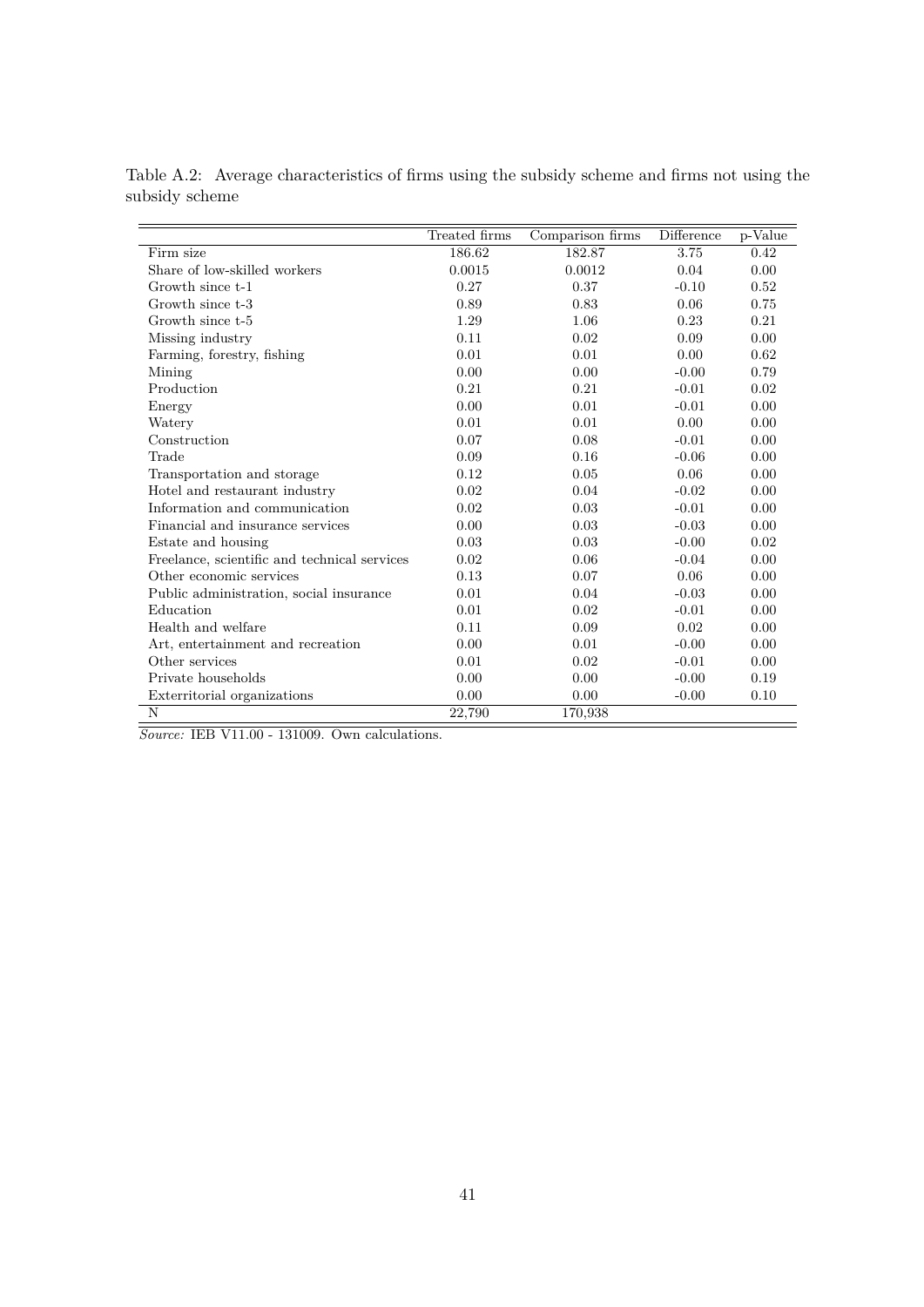|                                              | Treated | Comparisons | $\overline{\text{Difference}}$ | p-Value  |
|----------------------------------------------|---------|-------------|--------------------------------|----------|
| <b>Firmsize Missing</b>                      | 0.14    | 0.07        | 0.07                           | 0.00     |
| Firmsize 1-25 workers                        | 0.13    | 0.26        | $-0.13$                        | 0.00     |
| Firmsize 26-100 workers                      | 0.20    | 0.22        | $-0.02$                        | 0.00     |
| Firmsize 101-500 workers                     | 0.29    | 0.25        | 0.04                           | 0.00     |
| Firmsize $>500$ workers                      | 0.24    | 0.20        | 0.04                           | 0.00     |
| Missing industry                             | 0.19    | 0.06        | 0.13                           | 0.00     |
| Farming, forestry, fishing                   | 0.00    | 0.01        | $-0.00$                        | 0.00     |
| Mining                                       | 0.00    | 0.00        | $-0.00$                        | 0.00     |
| Production                                   | 0.34    | 0.26        | 0.08                           | 0.00     |
| Energy                                       | 0.00    | 0.01        | $-0.01$                        | 0.00     |
| Watery                                       | 0.02    | 0.01        | 0.01                           | 0.00     |
| Construction                                 | 0.04    | 0.06        | $-0.02$                        | 0.00     |
| Trade                                        | 0.07    | 0.13        | $-0.06$                        | 0.00     |
| Transportation and storage                   | 0.10    | 0.05        | 0.05                           | 0.00     |
| Hotel and restaurant industry                | 0.01    | 0.03        | $-0.01$                        | 0.00     |
| Information and communication                | 0.02    | 0.03        | $-0.02$                        | $0.00\,$ |
| Financial and insurance services             | 0.00    | 0.03        | $-0.03$                        | 0.00     |
| Estate and housing                           | 0.03    | 0.03        | $-0.00$                        | 0.04     |
| Freelance, scientific and technical services | 0.01    | 0.05        | $-0.04$                        | 0.00     |
| Other economic services                      | 0.10    | 0.05        | 0.05                           | 0.00     |
| Public administration, social insurance      | 0.01    | 0.05        | $-0.04$                        | 0.00     |
| Education                                    | 0.00    | 0.02        | $-0.02$                        | $0.00\,$ |
| Health and welfare                           | 0.05    | 0.08        | $-0.04$                        | $0.00\,$ |
| Art, entertainment and recreation            | 0.00    | 0.01        | $-0.01$                        | 0.00     |
| Other services                               | 0.01    | 0.02        | $-0.01$                        | 0.00     |
| Private households                           | 0.00    | 0.00        | $-0.00$                        | 0.00     |
| Exteritoral organizations                    | 0.00    | 0.00        | 0.00                           | 0.41     |
| $0-10$ years                                 | 0.03    | 0.03        | $-0.01$                        | 0.00     |
| $>10-20$ years                               | 0.23    | 0.27        | $-0.04$                        | 0.00     |
| $>20-30$ years                               | 0.11    | 0.11        | $-0.00$                        | 0.72     |
| $>30$ years                                  | 0.63    | 0.59        | 0.05                           | 0.00     |
| Missing                                      | 0.14    | 0.07        | 0.07                           | 0.00     |
| $0-0.05\%$ lowskilled workers in firm        | 0.21    | 0.41        | $-0.19$                        | 0.00     |
| $0.05$ -0.1 % lowskilled workers in firm     | 0.12    | 0.16        | $-0.04$                        | 0.00     |
| $0.1$ -0.2 % lowskilled workers in firm      | 0.21    | 0.19        | 0.03                           | 0.00     |
| $>0.2$ % lowskilled workers in firm          | 0.32    | 0.18        | 0.14                           | 0.00     |
| N                                            | 82,615  | 813,779     |                                |          |

Table A.3: Establishment characteristics for the aggregate sample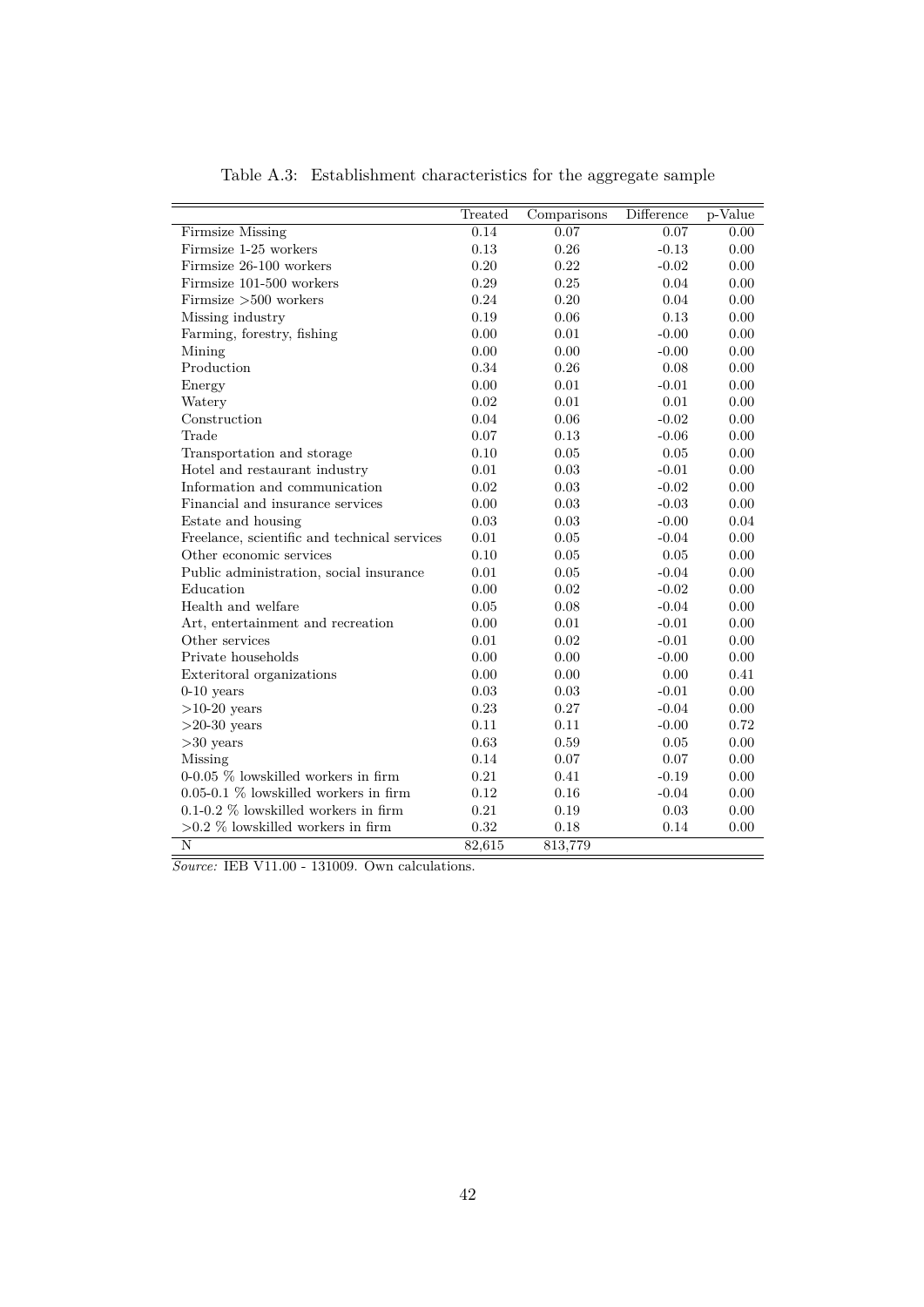|                                                                    | Treated    | Comparisons | <b>Difference</b> | p-Value    |
|--------------------------------------------------------------------|------------|-------------|-------------------|------------|
| Population density per square km                                   | 603.86     | 736.54      | $-132.67$         | 0.00       |
| Female population density per square km                            | 50.88      | 50.96       | $-0.08$           | 0.00       |
| % of population aged 0-2 years                                     | 2.49       | 2.52        | $-0.04$           | $0.00\,$   |
| $\%$ of population aged 3-5 years                                  | $2.56\,$   | 2.56        | 0.00              | $0.06\,$   |
| % of population aged 6-9 years                                     | 3.67       | 3.60        | 0.07              | 0.00       |
| % of population aged 10-14 years                                   | 4.98       | 4.81        | 0.18              | 0.00       |
| % of population aged 15-17 years                                   | $3.15\,$   | $3.00\,$    | 0.15              | 0.00       |
| % of population aged 18-19 years                                   | 2.33       | 2.26        | 0.07              | 0.00       |
| % of population aged 20-24 years                                   | 6.02       | 6.04        | $-0.02$           | 0.00       |
| % of population aged 25-29 years                                   | 6.01       | 6.20        | $-0.19$           | $0.00\,$   |
| % of population aged 30-34 years                                   | 5.72       | 5.92        | $-0.19$           | $0.00\,$   |
| $\%$ of population aged 35-39 years                                | 6.54       | $6.60\,$    | $-0.07$           | 0.00       |
| $\%$ of population aged 40-44 years                                | 8.43       | $8.44\,$    | $-0.01$           | 0.00       |
| % of population aged 45-49 years                                   | 8.53       | 8.49        | 0.04              | 0.00       |
| % of population aged 50-54 years                                   | 7.37       | 7.30        | 0.07              | 0.00       |
| % of population aged 55-59 years                                   | 6.58       | 6.55        | 0.03              | $0.00\,$   |
| % of population aged 60-64 years                                   | $5.24\,$   | $5.29\,$    | $-0.05$           | 0.00       |
| % of population aged 65-74 years                                   | 11.53      | 11.64       | $-0.11$           | 0.00       |
| $\%$ of population aged $>75$ years                                | $8.86\,$   | 8.78        | 0.08              | 0.00       |
| Schleswig-Holstein                                                 | 0.02       | 0.03        | $-0.00$           | 0.00       |
| Hamburg                                                            | 0.02       | 0.03        | $-0.01$           | 0.00       |
| Niedersachsen                                                      | $0.09\,$   | $0.09\,$    | $-0.00$           | $\rm 0.95$ |
| <b>Bremen</b>                                                      | $0.01\,$   | $0.01\,$    | $-0.00$           | $0.00\,$   |
| Nordrhein-Westfalen                                                | 0.22       | $0.21\,$    | 0.00              | 0.21       |
| Hessen                                                             | 0.07       | 0.08        | $-0.01$           | 0.00       |
| Rheinland-Pfalz                                                    | 0.05       | 0.04        | 0.01              | 0.00       |
| Baden-Württemberg                                                  | $0.16\,$   | 0.14        | 0.02              | 0.00       |
| Bayern                                                             | $0.20\,$   | $0.16\,$    | 0.04              | 0.00       |
| Saarland                                                           | 0.01       | $0.01\,$    | 0.00              | 0.00       |
| Berlin                                                             | 0.02       | 0.04        | $-0.02$           | 0.00       |
| <b>Brandenburg</b>                                                 | 0.02       | 0.03        | $-0.01$           | 0.00       |
| Mecklenburg-Vorpommern                                             | 0.03       | 0.02        | 0.01              | 0.00       |
| Sachsen                                                            | $\rm 0.03$ | 0.05        | $-0.02$           | $0.00\,$   |
| Sachsen-Anhalt                                                     | $0.02\,$   | $0.03\,$    | $-0.01$           | 0.00       |
| Thüringen                                                          | 0.03       | 0.03        | $-0.00$           | 0.01       |
| Unemployment rate                                                  | 0.09       | 0.09        | $-0.01$           | 0.00       |
| Unemployment rate <sup>2</sup>                                     | 0.01       | 0.01        | $-0.00$           | 0.00       |
| $%$ of workforce aged 15-19 years                                  | $3.97\,$   | 3.71        | 0.27              | 0.00       |
| $\%$ of workforce aged 20-24 years                                 | $8.93\,$   | 8.87        | 0.06              | 0.00       |
| % of workforce aged 25-29 years                                    | 9.62       | 9.86        | $-0.24$           | 0.00       |
| % of workforce aged 30-34 years                                    | 9.22       | 9.46        | $-0.24$           | 0.00       |
| % of workforce aged 35-39 years                                    | 11.36      | $11.42\,$   | $-0.06$           | $0.00\,$   |
| % of workforce aged 40-44 years                                    | 14.81      | 14.81       |                   | 0.17       |
| % of workforce aged 45-49 years                                    |            |             | $-0.00$           |            |
|                                                                    | 14.50      | 14.39       | 0.10              | 0.00       |
| % of workforce aged 50-54 years<br>% of workforce aged 55-59 years | 11.69      | 11.60       | 0.09              | 0.00       |
|                                                                    | 9.11       | 9.15        | $-0.04$           | 0.00       |
| % of workforce aged 60-64 years                                    | $4.07\,$   | 4.12        | $-0.05$           | 0.00       |
| $\%$ of workforce aged $>= 65$ years                               | 2.67       | $2.57\,$    | 0.10              | 0.00       |
| % of workforce unskilled                                           | 24.73      | 25.54       | $-0.82$           | 0.00       |
| % of workforce highly skilled                                      | 7.69       | 8.81        | $-1.12$           | 0.00       |
| % of workforce medium-skilled                                      | $54.47\,$  | $53.58\,$   | 0.89              | 0.00       |
| % of workforce low-skilled                                         | 13.11      | $12.06\,$   | $1.04\,$          | $0.00\,$   |

Table A.4: Regional characteristics at the level of agency districts for the aggregate sample at the level of agency districts

*Continued on next page...*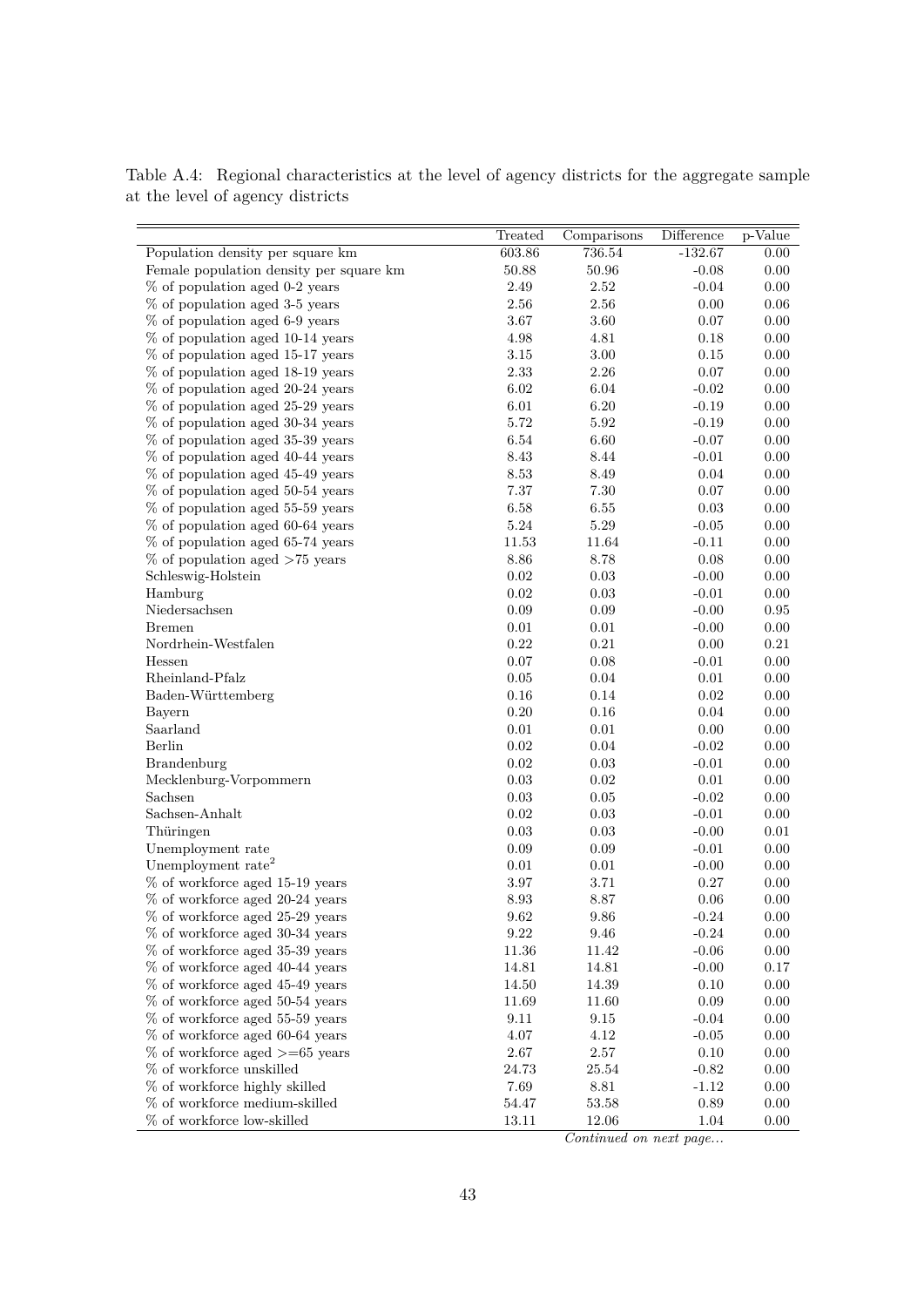|  |  |  |  | table A.4 continued |
|--|--|--|--|---------------------|
|--|--|--|--|---------------------|

|                                                            | Treated  | Comparisons | Difference | p-Value  |
|------------------------------------------------------------|----------|-------------|------------|----------|
| $\%$ in firms size 1-5 workers                             | 11.20    | 11.01       | 0.19       | 0.00     |
| $\%$ in firms size 6-9 workers                             | 6.48     | 6.30        | 0.18       | 0.00     |
| $\%$ in firms size 10-19 workers                           | 9.61     | 9.34        | 0.27       | 0.00     |
| $\%$ in firms size 20-49 workers                           | 14.05    | 13.79       | 0.26       | 0.00     |
| $\%$ in firms size 50-99 workers                           | 11.92    | 11.83       | 0.10       | 0.00     |
| $\%$ in firms size 100-499 workers                         | 26.36    | 26.34       | 0.02       | 0.07     |
| $\%$ in firms size ${<}500$ workers                        | 20.37    | 21.39       | $-1.02$    | 0.00     |
| % in sector farming, forestry, fishing                     | 0.80     | 0.78        | 0.02       | 0.00     |
| $%$ in sector mining                                       | 0.43     | 0.34        | 0.10       | 0.00     |
| $%$ in sector production                                   | 25.60    | 23.12       | 2.48       | 0.00     |
| % in sector energy                                         | 0.83     | 0.85        | $-0.03$    | 0.00     |
| % in sector watery                                         | 0.76     | 0.79        | $-0.03$    | 0.00     |
| $\%$ in sector construction                                | 5.95     | 5.69        | 0.26       | 0.00     |
| % in sector trade                                          | 14.42    | 14.40       | 0.02       | 0.05     |
| $%$ in sector transportation and storage                   | 4.81     | 5.08        | $-0.26$    | 0.00     |
| $%$ in sector hotel and restaurant industry                | 2.83     | 2.93        | $-0.10$    | 0.00     |
| $%$ in sector information and communication                | 2.41     | 3.00        | $-0.58$    | 0.00     |
| % in sector financial and insurance services               | $3.20\,$ | 3.64        | $-0.44$    | 0.00     |
| $%$ in sector estate and housing                           | 0.64     | 0.77        | $-0.13$    | 0.00     |
| $%$ in sector freelance, scientific and technical services | 4.81     | 5.56        | $-0.75$    | 0.00     |
| $\%$ in sector other economic services                     | 5.71     | 6.17        | $-0.46$    | 0.00     |
| % in sector public administration, social insurance        | 5.87     | 6.01        | $-0.14$    | 0.00     |
| % in sector education                                      | 3.64     | 3.79        | $-0.14$    | 0.00     |
| % in sector health and welfare                             | 13.55    | 13.13       | 0.42       | 0.00     |
| % in sector art, entertainment and recreation              | 0.74     | 0.80        | $-0.07$    | 0.00     |
| $\%$ in sector other services                              | 2.71     | 2.92        | $-0.22$    | 0.00     |
| % in sector private households                             | 0.13     | 0.13        | 0.00       | 0.00     |
| $%$ in sector exterritorial organizations                  | 0.16     | 0.11        | 0.05       | 0.00     |
| 2007Q1                                                     | 0.01     | 0.04        | $-0.02$    | 0.00     |
| 2007Q2                                                     | 0.07     | 0.07        | $-0.01$    | 0.00     |
| 2007Q3                                                     | 0.13     | 0.10        | 0.03       | 0.00     |
| 2007Q4                                                     | 0.04     | 0.05        | $-0.01$    | 0.00     |
| 2008Q1                                                     | 0.02     | 0.04        | $-0.01$    | 0.00     |
| 2008Q2                                                     | 0.06     | 0.07        | $-0.01$    | 0.00     |
| 2008Q3                                                     | 0.14     | 0.09        | 0.05       | 0.00     |
| 2008Q4                                                     | 0.03     | 0.05        | $-0.02$    | 0.00     |
| 2009Q1                                                     | 0.04     | 0.04        | 0.01       | 0.00     |
| 2009Q2                                                     | 0.06     | 0.07        | $-0.01$    | 0.00     |
| 2009Q3                                                     | 0.09     | 0.09        | $-0.01$    | 0.00     |
| 2009Q4                                                     | 0.03     | 0.05        | $-0.01$    | 0.00     |
| 2010Q1                                                     | 0.09     | 0.04        | 0.05       | $0.00\,$ |
| 2010Q2                                                     | 0.07     | 0.07        | 0.00       | 0.22     |
| 2010Q3                                                     | $0.06\,$ | 0.09        | $-0.03$    | 0.00     |
| 2010Q4                                                     | 0.06     | 0.05        | 0.01       | 0.00     |
| N                                                          | 82,615   | 813,779     |            |          |
|                                                            |          |             |            |          |